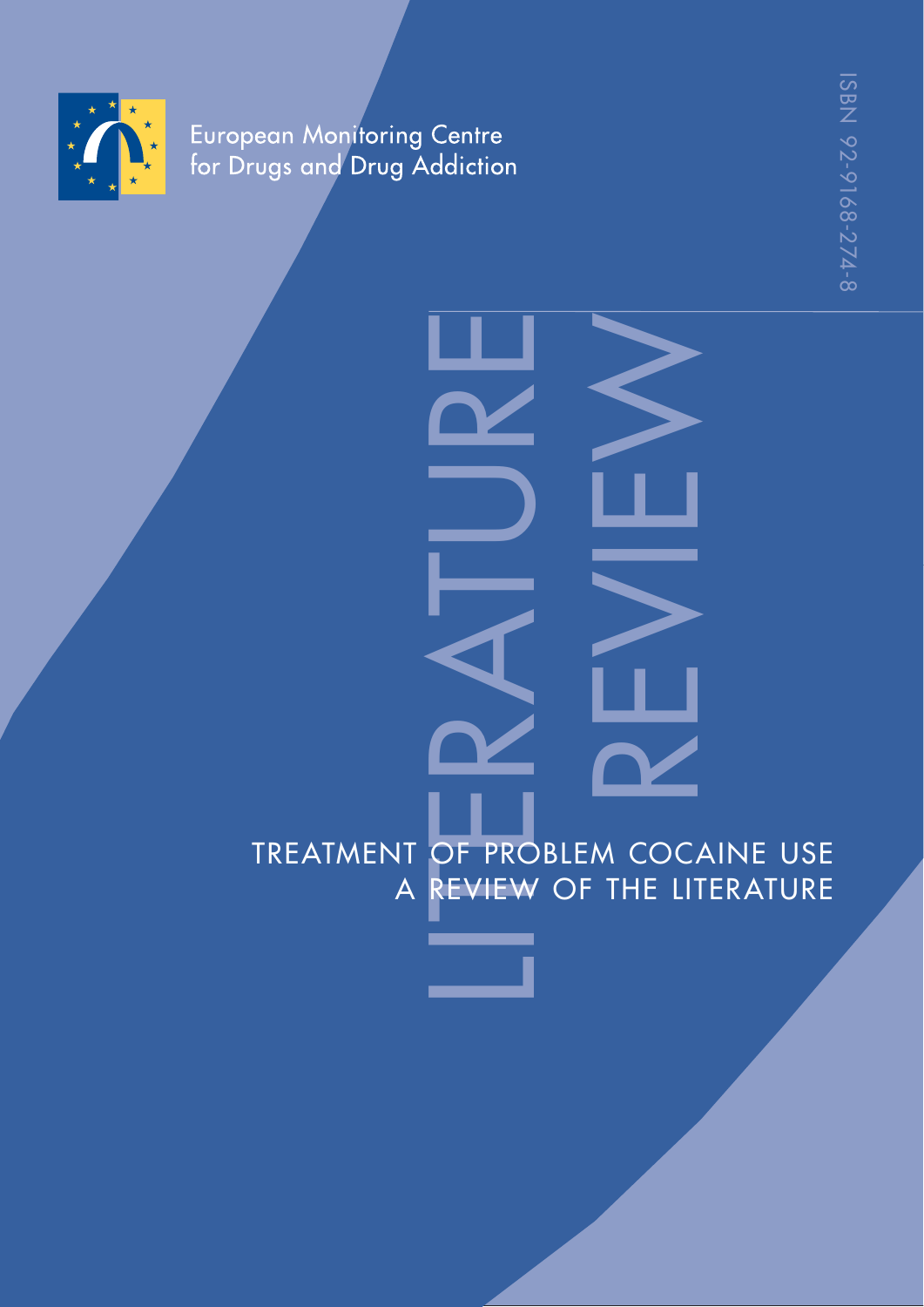# **EMCDDA literature reviews**

# **Treatment of problem cocaine use: a review of the literature**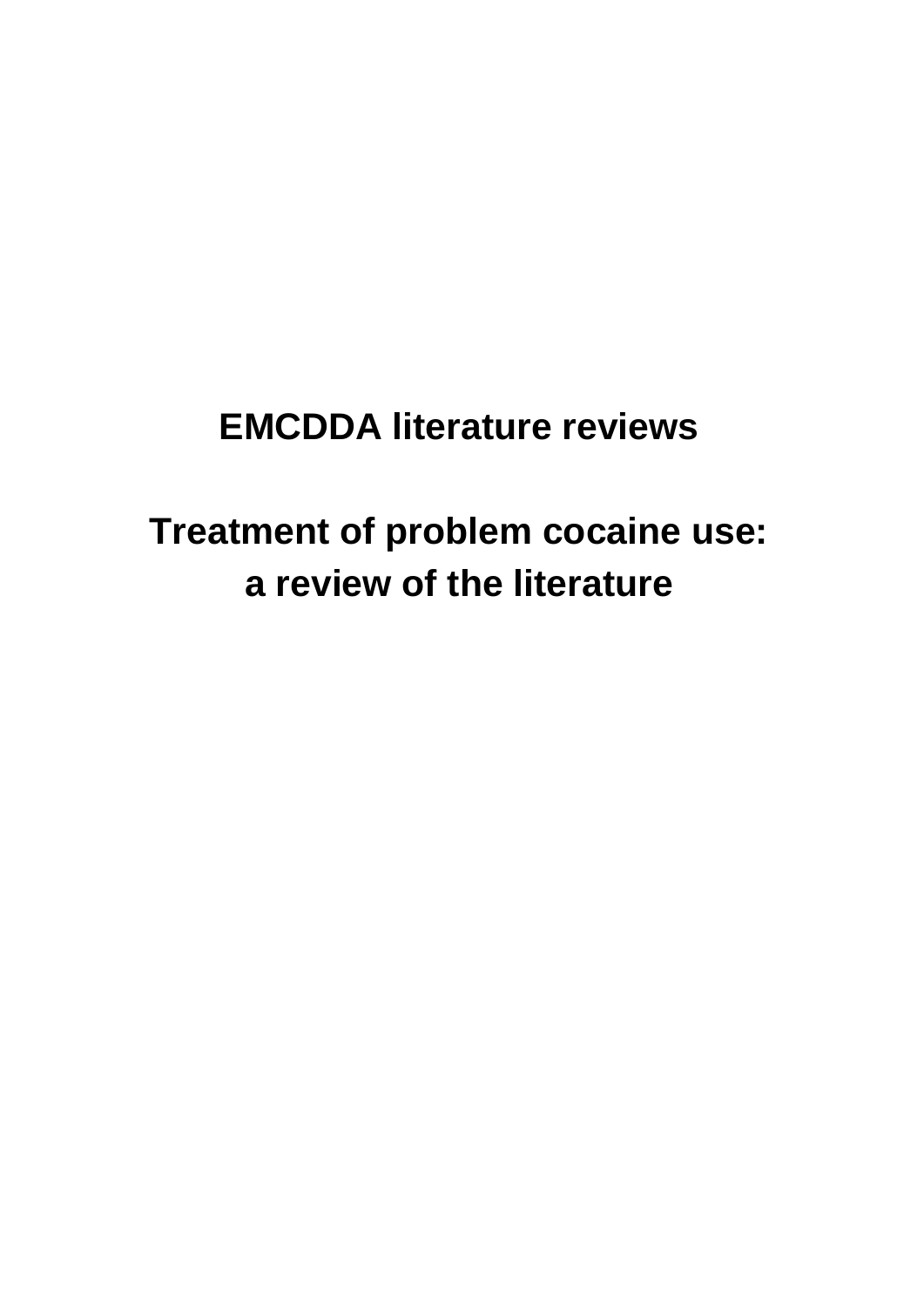# **Acknowledgements**

This literature review is based on a consultant report by Christian Haasen and Katja Thane, Institut für Interdisziplinäre Sucht- und Drogenforschung (ISD), Hamburg, at the Zentrum für Interdisziplinäre Suchtforschung (ZIS) of the University of Hamburg (Service Contract CT.06.RES.144.1.0**).**

EMCDDA project manager: Dagmar Hedrich

# **Cataloguing data**

European Monitoring Centre for Drugs and Drug Addiction, 2007 EMCDDA Literature reviews — Treatment of problem cocaine use: a review of the literature Lisbon: European Monitoring Centre for Drugs and Drug Addiction 2007 — 50 pp. — 21 x 29.7 cm Language: EN Catalogue Number: TD-XB-06-001-EN-N ISBN: 92-9168-274-8 ISSN: 1725-0579



© European Monitoring Centre for Drugs and Drug Addiction, 2007. Reproduction is authorised provided the source is acknowledged.



European Monitoring Centre<br>for Drugs and Drug Addiction

Rua da Cruz de Santa Apolónia 23-25, PT-1149-045 Lisbon, Portugal Tel: (+351) 21 811 3000 ● Fax: (+351) 21 813 1711 info@emcdda.europa.eu ● http://www.emcdda.europa.eu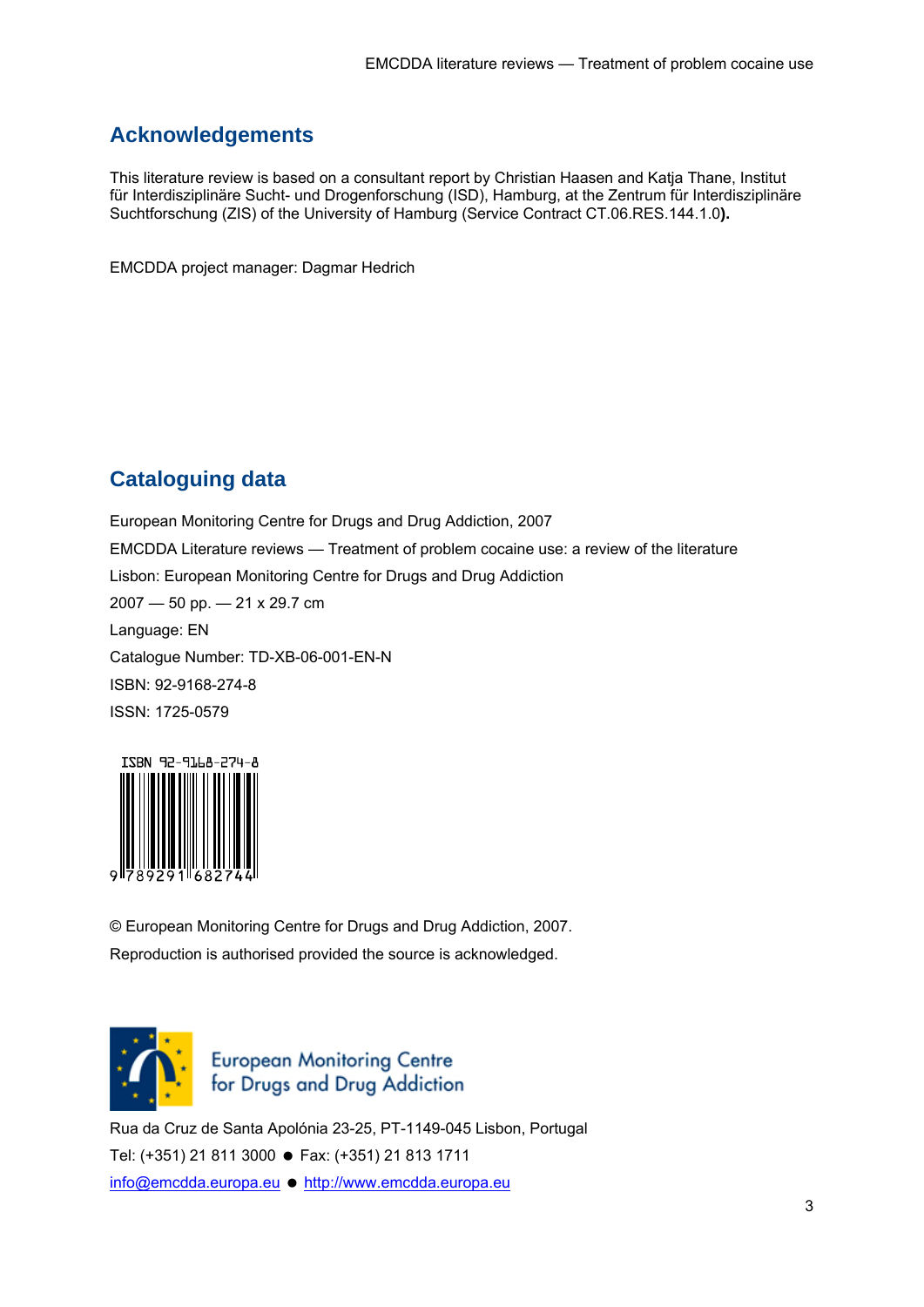# **List of abbreviations**

| ADHD          | attention deficit hyperactivity disorder                           |
|---------------|--------------------------------------------------------------------|
| <b>BBD</b>    | blood-borne disease                                                |
| CA            | <b>Cocaine Anonymous</b>                                           |
| <b>CBT</b>    | cognitive-behavioural therapy                                      |
| <b>CEDRO</b>  | Centrum voor Drugsonderzoek (Netherlands)                          |
| <b>CM</b>     | contingency management                                             |
| <b>CNS</b>    | central nervous system                                             |
| <b>CRA</b>    | community reinforcement approach                                   |
| <b>CRH</b>    | corticotrophin-releasing hormone                                   |
| DA.           | dopamine                                                           |
| DSM-IV        | Diagnostic and Statistical Manual of Mental Disorder (4th edition) |
| <b>EMCDDA</b> | European Monitoring Centre for Drugs and Drug Addiction            |
| <b>FOS</b>    | Forschungsverbund stationäre Suchttherapie (Switzerland)           |
| <b>GABA</b>   | gamma-aminobutyric acid                                            |
| <b>GP</b>     | general practitioner                                               |
| <b>GVG</b>    | gamma-vinyl-GABA                                                   |
| <b>HIV</b>    | human immunodeficiency virus                                       |
| IDU           | injecting drug user                                                |
| IFT.          | Institut für Therapieforschung (Munich, Germany)                   |
| <b>ISD</b>    | Instituut voor Sociaal Drugonderzoek (Belgium)                     |
| <b>MAO</b>    | monoamine oxidase                                                  |
| MI            | motivational interviewing                                          |
| MMT           | methadone maintenance treatment                                    |
| <b>NADA</b>   | National Acupuncture Detoxification Association                    |
| NcA.          | nucleus accumbens                                                  |
| <b>NHS</b>    | National Health Service (UK)                                       |
| <b>NIDA</b>   | National Institute on Drugs and Drug Abuse (USA)                   |
| <b>NSAID</b>  | non-steroidal anti-inflammatory drug                               |
| <b>NTA</b>    | National Treatment Agency (UK)                                     |
| <b>NTORS</b>  | National Treatment Outcome Research Study (UK)                     |
| <b>RCT</b>    | randomised controlled trial                                        |
| Reitox        | European Information Network on Drugs and Drug Addiction           |
| <b>SROM</b>   | slow-release oral morphine                                         |
| <b>SSRI</b>   | selective serotonin reuptake inhibitor                             |
| ТC            | therapeutic community                                              |
| <b>TCA</b>    | 2,4,6-trichloranisol                                               |
| Trimbos       | Netherlands Institute Of Mental Health And Addiction               |
| <b>WHO</b>    | World Health Organization                                          |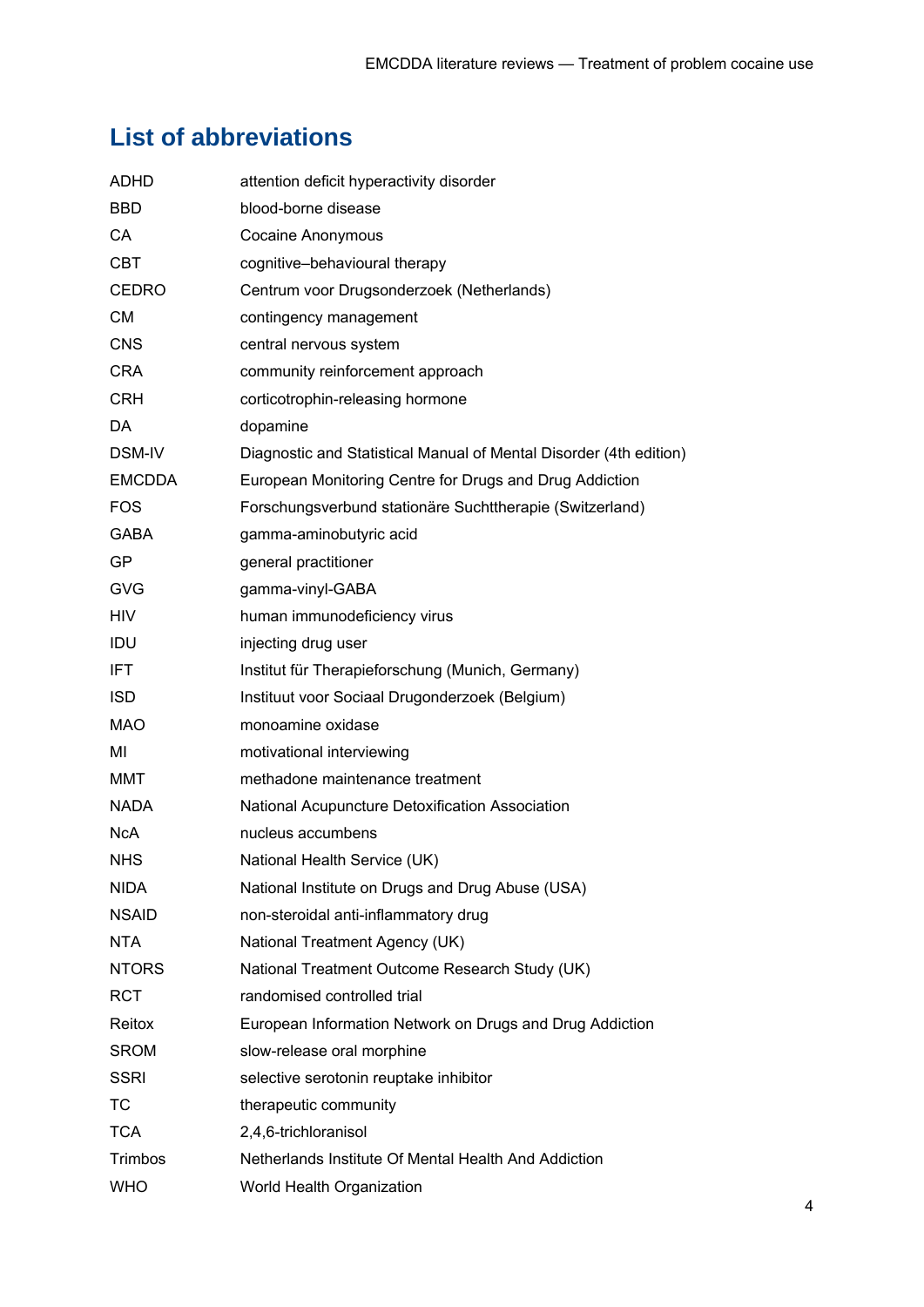# **Table Of Contents**

| History and epidemiological characteristics of cocaine use 7<br>$\mathbf 1$      |  |  |
|----------------------------------------------------------------------------------|--|--|
| $\overline{2}$                                                                   |  |  |
| 2.1                                                                              |  |  |
| 2.2                                                                              |  |  |
| 2.3                                                                              |  |  |
| 2.4                                                                              |  |  |
| $\overline{3}$                                                                   |  |  |
| 3.1                                                                              |  |  |
| 3.2                                                                              |  |  |
| 3.3                                                                              |  |  |
| Optimising opioid treatment in the presence of additional cocaine use  20<br>3.4 |  |  |
| 3.5<br>Treatment of cocaine use in subjects with other psychiatric disorders  21 |  |  |
| $\overline{\mathbf{4}}$                                                          |  |  |
| Cognitive-behavioural therapy (CBT) and other behavioural approaches  24<br>4.1  |  |  |
| 4.2                                                                              |  |  |
| 4.3                                                                              |  |  |
| 4.4                                                                              |  |  |
| 4.5                                                                              |  |  |
| 4.6                                                                              |  |  |
| 4.7                                                                              |  |  |
| 5                                                                                |  |  |
| 6                                                                                |  |  |
| $\overline{7}$                                                                   |  |  |
| 8                                                                                |  |  |
|                                                                                  |  |  |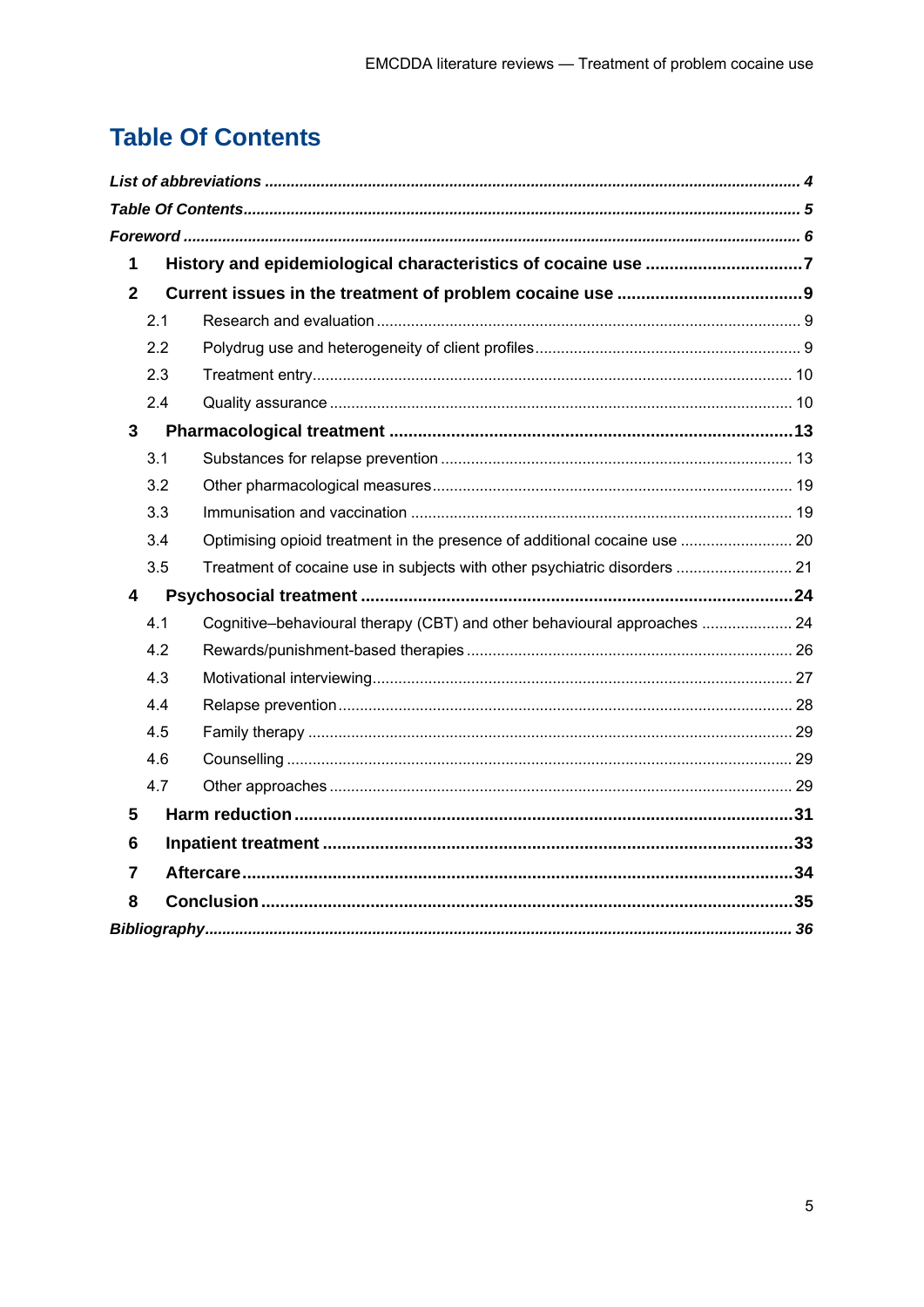# **Foreword**

1

Treatment systems in Europe are increasingly confronted with cocaine use-related problems. After opioids and cannabis, cocaine has become the third most commonly reported reason for entering drug treatment and accounted for about 8 % of all treatment demands across the EU in 2004. This overall figure reflects a wide variation between countries; however, the proportion of new clients demanding treatment for cocaine use is estimated to have grown from 10 % to 20 % during the period 1999–2004 (EMCDDA, 2006). Cocaine use has also become more common among drug users in contact with outreach workers or low-threshold agencies, and new findings with respect to treatment need to be evaluated in order to adapt addiction services to the new demands.

The aim of this report is to provide an up-to-date summary of research regarding treatment approaches to cocaine dependency, and their effectiveness<sup>1</sup>.

New treatment concepts need to be evidence based, calling for a research perspective in the evaluation of treatments for cocaine dependence. Nonetheless, innovations in treatment also result from individual experiments by clinicians, so that a clinical perspective needs to be added in order to obtain a complete overview of developments in the treatment of cocaine dependence.

In this direction, conferences were organized across Europe to gather further knowledge on cocaine treatment by bringing together European researchers and clinicians. For example, a conference on clinical research on cocaine took place in April 2006 in Paris organised by the Mission Interministérielle de Lutte contre la Drogue et la Toxicomanie. In June 2006, the Federazione Italiana Comunità Terapeutiche (FICT) organised in Rome the Congress 'Cocaina: la FICT tra prassi e innovazione: Esperienze a confronto nel contesto italiano' with the aim of sharing experiences and disseminating best practices in relation to cocaine treatment. A similar conference was held in Madrid on the  $17<sup>th</sup>$  of May 2007.

In conclusion, the present report aims to portray the state-of-the-art in health responses to cocaine use, with a special emphasis on mental health problems related to cocaine use. However, there is no doubt that current research efforts will in the near future bring about innovations of great importance in this field. We hope that this report will support the dynamic research process that is under way and at the same time support adjustments in policy regarding addiction services to improve their response to cocaine users.

 $(1)$  This report reviews the current literature on cocaine treatment, based on a search of the databases Medline, PubMed and PsychInfo for the years 2002–07, using the following keywords: cocaine, treatment, dependence. In addition, the reference lists of all publications identified through the search were evaluated and reports from European research centres, including Trimbos and Cedro in the Netherlands, ISD in Belgium, IFT in Germany and the NTA in the UK, were also considered. Please note that the present review does not cover medical complications of cocaine consumption. A review of the literature on this topic can be found in the EMCDDA's Selected Issue 2007 on cocaine.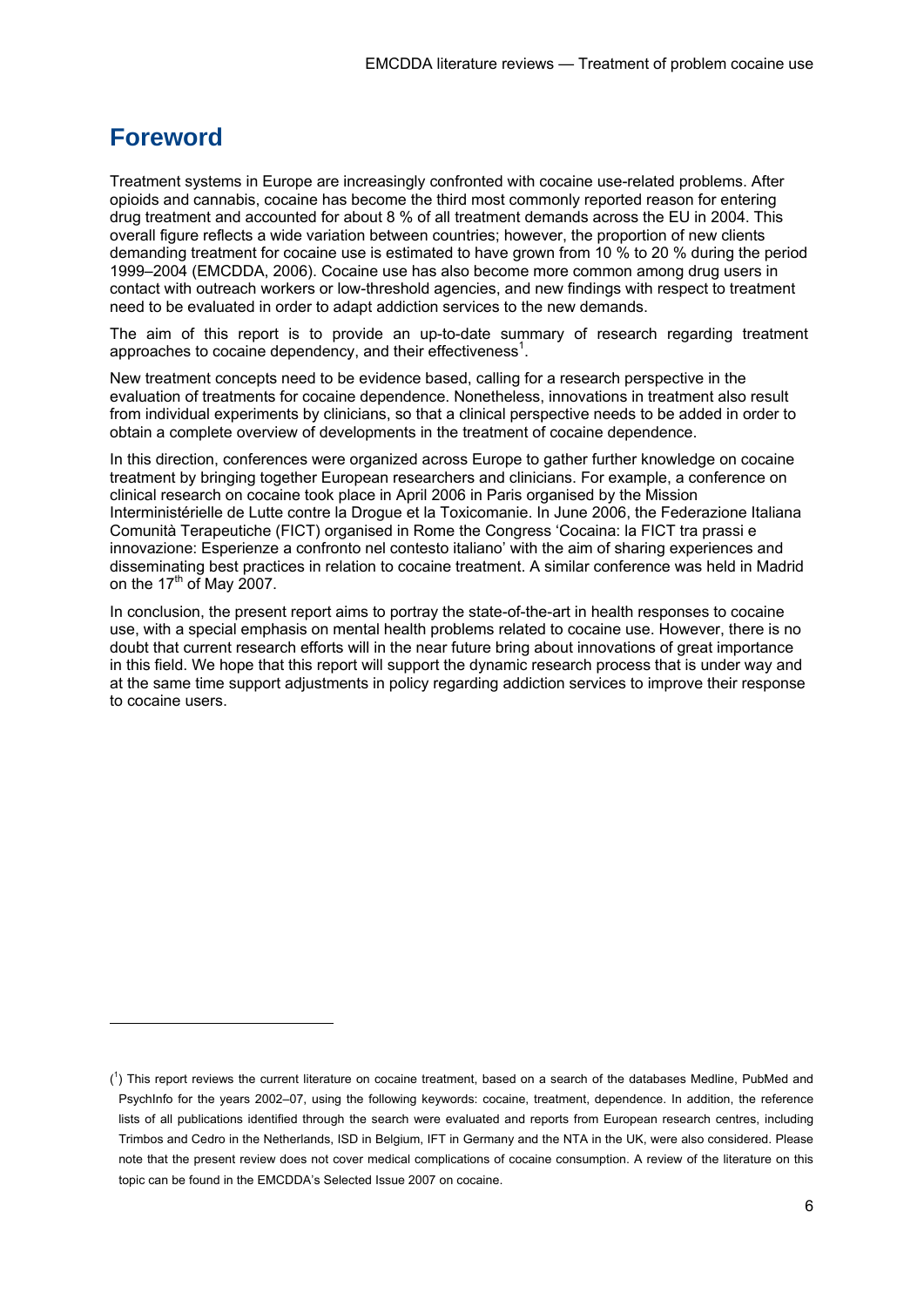### **1 History and epidemiological characteristics of cocaine use**

Cocaine is a natural alkaloid isolated from the leaves of the *Erythroxylum coca* shrub, native to the South American mountain chains, which demonstrates marked psychostimulant effects.

Traditionally, and this is still the case in Latin America, the drug was consumed by chewing coca leaves, which, owing to the relatively slow absorption rate, results in low blood concentrations of the alkaloid. The experienced acute effects of cocaine are increased euphoria, well-being andselfconfidence, reduced social inhibitions and facilitated interpersonal communication (Hall et al., 1990; Gold and Miller, 1997; Marcos et al., 1998). Furthermore, cocaine also reduces fatigue, increases vigilance, motor and sexual activity, and facilitates most cognitive functions (Hall et al., 1990; Gold and Miller, 1997; Marcos et al., 1998). Its marked gratifying properties significantly contribute to the initiation and maintenance of the addictive process (Gardner, 1992; Chen, 1993; Di Chiara, 1995; Koob and Le Moal, 1997), and preclinical studies suggest that cocaine has an elevated potential for addiction, given that the degree of gratification it provides is significantly greater than that of other psychoactive substances (Gold and Miller, 1997).

It is the pharmacological action of cocaine in blocking catecholamine reuptake in the brain that is believed to induce cocaine misuse and even dependence. However, these risks did not become known until long after cocaine was chemically isolated and used in the cocaine hydrochloride form. Cocaine hydrochloride was first isolated from coca leaves in 1860, and became widely available around 1880, even being found as an additive in beverages, creams and toothpaste. Its misuse potential led to its use being made illegal in many countries around 1920.

The illicit use of cocaine continued, but was not as widespread as the use of other illicit substances. However, it became a popular drug in the USA in the late 1960s and early 1970s, particularly among middle-class or well-to-do users. With the introduction in the early to mid-1980s of the smokeable form of cocaine, crack cocaine, cocaine also became popular among the inner-city poor, and consumption rates within this demographic segment increased substantially. The availability of this South American drug was increased by the geographical proximity to the USA and well-established Caribbean and Central American trafficking routes. The spread of cocaine to other industrialised nations, mainly in Europe, accelerated when a US crackdown (the Reagan–Bush 'war on drugs') forced suppliers of cocaine to search for new markets. New trafficking routes to Europe emerged, including an air bridge via the Netherlands Antilles to the Netherlands and sea–land routes via West Africa and the Iberian peninsula. A subsequent increase in lifetime prevalence of cocaine use in Europe was seen during the 1990s, although prevalence rates in Europe did not reach the same levels as in the USA.

In the 2004 United States National Survey on Drug Use and Health, 14.2 % of adults (defined as 12 years or older) reported lifetime experience with cocaine, and 2.4 % reported recent use; among younger adults, the average figure for last year use was 5.1 %  $(^2)$ . In the EU, 3 % of the population between 15 and 64 years of age (about 10 million people) have tried cocaine at least once in their lives, and 1 in 100 European adults have used cocaine in the last 12 months. Cocaine use is more concentrated among younger age groups, and last year experience among 15- to 34-year olds is above 2 % in Denmark, Ireland, Italy and the Netherlands and reaches 4% in Spain and the United Kingdom (EMCDDA, 2006).

Among the general population, cocaine use seems to be occasional, occurring mainly at weekends and in the recreational settings of bars and discos, where it can reach high levels. Research studies conducted among young people in dance and music settings in different countries reveals prevalence estimates for cocaine use that are much higher than those found in general populations, with lifetime prevalence ranging from 10 % to 75 % (EMCDDA, 2006, selected issues).

Cocaine can be self-administered through various routes: orally or sublingually via direct application to the gums, nasally via snorting, by inhalation in vapour form, by smoking (crack cocaine, coca paste or cocarettes) or by injection. From a European perspective, cocaine hydrochloride (powder cocaine)

1

 $(^2)$  Source: SAMHSA, Office of Applied Studies, 2004 National Survey on Drug Use and Health (http://oas.samhsa.gov/nsduh.htm#nsduhinfo). The comparatively higher lifetime figures in the United States may be in part related to earlier spread of cocaine use in that country.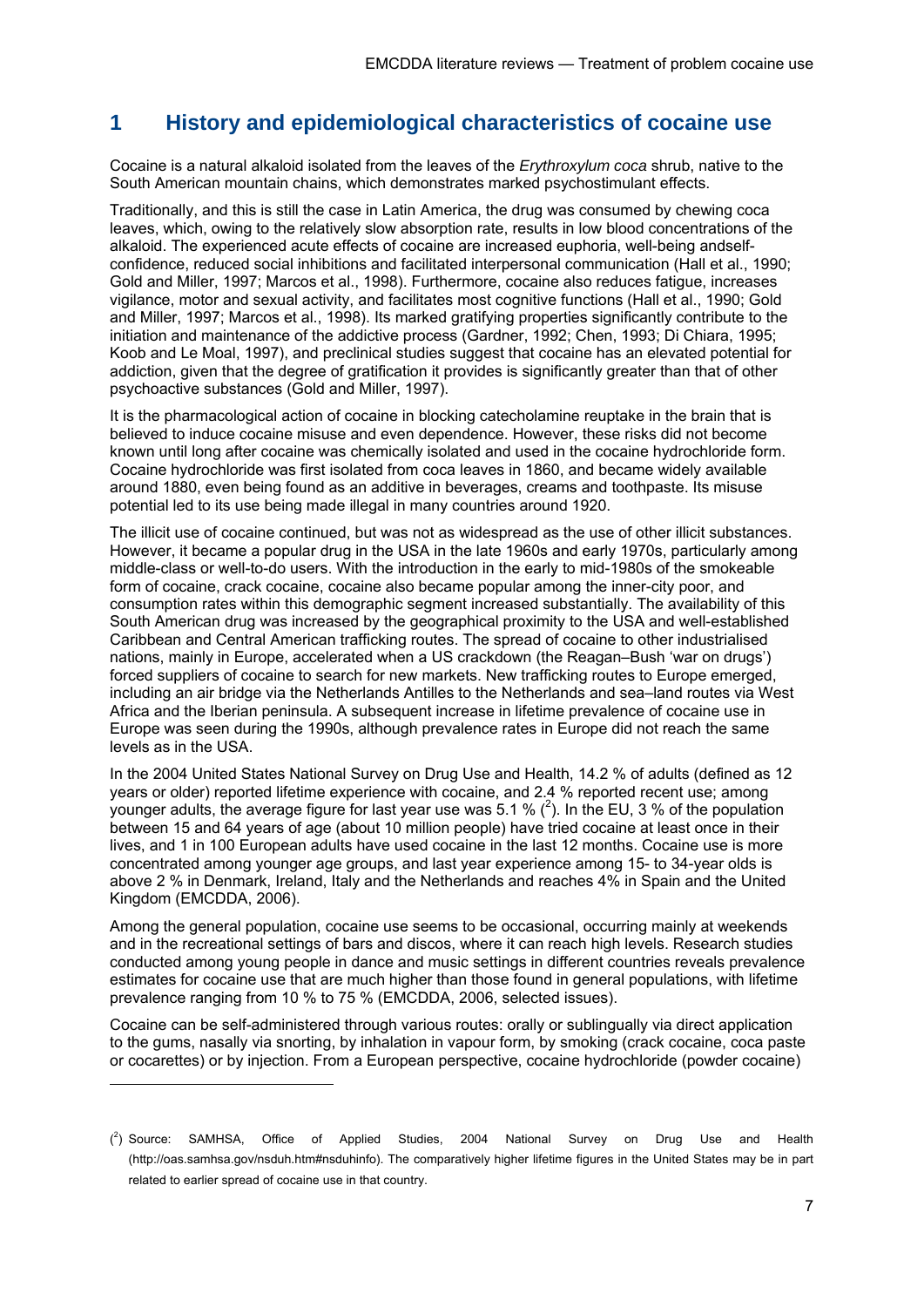is the main form of cocaine on the market and is generally either snorted or injected. Coca paste, a precursor in the chemical process of producing cocaine hydrochloride, and one of the most widely misused substances in South America, is generally not found in Europe. Crack cocaine has emerged in several European countries, but for unknown reasons remains confined to specific geographical areas, mainly bigger European cities. Crack cocaine is mainly smoked, although injection has also been reported where the street market availability of crack cocaine is greater than that of cocaine hydrochloride. Freebase cocaine, a smokeable form of cocaine extracted from a mix of an alkaline solution of cocaine hydrochloride with a solvent such as ether or acetone, is still used in a few areas of Europe, but overall has been replaced by crack cocaine because of the flammability risk of smoking freebase, a risk not associated with crack cocaine. Smoking cocarettes (tobacco cigarettes to which cocaine hydrochloride is added) seems to be a very rare form of cocaine use and is favoured mainly by cocaine users who generally snort cocaine but who have developed nasal complications (Haasen et al., 2003a).

The different routes of administration are associated with differences in bioavailability. The fastest onset of action is found with smoked cocaine, followed closely by injected cocaine, whereas snorting and oral use have a slower onset of action. The onset of action corresponds to different levels of intensity with regard to the effect of cocaine on the brain, which results in differences in the risk of dependence. Smoking crack cocaine therefore bears the highest risk of dependence; snorting cocaine hydrochloride a lower risk. Cocaine or crack injecting has a high dependence potential and is furthermore associated with the risk of transmissible infections such as hepatitis and HIV.

Patterns of cocaine use also vary between different social groups of users in European cities. A multicentre study on patterns of cocaine use in nine European cities found that socially integrated cocaine users mainly snorted (95 %) the substance, whereas only a small fraction had smoked or injected it, but combined use of cannabis and alcohol was very common (Haasen et al., 2004a). In the cities for which data were available, injection was frequent among users in addiction treatment settings or in socially marginalised groups. Crack use was usual in Hamburg, London and Paris, and to a lesser extent in Barcelona and Dublin. Although crack use among the European general population seems to be low, it is an increasing concern among marginalised groups and opioid users in some European cities.

Overall, most cocaine treatment demands in Europe are not related to crack cocaine: around 80 % of new outpatient cocaine clients are reported to be using cocaine hydrochloride (cocaine powder) and less than 20 % use crack cocaine. However, crack cocaine users may pose particular challenges for treatment services as they tend to have a more marginalised social profile than users of cocaine powder.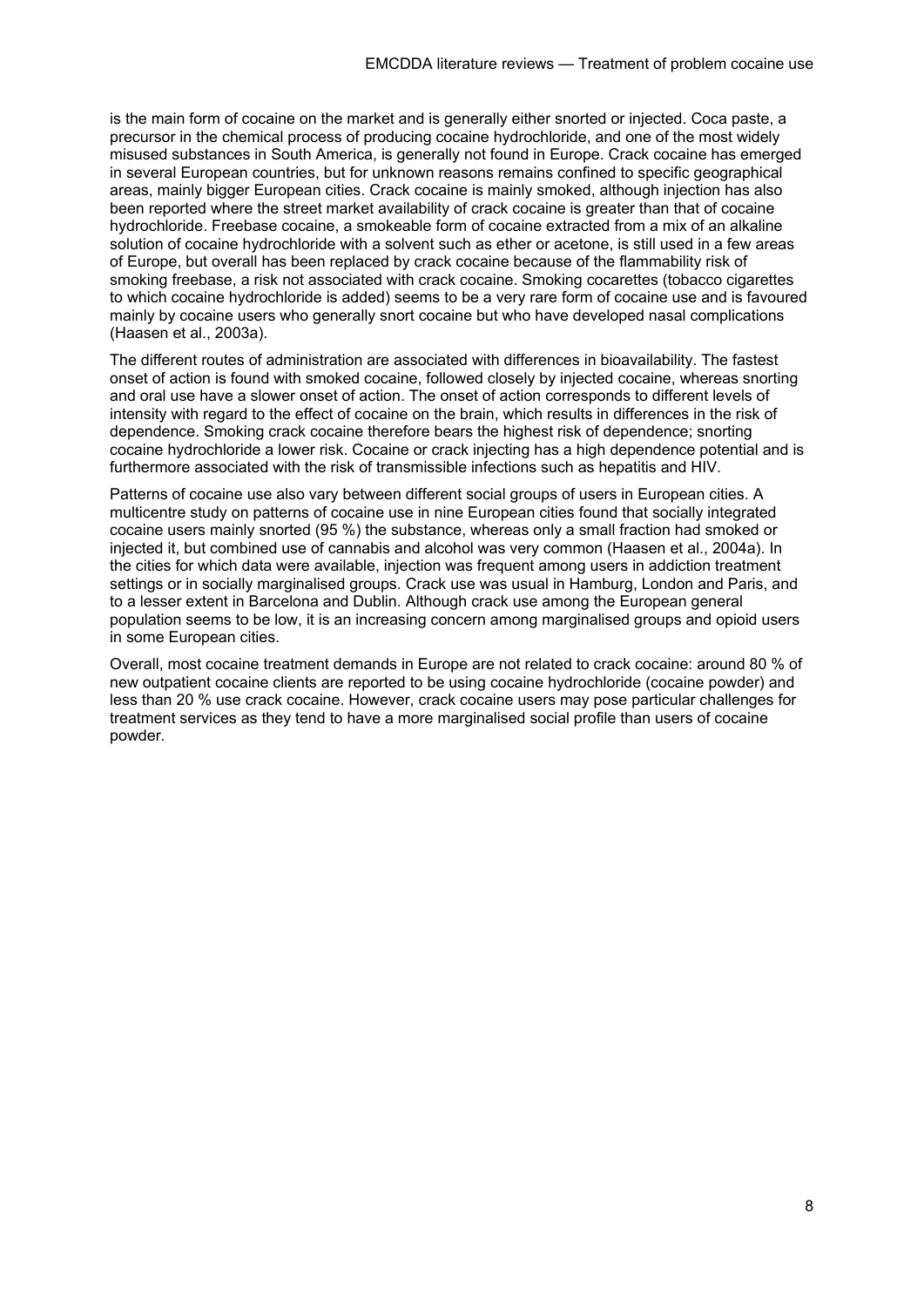# **2 Current issues in the treatment of problem cocaine use**

To date, little consensus exists on what constitutes effective treatment for cocaine dependence. Treatment issues are complicated by the polydrug use of powder cocaine in combination with crack cocaine and other substances, especially opiates, which often mask which treatment has been beneficial in addressing cocaine use. In addition, the orientation of treatment services around opiate dependence problems, alongside the lack of established cocaine treatment programmes, has resulted in primary cocaine users being reluctant to present themselves for treatment (Bottomley et al., 1997). Some research (e.g. San Molina and Arranz Diez, 2001) suggests that the combination of pharmacological and psychotherapeutic interventions is most effective, whereas predominantly pharmacological treatment has not been found to be helpful (see section 3). In addition, attrition and relapse rates of primary cocaine users are generally high (e.g. Weaver 2007; Higgins et al., 1993). More recently, a British Audit Commission report has highlighted the failure of treatment services to address adequately the needs of stimulant users, and in particular the treatment needs of women and black and ethnic minorities (Audit Commission, 2002)<sup>3</sup>. The question whether cocaine-targeted or non-drug-specific interventions hold the most promise is also not yet answered.

#### **2.1 Research and evaluation**

-

Most research concerning treatment for cocaine problems has been carried out in the USA. Because of the different history of cocaine and crack use in the USA and the specific sociocultural background and treatment context, these findings cannot directly be transferred to the situation in Europe. Treatment options for cocaine users in European countries seem to be rather limited and exist in only a few countries, and the treatment needs of crack cocaine users are frequently unmet.

Systematic research or even evaluations of cocaine treatment provision in Europe hardly exist. A good overview on the 'state of the art for evidence based treatments and other interventions', mainly referring to the Netherlands, is given by Rigter et al. (2004). Another study with a focus on Germany has been produced by Kraus et al. (2004). Both publications also evaluate the international literature on cocaine use and treatment. The effectiveness of the treatment of crack cocaine users was reviewed by Thom (2001), but, overall, little research evidence is available assessing the treatment of crack cocaine, even in those countries with relatively high local prevalence levels of crack cocaine use, such as Germany, Spain, France and the United Kingdom. However, a different approach is required to engage crack users in treatment because of the highly erratic patterns of use that are associated with the drug. While some new treatment approaches are proving to be promising, counselling and psychological therapy remain important where no obvious pharmacological replacement therapy is available (Haasen et al. 2003b).

#### **2.2 Polydrug use and heterogeneity of client profiles**

As multiple substance or polydrug use is the dominant pattern of use among cocaine users, this should also be reflected in treatment. Many treatment models in Europe still focus on the heroin user, whereas models in the USA target mainly a single substance. Rounsaville et al. (2003) reviewed clinical trials on single-drug versus multiple-drug focus in research and concluded by recommending that researchers consider moving away from a single-drug focus.

The increase in treatment demand for cocaine dependence reflects changes in consumption patterns and in consumers' profiles. For example, the recreational or weekend cocaine user is very different from a typical heroin addict, for whom most of the treatment models have been developed. Consequently, guidances for professionals working with cocaine and crack users have been issued in various European countries, such as the one presented by the National Treatment Agency and the Royal College of General Practitioners in the United Kingdom (Witton and Ashton, 2002; Ford, 2004). This guidance covers a variety of treatment options and their role in cocaine treatment. In Germany, practical experiences in the work with crack users were addressed at a conference in 2001 (Dworsky, 2001), which was followed by the publication of guidance in 2002 (Dworsky, 2002). Specific directions

 $(3)$  Audit Commission (2002). Changing Habits. The commissioning and management of community drug treatment services for adults. London, Audit Commission.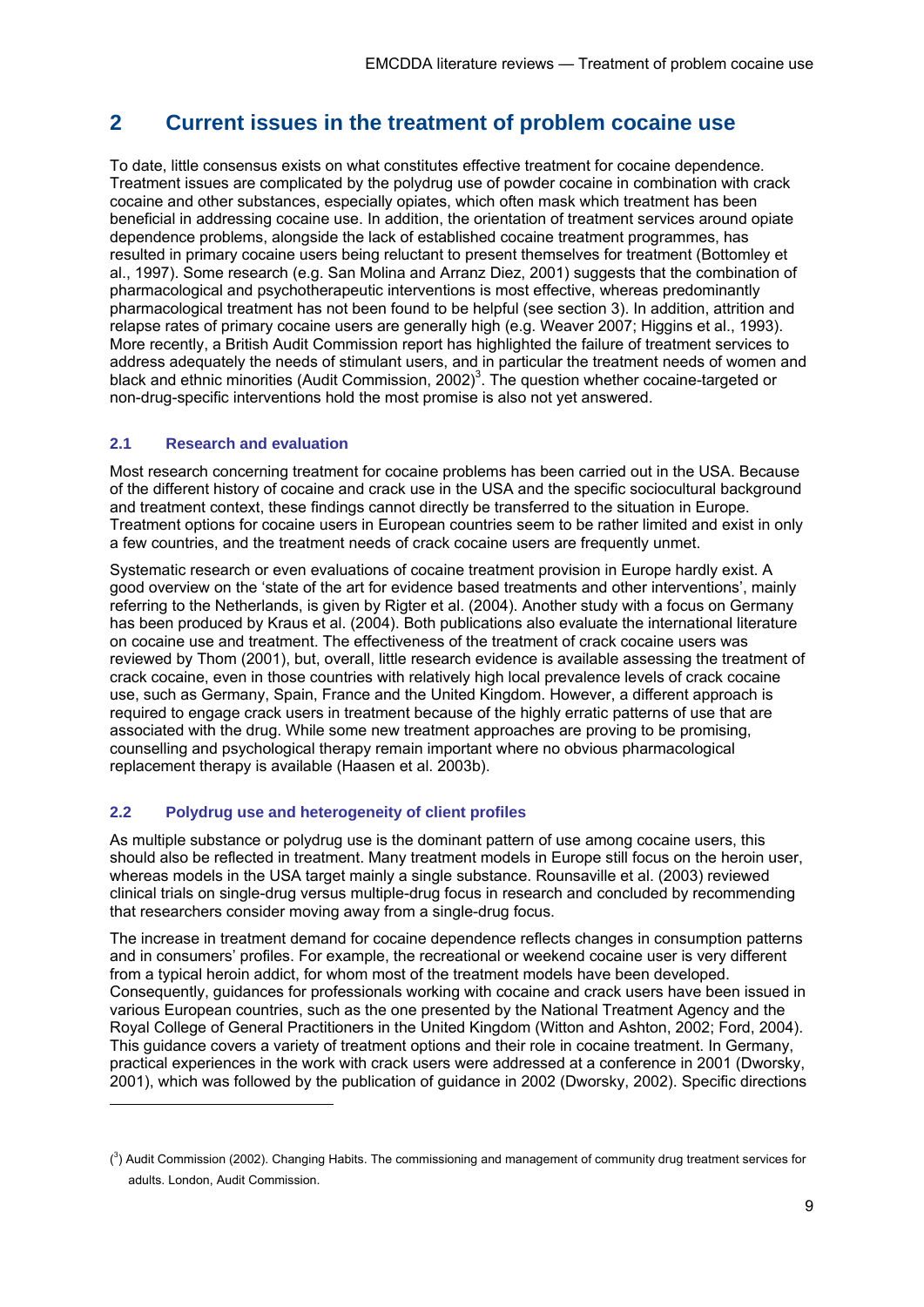for psychiatrists and other medical staff were published in 2004 (Thomasius et al., 2004), which presented some general directions regarding standards, work with special subgroups and treatment options.

Data from the United Kingdom suggest that the average time in treatment for cocaine or crack dependence is 5–7 years, and that benefits for clients accumulate after a series of treatments (NHS, 2005). According to a study carried out in the primary care sector, two issues are important to optimise treatment outcomes: the adjustment of treatment to individual needs of the user and application of the least restrictive and repressive treatment (Ford, 2004).

A Swedish meta-analysis examined factors that were related to improved treatment outcomes (Berglund, 2005). One important beneficial factor appeared to be a strong treatment relationship between the recipient and therapist. Another beneficial factor was the additive effect of combining different kinds of treatment, although this additive effect was not applicable to all types of treatment. Berglund proposed three areas for further research into optimising treatment: the effectiveness of short-term treatment compared with long-term treatment; the concurrent use of psychosocial and pharmacological treatment; and, finally, interactions between the first and second session of intervention.

The heterogeneity of the cocaine-using population, the considerable variations in patterns of cocaine use and the high incidence of concurrent polydrug use create a need for a diverse range of culturally appropriate services and treatment responses. For example, recreational cocaine users who are not highly involved in a drug culture are unlikely to make demands on service providers (Green et al., 1994). Conversely, polydrug cocaine users (including methadone-maintained cocaine users) may already be in contact with existing opiate-based services but may not report their cocaine use, or their cocaine use may not be adequately addressed. Those who use powder cocaine as their main drug are more marginal to the established drug culture and are less likely to have knowledge of drug services and less willing to identify with the 'junkie' lifestyle (Green et al., 1994). In the USA it has been suggested that there is a 2- to 4-year time lag between initiation into cocaine use and presentation to services depending on the type of user (Kleber, 1988). Consequently, services need to be accessible and attractive to the target group in order to ensure early intervention.

#### **2.3 Treatment entry**

As entry into treatment is a milestone for both the user and the services providing treatment, it merits special attention. On entry into treatment a careful assessment should be made to identify needs and, in some cases, to create a care plan tailored to the needs of the client (Ford, 2004).

Cocaine users entering treatment are predominantly introduced by self-referral or family referral. Similarly, crack cocaine users entering treatment in Europe tend to be self-referrals or referrals by family members or friends (Vanderplasschen et al., 2002; Act-info-FOS, 2004), while in the USA a study found that crack cocaine users referred to treatment by the court accounted for almost half of all those entering treatment (Siegal et al., 2002). Nonetheless, even in the case of family and friend referrals, pressure from the legal system can directly or indirectly contribute to seeking treatment. In Ireland for example, users frequently attend services at the request of the courts, or because of pending criminal charges (Haasen et al., 2003b). The earlier mentioned US study among crack cocaine users found that younger users, users with more severe legal problems and users with prior treatment experience were more likely to enter treatment than other users (Siegal et al., 2002). In Canada, almost two-thirds of cocaine treatment entrants had legal problems, and half of those were introduced to treatment via a court referral (Rush and Wild, 2003). Another study looked at differences between cocaine users in Brazil entering treatment for the first time or re-entering treatment (Ferri et al., 2002). The results showed that those entering treatment for the first time had a tendency towards use of higher dosages, were more likely to be problematic drinkers and had increased awareness of their problem. Re-entering users, on the other hand, were more often involved in acquisitive crimes, had received social support in entering treatment and suffered from more severe dependence. It can therefore be useful to distinguish between first treatment cases and clients re-entering treatment when assessing treatment options.

#### **2.4 Quality assurance**

In Europe, the definition of standards for treatment provision and the implementation of quality assurance mechanisms with regard to training of staff, as well as monitoring and evaluation, are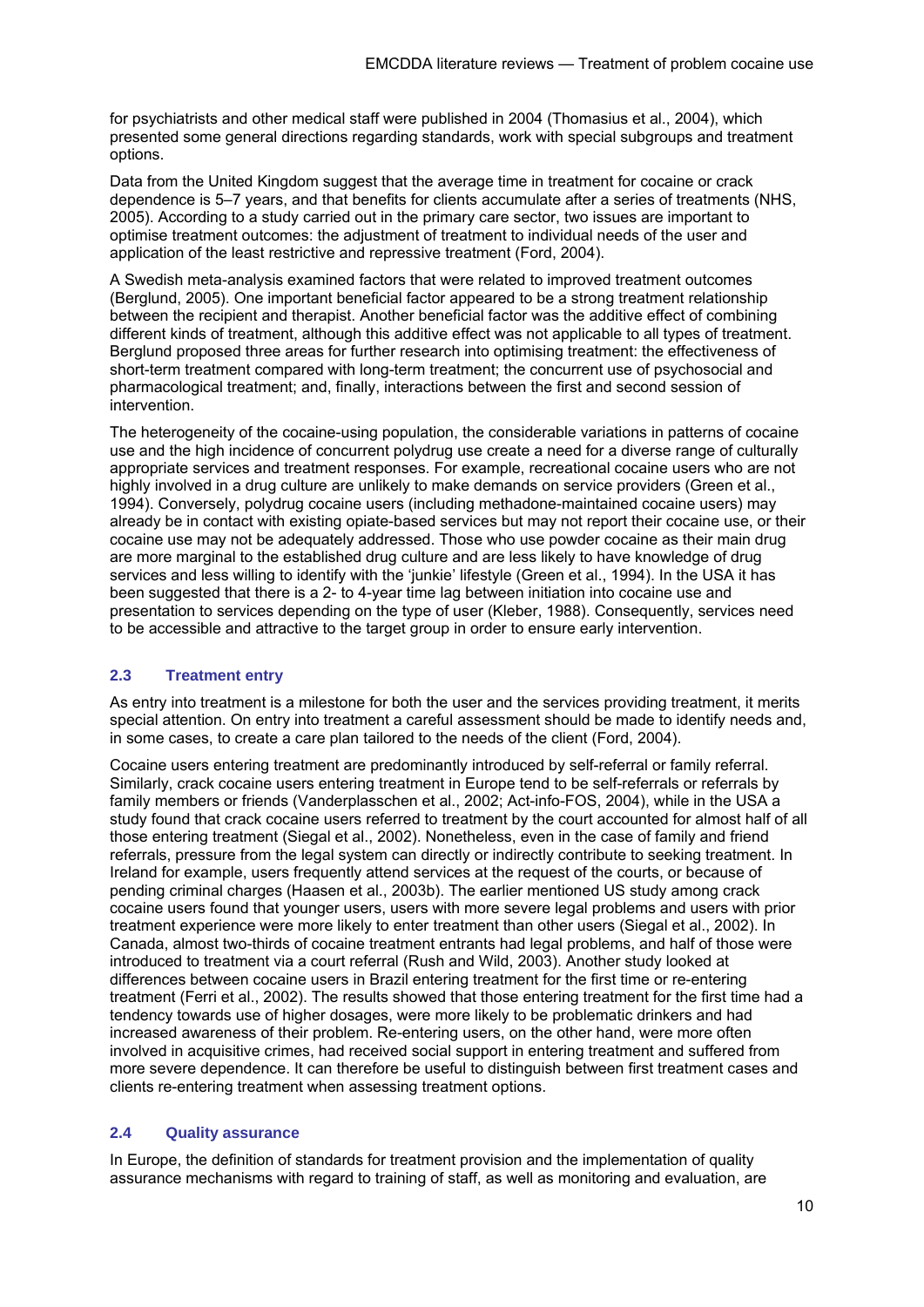increasingly recognised as key to better treatment outcomes (Solberg, 2003). Several European countries have focused their attention on the quality aspects of treatment.

The NTA and Healthcare Commission in the United Kingdom have developed a system to measure the quality of treatment and to facilitate improvements based on the results of the assessment. 'Drug treatment should encourage improvement in substance misuse, health and social functioning, and reductions in crime and public health risks' and evaluation should be based on measured performance, e.g. retention rates (NHS, 2005). They also emphasise the importance of focusing on local needs and partnerships to establish high-quality treatment and to define quality requirements for drug treatment. Wanigaratne et al. (2005) listed speed of treatment entry and treatment duration as further factors that can contribute to a higher effectiveness of treatment. Clients with complex needs benefited more if the available spectrum of treatment responses was broader. Treatment quality was also determined by factors associated with the therapist, such as empathy, collaborative relationship, motivational dialogue and willingness to be supervised.

In a Dutch concept-mapping exercise, involving 90 representatives of three groups of stakeholders, the quality framework for addiction treatment was examined (Nabitz et al., 2005). 'Best practice' and 'performance' emerged as the main dimensions along with three main conceptual clusters: client orientation, treatment practice and attitude of staff. The quality factors that best stood up to scrutiny included the evidence base of the treatment approach, respectful interaction with the patient and the immediacy of access to treatment. Furthermore, a Belgian study evaluated coordination and continuity of care and identified the need for improvements in this field: there was a lack of communication between services; client registration was not harmonised; and a care plan existed only for 10 % of clients (Vanderplasschen et al., 2002). Finally, in a review of ethical aspects in the treatment and care of addicts by Guggenbühl et al. (2000), the authors concluded that a commitment to continuity of support is crucial, regardless of the treatment type offered.

Adequate staff training is (or should be) an integral part of good-quality treatment and may need to be adjusted to new circumstances or events. Owing to the increase in crack cocaine use in Germany and a parallel increase in the incidence of aggression and violence towards staff at drug help facilities (Klee, 2001), experts predict an increasing demand for continuous staff education. In Frankfurt, for example, many collaborators in low-threshold services have already been sent to anti-violence and de-escalation trainings (Stöver, 2001). In addition, staff may need special training not only in the pharmacology of cocaine, but also to further develop skills in, for example, relapse management and dealing with psychiatric comorbidity (Wallace, 1992), working with family members (Higgins et al., 1994) and social networks (McAuliffe et al., 1991). Another important issue for staff is the need to provide informality and confidentiality wherever possible (NTA, 2002a).

The effectiveness of treatment also increases when treatment is able to perform well against quality indicators. With regard to the client–therapist relationship, it is important to establish a good relationship from the beginning and to show empathy – this is thought to increase the number of clients who stay longer in treatment and demonstrate better outcomes (NTA, 2002b). A study on the use of the community reinforcement approach among female cocaine users found higher abstinence rates, longer abstinence and greater retention among those patients whose therapist's empathy was rated higher (Pantalon et al., 2004). These findings stress the importance of monitoring both mechanistic (big picture goals, functional analyses of behaviour, non-drug-related activities, skills training and homework) and interpersonal (empathy, response to resistance, and therapeutic alliance) processes during treatment.

Furthermore, treatment quality, as well as the closely connected factor of effectiveness of treatment, also needs to be examined. The NTA identified two main success factors associated with more effective treatment:

- improving the clients' journey through treatment:
- improving local drug treatment systems.

Success in these areas implies focusing on the user's needs – not only drug needs but wider needs such as housing, education and employment – and can be improved by short waiting times for treatment and good care planning (NHS, 2005).

One way of measuring the effectiveness of treatment is via long-term follow-up. Thus, several longitudinal studies showed the positive effects of treatment on long-term abstinence, with different observed outcomes depending on treatment conditions and methodological conditions of the studies. For example, 95 % of 131 crack cocaine users who attended a treatment unit in Sao Paulo, Brazil,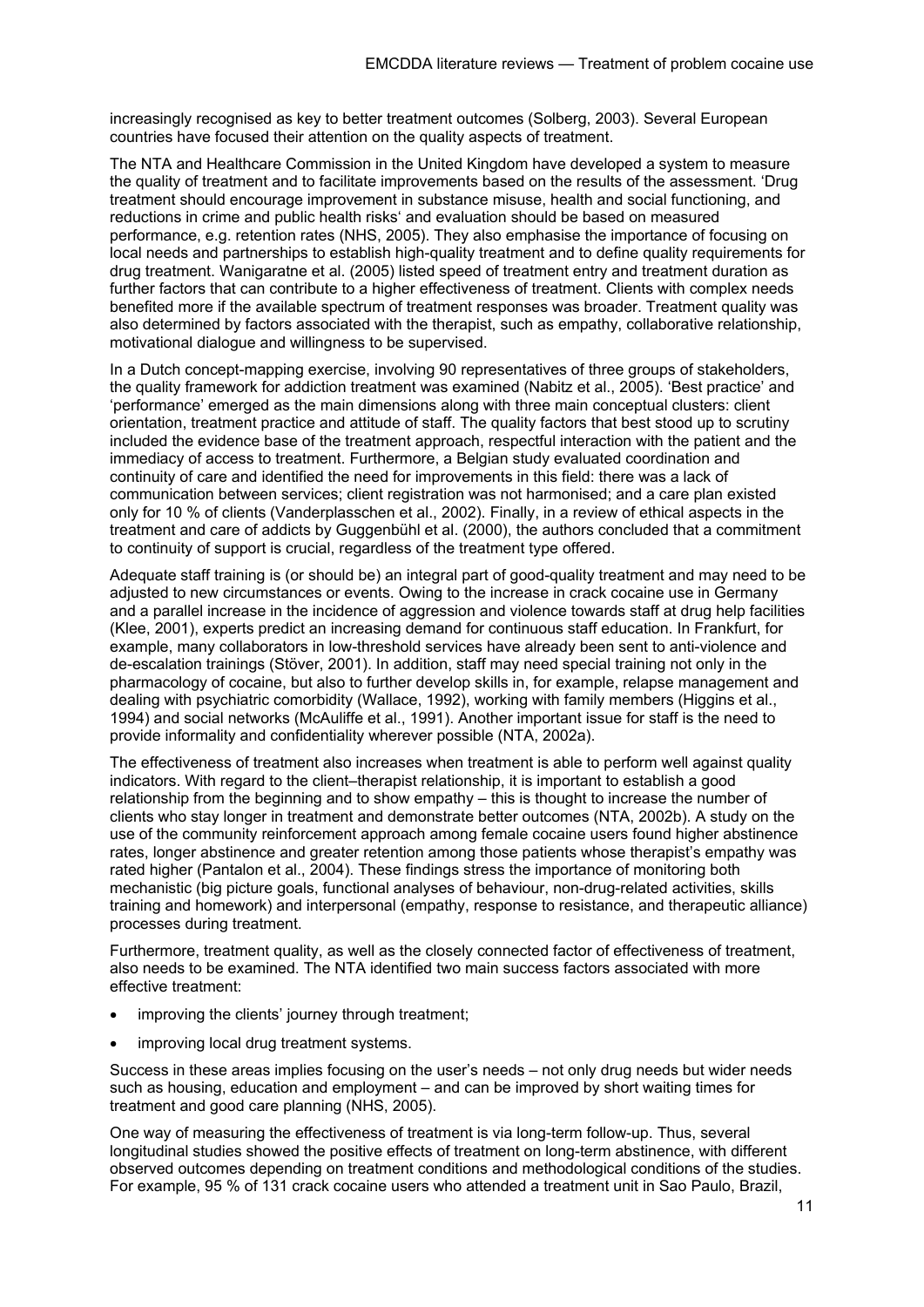were followed up after 2 and 5 years (Ribeiro et al., 2007). A notable finding was the very high mortality rate of 17.6 % at 5 years, with most deaths attributable to homicide or AIDS. Among the remainder, there was a progressive trend towards abstinence over the follow-up period, and there was evidence that once abstinence had been achieved it was maintained.

An evaluation of community treatment outcomes in 708 cocaine-dependent users in the USA obtained largely positive results: large decreases in cocaine use were sustained over a 5-year period (Simpson et al., 2002). The findings also showed that the severity of drug and psychosocial problems at admission was predictive of long-term outcomes, while outcomes improved in direct relation to level of treatment exposure. Prospective studies of cocaine treatment outcome have also been conducted in the United Kingdom. Thus, the NTORS (Gossop et al., 2002) investigated outcomes among stimulant users over a 5-year period and found significant reductions in crack use by those using at intake, although over 20 % of patients not using at intake had started using crack cocaine at follow-up (Gossop et al., 2002).

Similarly, a British national postal survey of treatment services reported that cessation of opiate use may be associated with an increased likelihood of initiating crack cocaine use (Seivewright et al., 2000). However, the same survey also reported important improvements among a smaller follow-up sample of cocaine misusers, providing further evidence that 'treatment works'.

Interesting results were also found in a 1-year follow-up study on the role of social support following short-term inpatient treatment (Broome et al., 2002). The results showed that social support networks following treatment were more important than variables investigated before or during treatment in predicting treatment outcome. This indicates that drug use is not only influenced by the pharmacological properties of the substance but is at least as much affected by the social context of the user. Thus, higher rates of relapse were observed among those with no positive support for abstinence at home and/or those who were living with a drug or alcohol user. In summary, support from family and peers appears to play a substantial role in lowering the risk of cocaine relapse, even after short-term treatments.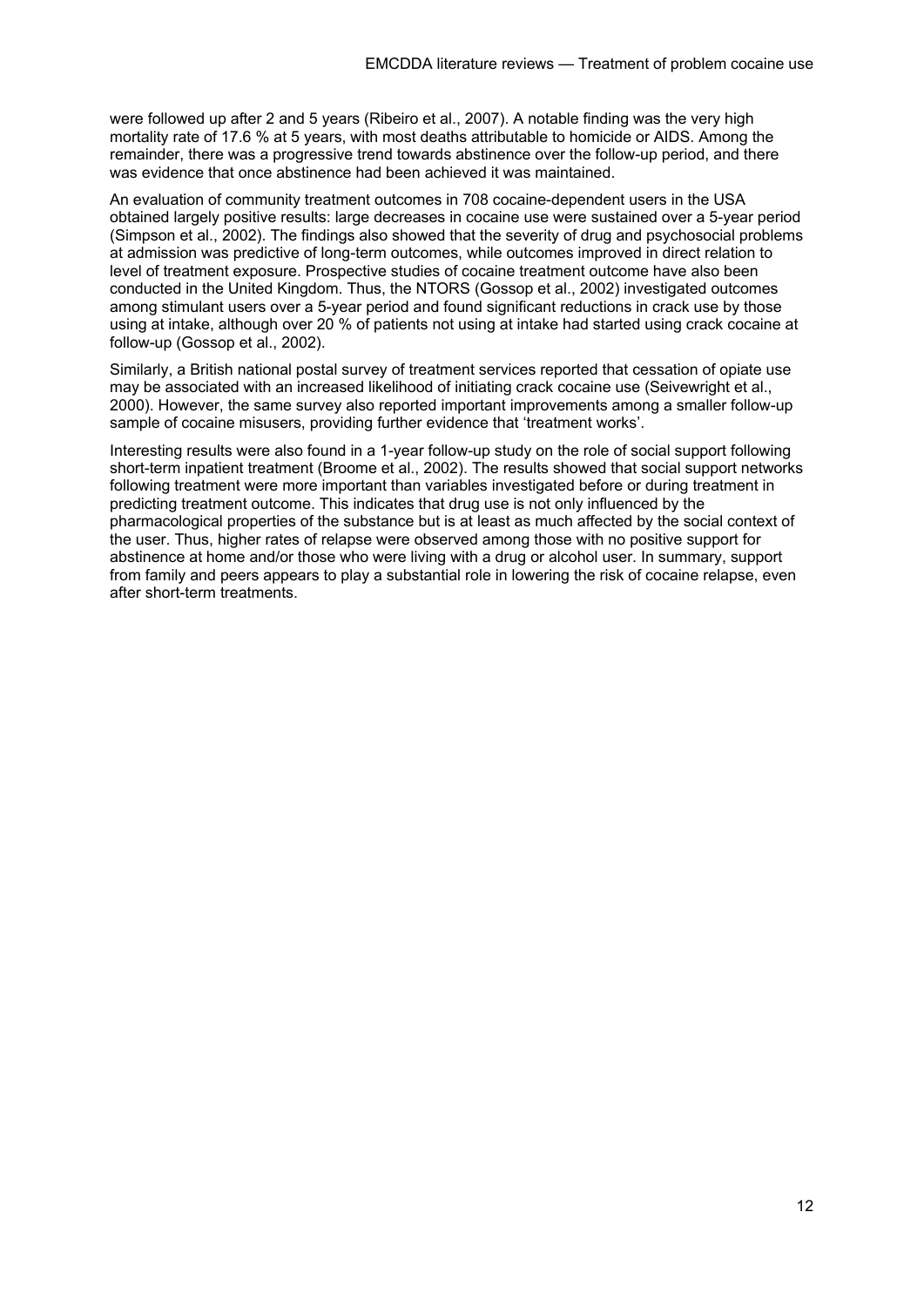# **3 Pharmacological treatment**

Distinct pharmacological therapies have been developed mainly on the basis of the modification of cerebral dopaminergic transmission (see section 3.1). In general, pharmacotherapies follow two principal strategies. The administration of dopamine receptor antagonists aims to counteract cocaine's gratifying effects, while the opposite effect is sought with agents that facilitate dopaminergic transmission. These facilitatory agents are generally used to prevent dopaminergic depletion observed during cocaine withdrawal or to reduce cravings during abstinence (see reviews by Gorelick, 1995; McCance, 1997; Gorelick et al., 2004). Other pharmacological agents, acting on serotonergic or noradrenergic transmission, have also been tested for their potential therapeutic benefits regarding cocaine dependence. To date, however, the most innovative treatment being tested is the cocaine vaccine, the aim of which is to block the desired effects of cocaine, and thus reduce its abuse potential, by producing cocaine antibodies (see also section 3.3). Finally, a special case in the treatment of cocaine dependence arises in patients who are also dependent on opioids. Opioid maintenance treatment is the most commonly used pharmacological treatment for opioid dependence, which in the case of additional cocaine use must be optimised (see also section 3.4).

Different stages in the addiction process have been identified and are commonly labelled initiation, continuation, withdrawal and relapse. These stages are characterised by the actions of specific neurotransmitters on different brain structures and neural circuits. In the first stage (initiation of use), dopamine (DA) is thought to play an important role in the acute reinforcing effects of the drug, with the ventral tegmental area (VTA) and the nucleus accumbens (NcA) as the primary areas of interest. In the second stage (continued drug use), several neurotransmitters are involved, including DA in the NcA, corticotrophin-releasing hormone (CRH) in the amygdala and glutamate in the frontal–cingulate circuit. In the third stage (withdrawal), glutamate and noradrenaline in the locus coeruleus seem to be crucial. Finally, in the fourth stage (relapse after sustained abstinence), the orbitofrontal cortex, the anterior cingulate gyrus and the amygdala are important brain regions in the addictive process, with noradrenaline and CRH involved in the brain stress system (stress-induced relapse) and gammaaminobutyric acid (GABA) and glutamate involved in the compulsive and habit system (cue-induced relapse). This short description of the neurobiology of addiction clearly reveals that there are many different ways to intervene in the addictive process of cocaine self-administration. For example, the rewarding process can be blocked, illicit drugs can be replaced by other less harmful or less addictive compounds, hyperactivity in the stress axis can be prevented and the balance between the different neural systems can be restored. In the following review of currently available pharmacological treatments for cocaine dependence, many of these neurotransmitter systems and neural circuits are targeted to either reduce cocaine use or prevent relapse during sustained abstinence.

#### **3.1 Substances for relapse prevention**

The pharmacological treatment approaches reported below all aim at relapse prevention. Unlike opiate withdrawal, acute cocaine withdrawal is less dramatic and usually does not necessitate medication. In the last two decades, a great number of compounds belonging to different pharmacological classes have been tested for their effectiveness in the prevention of relapse and the promotion of stable abstinence in cocaine addicts. These drug classes include (see also the following reviews on pharmacological approaches to cocaine dependence: van den Brink and van Ree, 2003; Sofuoglu and Kosten, 2005; Wiesbeck and Dursteler-Macfarland, 2006):

- dopamine receptor agonists (e.g. bromocriptine, pergolide, DAS431, d-amphetamine);
- dopamine partial receptor agonists (e.g. terguride, BP897);
- dopamine reuptake inhibitors (e.g. amantadine, mazindol, methylphenidate, GBR12909 (vanoxerine), various tricyclic antidepressants and SSRIs);
- dopamine metabolism inhibitors (e.g. selegiline, disulfiram);
- dopamine antagonists (e.g. haloperidol, flufenazine, flupenthixol, ritanserine, risperidone, ecopipam);
- GABAergic compounds (e.g. baclofen, gabapentin, tiagabine, lamotrigine, valproate, carbamazepine, topiramate);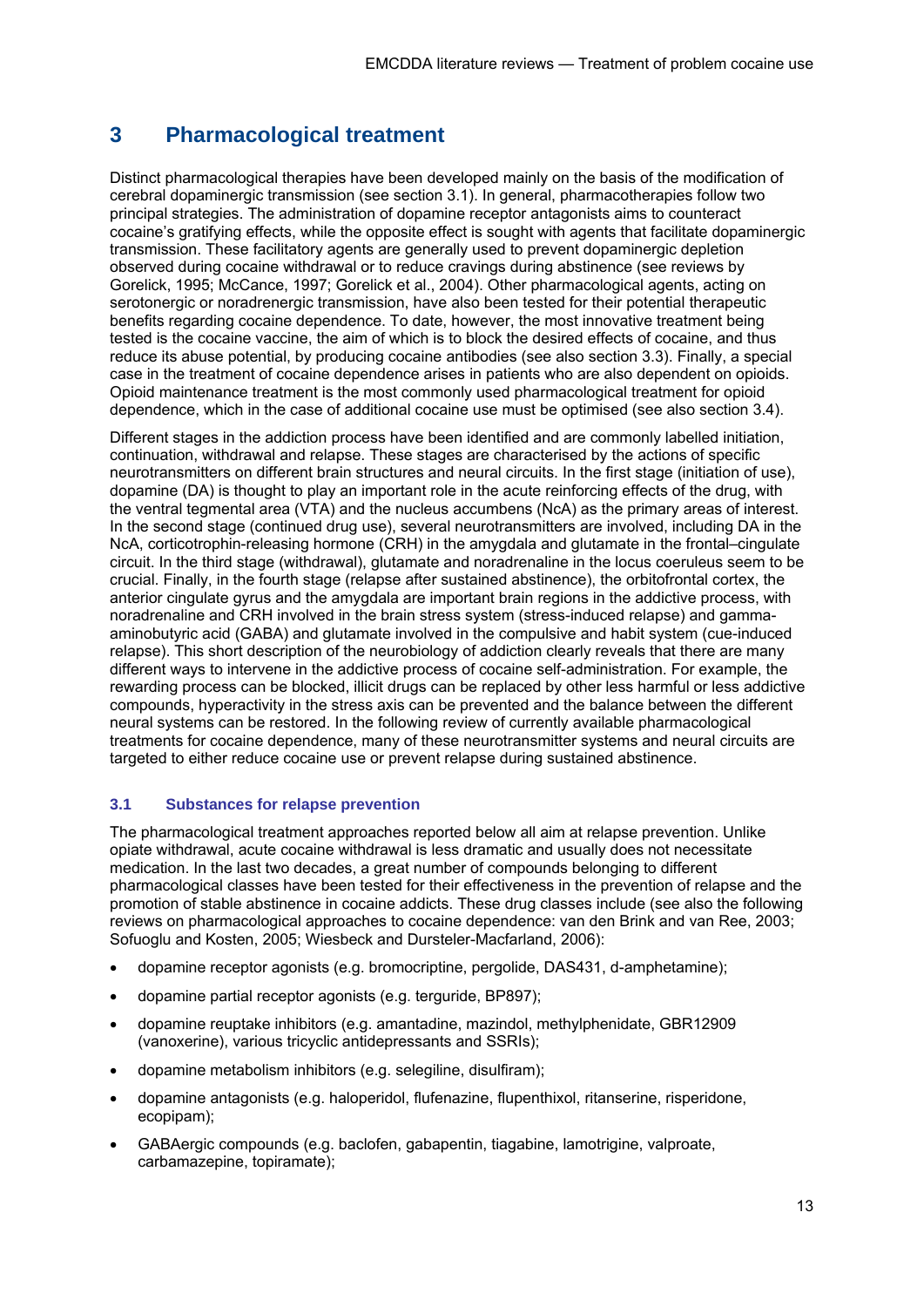- β-adrenergic antagonists (e.g. propanolol, labetalol);
- opioids (e.g. naltrexone, buprenorphine, cyclazone);
- cortisol synthesis inhibitors and glucocorticoid receptor antagonists (e.g. ketoconazole, metyrapone, dexamethasone);
- calcium channel blockers (e.g. nimodipine, isradipine);
- various antidepressants (e.g. desipramine, imipramine, fluoxetine, venlavaxine, bupropion, gepirone, selegiline).

In a systematic review on medications used in the prevention of cocaine relapse, Silva de Lima et al. (2001) were able to detect more than 1 000 citations (1966–2000), from which they identified 49 different efficacy studies of acceptable methodological quality: 20 on antidepressants (14 on desipramine), five on carbamazepine, 13 on dopamine agonists and 11 on miscellaneous interventions (e.g. phenytoin, nimodipine, lithium carbonate, naltrexone). Dropout rates ranged from 0 % to 84 %, but in general the proportion of patients remaining in treatment was similar between those taking active medication or placebo. The same was true for cocaine-positive urine samples: again no significant differences were found in a statistical meta-analysis regardless of the type of medication or dosage. Furthermore, no significant differences between medications and placebo were generally observed in terms of specific side-effects. More recent reviews have revealed that disulfiram appears to have the most consistent effect in preventing relapse, whereas most other medications show very inconsistent results or still need further evaluation in larger controlled trials (Vocci and Elkashef, 2005; Vocci and Ling, 2005; Sofuoglu and Kosten, 2006). Nonetheless, a detailed description of each drug class is necessary in order to understand its mechanisms and its potential therapeutic benefits.

#### *3.1.1 Dopamine receptor antagonists*

To date, no conclusive findings on the efficacy of dopaminergic receptor antagonists in the treatment of cocaine dependency have been reported. However, some clinical studies have indicated that dopaminergic receptor antagonists, primarily acting on D2 dopamine receptors, such as classical neuroleptics, can partially block the subjective effects of cocaine in humans and thereby potentially reduce its consumption (Berger et al., 1989; Sherer et al., 1989; Khalsa et al., 1994). Nevertheless, this therapeutic approach suffers from two main problems. Firstly, chronic administration of such agents induces anhedonia and undesirable extrapyramidal motor effects, resulting in elevated treatment dropout rates (Kosten and Kleber, 1988; Decker and Ries, 1993). Secondly, repeated treatment with DA antagonists can lead to an increase in dopaminergic postsynaptic receptor sensitivity, which, indirectly, can increase the subjective effects of cocaine and thereby its abuse liability (Goldfrank and Hoffman, 1991; Kosten and McCance, 1997).

Regarding specific typical antipsychotic drugs, clinical trials have been conducted mainly on dually diagnosed (substance use disorder and psychotic disorder) patients, with only a few substances showing an effect on cocaine-dependent subjects without a second diagnosis. For example, flupenthixol treatment resulted in a reduction in cocaine use, especially in cocaine users with additional alcohol abuse (Soyka and De-Vry, 2000). In contrast to classical neuroleptics, new atypical antipsychotics used in the pharmacotherapy of cocaine dependence have the advantage of presenting a low profile of undesirable effects. However, results from studies employing atypical antipsychotic drugs in cocaine-dependent patients have not yet shown conclusive results (Meil and Schechter, 1997; Farren et al., 2000; Grabowski et al., 2000). Nonetheless, the atypical antipsychotic drug with the most reported benefit for cocaine dependence was found to be quetiapine, which appeared to have a particularly positive effect on substance-induced anxiety disorder (Sattar et al., 2004). Another atypical antipsychotic drug, risperidone, was tested under the hypothesis that it could reduce cue-elicited cocaine craving among cocaine-dependent individuals. However, the results did not support this hypothesis and, although a reduction in craving over time was observed, there were no significant differences among users treated with risperidone compared with those taking a placebo (Smelson et al., 2004).

Newer atypical antipsychotic substances such as ziprasidone and ondansetron are only at a preclinical experimentation stage but appear to be promising pharmacological agents in treating cocaine dependence (Davidson et al., 2004; Cleveland et al., 2005). For example, ondansetron (0.2 mg/kg) injected 3.5 h after cocaine self-administration in rats reduced cocaine intake the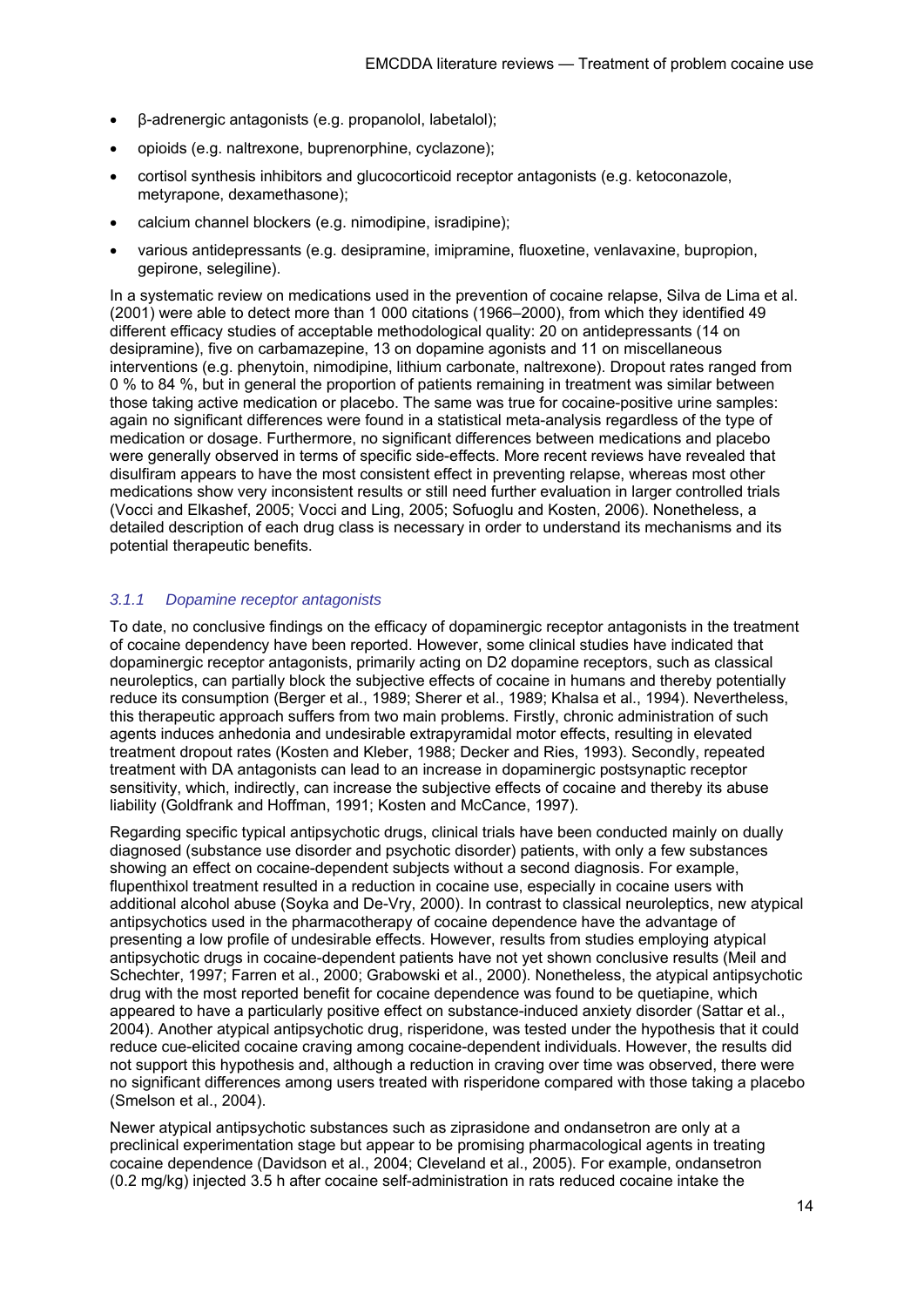following day while having no effect on water intake (Davidson et al., 2004). Promising therapeutic potential is also attributed to the D1 antagonist adrogolide. Preclinical trials revealed that adrogolide attenuated the ability of cocaine to induce cocaine-seeking behaviour and did not itself induce cocaine-seeking behaviour in a rodent model of cocaine craving and relapse. Furthermore, clinical trials have shown that intravenous injections of adrogolide in cocaine-dependent users reduced cocaine craving and other cocaine-induced subjective effects (Giardina and Williams, 2001). Finally, preclinical trials with a selective D3 antagonist revealed an inhibition of cocaine-seeking and cocaineenhanced brain reward in rats (Vorel et al., 2002). In another study, however, the D3 antagonist nafadotride appeared to increase cocaine self-administration in rats (Caine et al., 1997). The unclear role of D3 dopamine receptors is potentiated by the finding that D3 agonists have been shown to reduce cocaine self-administration in rats (Caine et al., 1997; Le Foll et al., 2000). Future research is required to elucidate the role of D3 in drug abuse to clearly determine the therapeutic potential of D3 blockading agents in cocaine dependence.

#### *3.1.2 Dopamine agonists*

Cocaine acutely enhances dopamine transmission and chronically decreases dopamine concentrations in the brain. Therefore, during the initial period of abstinence after cocaine use, subjects may experience symptoms such as depression, fatigue, irritability, anorexia and sleep disturbances. One treatment strategy to counteract these effects has been to administer dopamine agonists, such as amantadine, bromocriptine and pergolide. In a randomised placebo-controlled trial, subjects receiving amantadine used significantly less cocaine during the trial than those taking a placebo (Kampman et al., 2000). In a screening trial, amantadine-treated cocaine-dependent patients were retained significantly longer than placebo and were more likely to be cocaine abstinent (Shoptaw et al., 2002). However, a large number of studies have reported negative results. Thus, in a pilot trial with cocaine-dependent subjects, amantadine did not modify the choice to self-administer cocaine (Collins et al., 2003), while a clinical trial testing methadone tapering plus amantadine to detoxify heroin-dependent cocaine users showed no efficacy with respect to retention in treatment or reduction in use or cocaine craving (Perez de los Cobos et al., 2001). Furthermore, mazindol, a dopamine and noradrenaline reuptake inhibitor used for the treatment of obesity, was also tested in cocaine-dependent subjects. The results showed either no difference compared with placebo (Stine et al., 1995) or a statistically non-significant treatment effect (Margolin et al., 1995). The efficacy of bromocriptine in the treatment of cocaine dependence was tested in an open-label study (Montoya et al., 2002) and in a double-blind placebo-controlled study (Handelsman et al., 1997). These and previous studies did not find any evidence to support the clinical use of bromocriptine in the treatment of cocaine dependence. The dopamine agonist pergolide was studied in a preliminary placebocontrolled trial, but was not associated with any significant reduction in cocaine use compared with placebo (Levin et al., 1999). In a double-blind, multiple-dose comparison, pergolide also did not show any positive effect in the treatment of cocaine dependence (Malcolm et al., 2001). In another placebocontrolled study, pergolide was ineffective in reducing craving or cocaine use (Focchi et al., 2005). Finally, a Cochrane review analysed 17 studies on the use of dopamine agonists, including a total of 1 224 patients, and came to the conclusion that current evidence does not support the clinical use of dopamine agonists in the treatment of cocaine dependence (Soares et al., 2003).

#### *3.1.3 MAO inhibitors*

Therapeutic approaches that involve dopaminergic transmission-facilitating agents for the treatment of cocaine dependence include a great variety of drugs with distinct molecular mechanisms, such as DA precursors and releasers or monoamine oxidase (MAO) inhibitors, and selective serotonin reuptake inhibitors (SSRIs). The results of a variety of clinical investigations show that these agents are mildly effective in reducing craving and, to some extent, in reducing the signs and symptoms of cocaine dependence (for a review see Crosby et al., 1991; Gorelick, 1995; McCance, 1997; Bartzokis et al., 1999; Kampman et al., 2000). For example, the MAO-B inhibitor selegiline was tested as a transdermal patch in cocaine-dependent subjects and it was found that selegiline reduces the physiological and subjective effects of cocaine (Houtsmuller et al., 2004). However, in preclinical trials, MAO-A inhibitors did not reduce cocaine self-administration in rats (e.g. Pepper et al., 2001).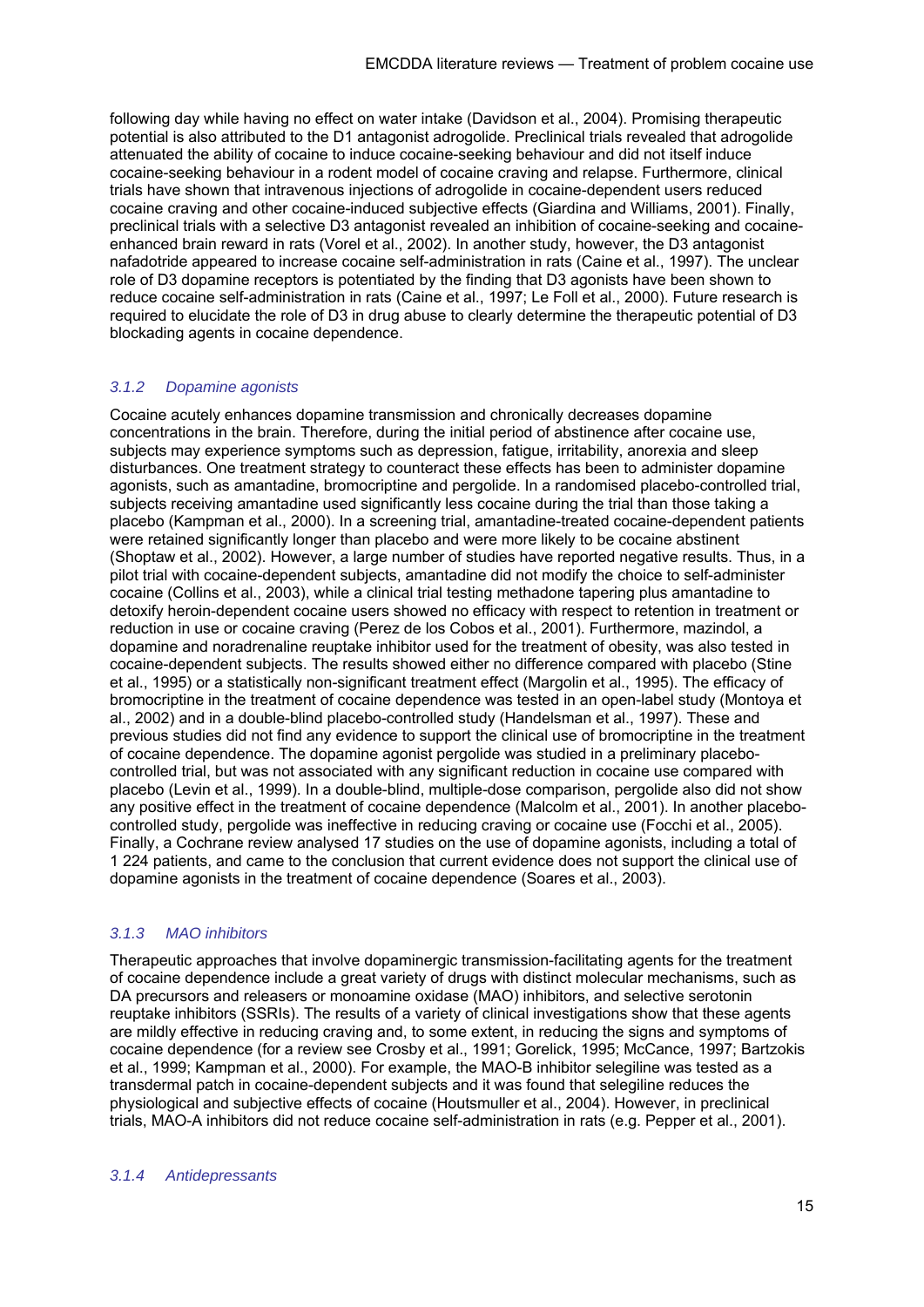Various antidepressants have also been tested with respect to their effect on cocaine use in cocainedependent subjects. Since the 1980s, desipramine has been investigated for its effects on the noradrenergic system, initially with promising results (Gawin et al., 1989), which have not been corroborated in subsequent clinical trials (Arndt et al., 1992; Kosten et al., 1992). Nonetheless, some more recent studies have indicated a possible therapeutic role of desipramine in cocaine dependence. Thus, a double-blind, placebo-controlled study showed that desipramine-treated subjects were retained in treatment significantly longer than those receiving placebo (Campbell et al., 2003), while another placebo-controlled double-blind study showed desipramine and contingency management (CM) to have independent and additive effects in reducing cocaine use in buprenorphine-maintained patients (Kosten et al., 2003). SSRIs have also been tried in cocainedependent users, but without conclusive results (Covi et al., 1995; Petrakis et al., 1998). A Cochrane review on the efficacy of antidepressants for cocaine dependence concluded that there was no current evidence supporting the clinical use of antidepressants in the treatment of cocaine dependence (Lima et al., 2003). Thus, of the 18 studies included, desipramine performed better than placebo, but results reached only non-significant trends. Imipramine performed better than placebo in only one single trial, while only one single trial showed that fluoxetine patients were less likely to drop out. A more recent review also found no evidence to justify the use of antidepressants in patients with substance use disorders without comorbid depression (Torrens et al., 2005). Recent trials with modern antidepressants have also shown that paroxetine, pentoxifylline, riluzole, pramipexole and venlafaxine (Ciraulo et al., 2005a; Streeter et al., 2005), fluoxetine (Harris et al., 2004) and nefazodone (Passos et al., 2005) have no effect on cocaine use, while only one trial found that venlafaxine resulted in a small but significant reduction in cocaine use (Foltin et al., 2003). The only substance which has shown promising results in the reduction of cocaine use is reboxetine (Szerman et al., 2005), which, however, requires further corroborative studies.

#### *3.1.5 Stimulants*

With a perspective similar to that of methadone maintenance treatment in the case of opiate addiction, diverse psychostimulating substances have been proposed as substitution therapies. The use of methylphenidate or phenmetrazine as a substitution agent has, however, led to unsatisfactory results. Although both substances, at the outset, appeared to decrease craving, they did not reduce cocaine use (Grabowski, 1994), and in the long term they appeared to increase both cocaine consumption and craving (Gawin et al., 1985; Tennant et al., 1993). These undesired effects are believed to be caused by the marked drug abuse liability of these medications (Litten and Allen, 1997). However, methylphenidate appears to be effective in decreasing cocaine use amongst patients with co-occurring attention deficit disorder (Khantzian et al., 1984; Biederman et al., 1999; Castaneda et al., 2000), suggesting a self-medicating use of cocaine.

Dexamphetamine (dextroamphetamine), a stereoisomer of amphetamine with greater stimulant properties than amphetamine, has also been investigated as a potential therapeutic agent in cocaine dependence. An initial randomised placebo-controlled study showed dexamphetamine to be effective in reducing cocaine use (Grabowski et al., 2001), while a small randomised study comparing dexamphetamine with placebo showed equal retention rates in both groups, but better outcome (fewer cocaine-positive urine samples) in the group receiving dexamphetamine. However, the group differences did not reach statistical significance (Shearer et al., 2003). A descriptive study of the case notes of cocaine-dependent patients consulting a psychiatrist found that dexamphetamine treatment helped to reduce cocaine use and to retain patients in treatment (Moselhy and El-Sheikh, 2004). Reports on the dexamphetamine treatment of cocaine dependence are, however, still inconclusive and need to be replicated in larger controlled trials.

Finally, the use of stimulants with minor addictive potential, such as pemoline and diethylpropion, has had relatively little success. Thus, in a clinical trial, diethylpropion treatment was associated with a significant number of side-effects, without any obvious therapeutic efficacy, so that it was not considered a candidate for future medication development (Alim et al., 1995). An open-label trial with pemoline also found no therapeutic benefit in the treatment of cocaine abuse in methadonemaintained patients (Margolin et al., 1996).

In summary, clinical trials and therapeutic approaches using only dopaminergic transmissionfacilitating agents for the treatment of cocaine dependence have been demonstrated to be only mildly effective in reducing cocaine use and associated symptoms, such as craving (for further information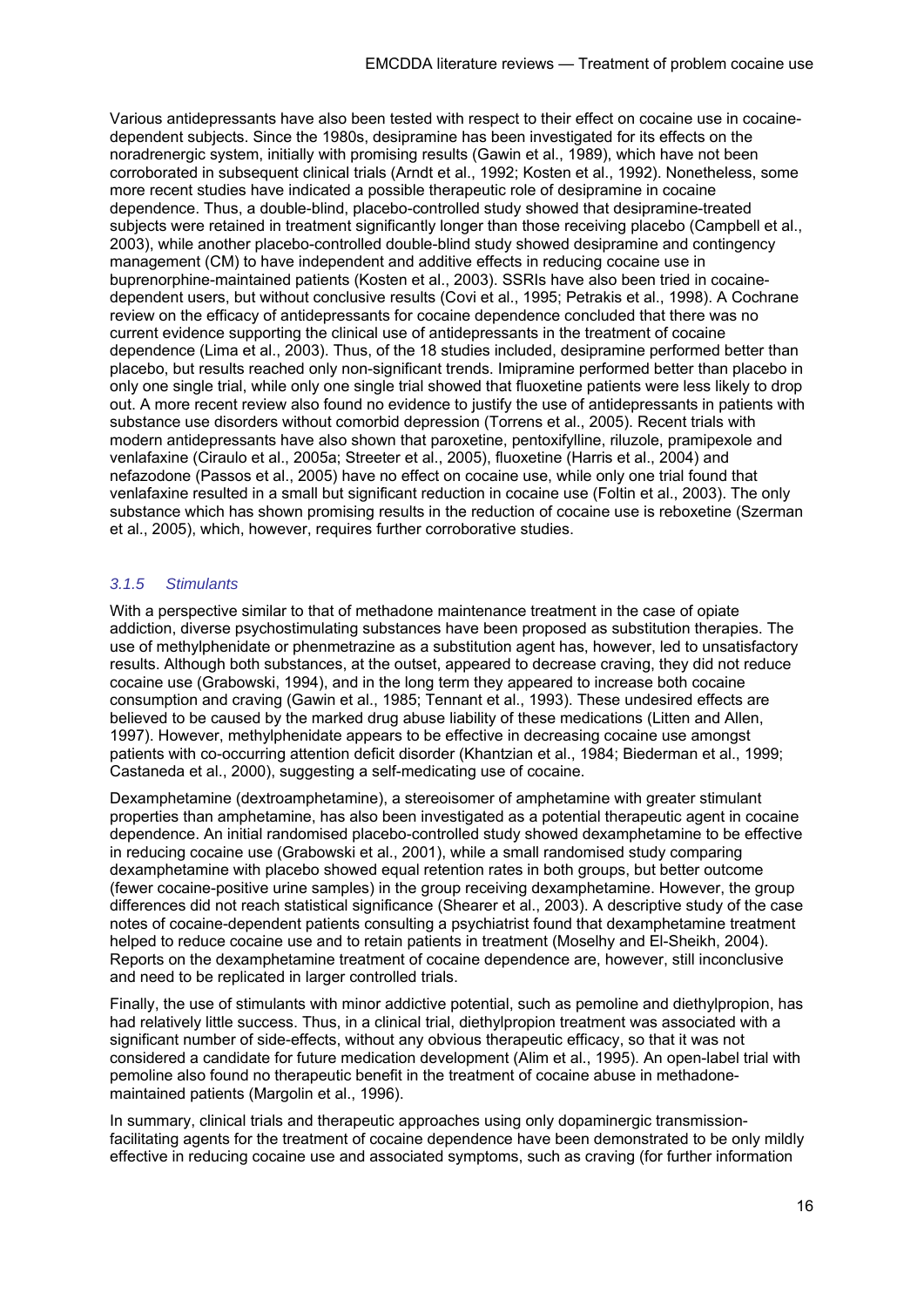consult reviews by Crosby et al., 1991; Gorelick, 1995; McCance, 1997; Bartzokis et al., 1999; Kampman et al., 2000; Grabowski et al., 2004a).

#### *3.1.6 Opiate antagonists*

It is thought that the endogenous opioid system is also involved in the cocaine reinforcement process. Furthermore, the administration of naloxone has been found to reduce the reinforcing effects of cocaine in self-stimulating behaviour in rats (Bain and Kornetsky, 1987). Naltrexone has also been shown to reduce the reinforcing effects of low doses of cocaine (De Vry et al., 1989). However, the results are inconclusive, and it is therefore doubtful whether it is useful to pursue this line of research (McCance, 1997). Nonetheless, preliminary studies have shown that naltrexone may be effective in reducing both cocaine and alcohol use in subjects using both substances (Oslin et al., 1999), while another study has shown that naltrexone in combination with coping skills training can reduce cocaine use in dependent patients (Schmitz et al., 2001).

#### *3.1.7 GABAergic agonists and glutamatergic antagonists*

It has also been suggested that GABAergic agonists, and especially glutamatergic antagonists, could be useful agents in the treatment of cocaine addiction. A recent laboratory study evaluating how maintenance on baclofen influenced smoked cocaine's reinforcing and subjective effects, as well as mood and cocaine craving prior to and after the initiation of cocaine use, showed baclofen to decrease self-administration of low doses of cocaine in non-opioid-dependent patients seeking treatment for cocaine dependence, whereas no effect was observed in opioid-dependent cocaine users (Haney et al., 2006). Gabapentin treatment for cocaine dependence has recently been tested in a randomised placebo-controlled study in 129 cocaine-dependent individuals (Bisaga et al., 2006). The gabapentin group received 3 200 mg per day over 12 weeks and the outcome showed trends favouring only the gabapentin group, although on most measures there were no differences between the gabapentin-treated and placebo groups. Previously, two pilot studies with a lower dose of gabapentin also failed to show an effect that could be clinically useful (Hart et al., 2004; Haney et al., 2005). Despite the lack of evidence of an effect of gabapentin, the authors concluded that further studies were required in order to fully evaluate the potential of gabapentin as a relapse preventative agent for cocaine treatment.

Antiepileptic drugs, such as valproate and carbamazepine, have also failed to deliver promising results in the management of cocaine dependence. Small initial studies found that carbamazepine had no effect (Cornish et al., 1995; Kranzler et al., 1995; Montoya et al., 1995), while a more recent study showed that carbamazepine was effective only in cocaine-using individuals with a comorbid affective disorder (Brady et al., 2002). Similarly, a Cochrane review concluded that there was no existing evidence supporting the clinical use of carbamazepine in the treatment of cocaine dependence, and larger randomised studies, which would be needed, should take into account the fact that such time-consuming efforts should be reserved for medications for which more relevant and promising evidence is available (Lima et al., 2002). Nonetheless, a more recent study did show that depression and irritability were reduced in antidepressant-treated compared with placebo-treated crack cocaine-dependent patients, but no group difference in sustained abstinence or negative urine samples was observed (Campbell et al., 2003). With respect to valproate, an open pilot project with divalproex (a combination of sodium valproate and valproic acid) showed a retention rate of 79 % at week 4 and 50 % at week 8 (Myrick et al., 2001), while a recent randomised controlled trial (RCT) found no support for the effectiveness of valproate in the treatment of cocaine dependence (Reid et al., 2005a).

Topiramate is another antiepileptic drug being considered for the treatment of cocaine dependence (Johnson, 2005; Cubells, 2006). A pilot double-blind placebo-controlled trial found that subjects in the topiramate group were more likely to be abstinent from cocaine than those in the placebo group (Kampman et al., 2004).

Other GABAergic agents that have been tested for their effect in reducing cocaine use in cocainedependent subjects are tiagabine and vigabatrin. In a randomised pilot study, tiagabine was found to moderately improve cocaine-free urine samples in cocaine-dependent methadone-treated patients (Gonzalez et al., 2003). In a comparative study, tiagabine, in contrast to sertraline and donepezil, was found to be associated with lower cocaine use in cocaine-dependent subjects (Winhusen et al., 2005), while an experimental study showed that tiagabine treatment attenuated some of the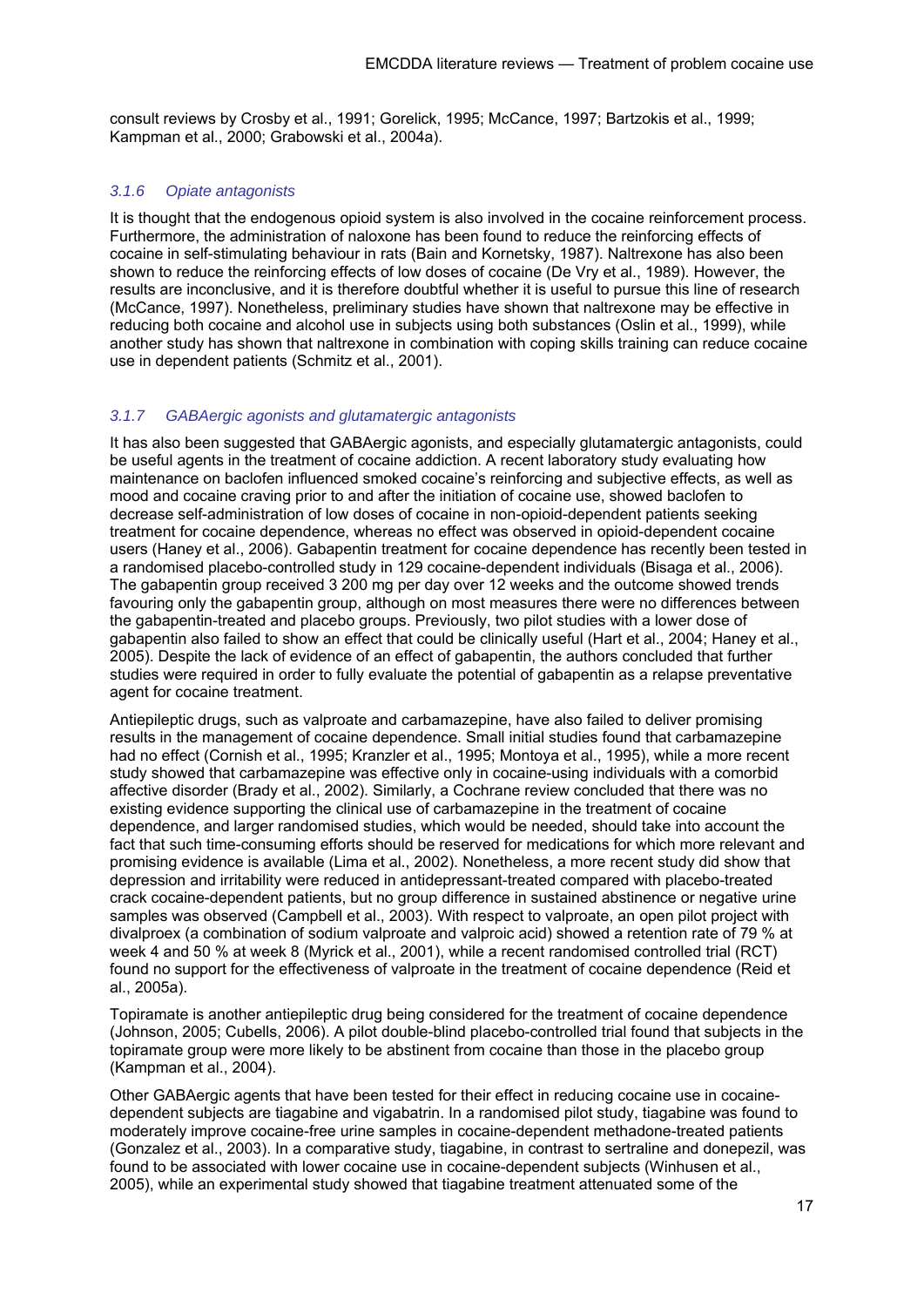subjective effects of cocaine (Sofuoglu et al., 2005). Two small preclinical studies have found vigabatrin (gamma-vinyl GABA (GVG)) to be a promising substance for the treatment of cocaine dependence by inhibiting cocaine-induced increases in dopamine levels (Schiffer et al., 2003).

Modafinil is also a substance being tested for its effect in reducing cocaine use in cocaine-dependent subjects and is involved in the glutamate reward circuit. A wakefulness-promoting drug approved for the treatment of narcolepsy, modafinil is a substance that increases brain glutamate, and its stimulant-like action is thought to reduce cocaine withdrawal symptoms, such as hypersomnia, anergia, depressed mood, hyperphagia, psychomotor retardation and poor concentration (Dackis and O'Brien, 2003). In a pilot study, modafinil treatment blunted cocaine euphoria without intensifying cocaine craving (Dackis et al., 2003). A recent double-blind, placebo-controlled trial provided preliminary evidence that modafinil improves clinical outcome when combined with psychosocial treatment (Dackis et al., 2005).

#### *3.1.8 Disulfiram*

Disulfiram, commonly known as Antabuse and used in the treatment of alcoholism, has also been tested for an effect in cocaine dependence. Thus, it has been observed that the quantity and frequency of cocaine use were reduced in disulfiram-treated subjects to a significantly greater extent than in those treated with placebo (George et al., 2000; Petrakis et al., 2000). As disulfiram deters concomitant alcohol consumption, it is thought that the drug also affects the desire to use cocaine (McCance, 1997; for a review see Rawson et al., 2002). These beneficial effects of disulfiram on cocaine and alcohol use have been shown to be sustained during a 12-week follow-up (Petrakis et al., 2000). Furthermore, a large randomised, placebo-controlled study confirmed the effectiveness of disulfiram treatment in reducing cocaine use, and appeared to exert a direct effect on cocaine use rather than through reducing concurrent alcohol use (Carroll et al., 2004). However, men treated with disulfiram tended to have better outcomes than men not treated with disulfiram, whereas women had an intermediate outcome regardless of whether or not they had received disulfiram (Nich et al., 2004). The authors suggested that disulfiram treatment be combined with psychosocial interventions, e.g. cognitive–behavioural therapy (CBT), in order to enhance treatment adherence and effectiveness (Gossop and Carroll, 2006).

#### *3.1.9 Other pharmacological agents*

A medication screening trial evaluated reserpine, gabapentin and lamotrigine, and found that the best results, in terms of reduction in cocaine use, were achieved in the reserpine group, suggesting that this drug merits further investigation (Berger et al., 2005). Another antihypertensive medication, the calcium channel blocker isradipine, was tested with respect to its treatment potential, but, although preclinical studies suggested that isradipine may antagonise the abuse liability of cocaine, the drug did not affect cocaine-induced euphoric mood in cocaine-using volunteers (Roache et al., 2005). Kappa opioid agonists are still in the phase of being tested in animal studies, but have been shown to induce a decrease in cocaine self-administration in rhesus monkeys (Mello and Negus, 2000; Preston et al., 2004; Stevenson et al., 2004). However, L-tryptophan, a serotonergic precursor, showed no effect on cocaine use in a controlled clinical trial in cocaine-dependent subjects (Jones et al., 2004). Another substance being studied for its effect on cocaine use is the steroid hormone progesterone, with initial trials showing that acute progesterone treatment may attenuate some of the subjective effects of cocaine as well as cocaine-induced diastolic blood pressure increases. These findings suggest that progesterone might have potential therapeutic benefits in cocaine dependence (Sofuoglu et al., 2002, 2004).

The list of drugs tested for the treatment of cocaine dependence would be longer if it were to include further substances tested without any positive results, such as the non-steroidal anti-inflammatory drug (NSAID) celecoxib, which showed no evidence of effectiveness (Reid et al., 2005b).

#### *3.1.10 Clinical practice*

Considering the lack of real substantial efficacy of any of the above-mentioned drugs, prescribing practices have developed that are not necessarily evidence based but reflect clinical experience. Seivewright et al. (2000) reviewed a substantial range of pharmacological treatments employed by treatment services in the United Kingdom. The two most frequently used antidepressants were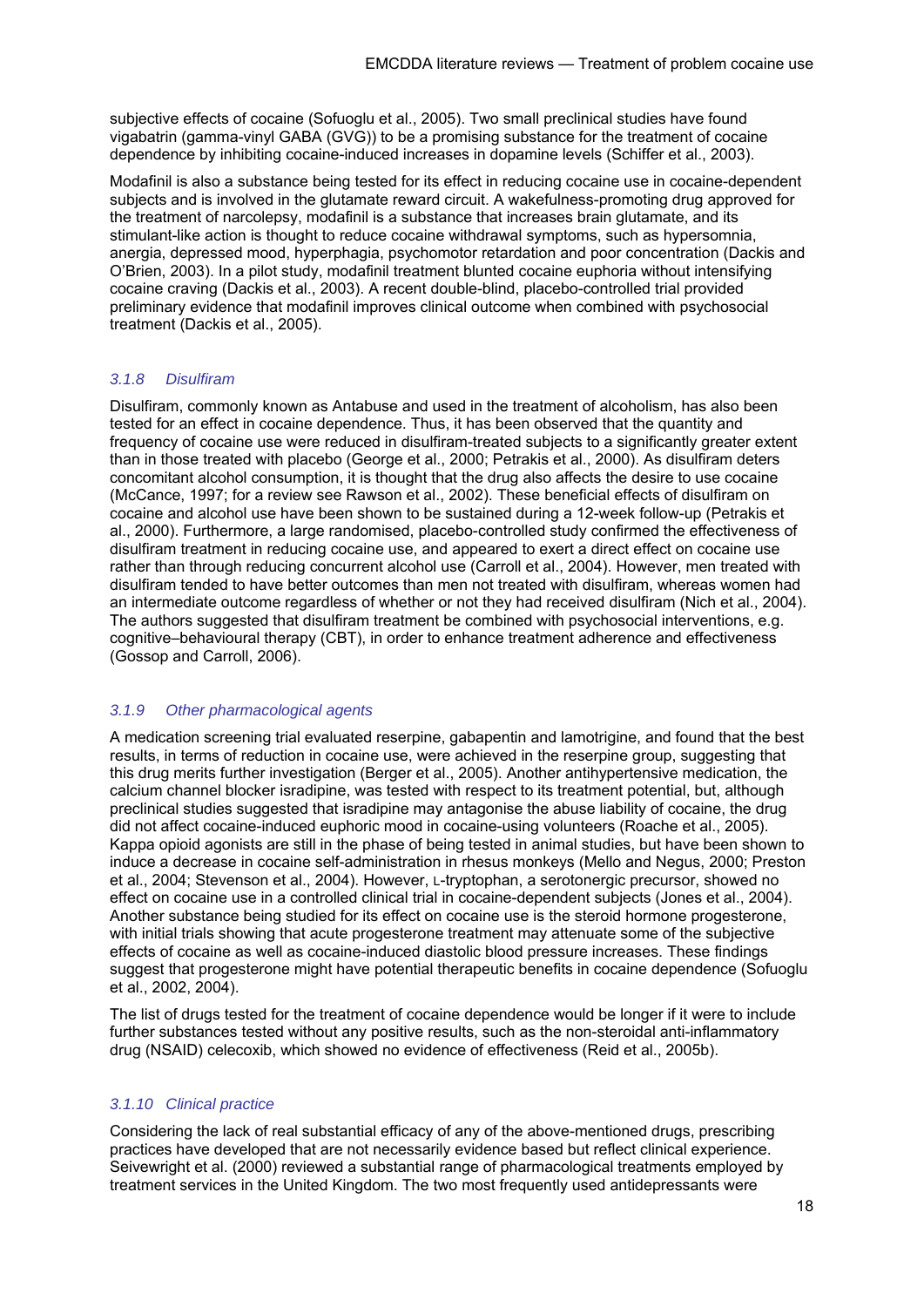fluoxetine and desipramine, used by 21 and 10 services respectively, for which there is some supporting evidence (Levin and Lehman, 1991; Batki et al., 1993; Covi et al., 1995; Warner et al., 1997), but also negative reports (e.g. Grabowski et al., 1995). Amitriptyline, a tricyclic antidepressant, was prescribed by four services to approximately 21 clients, although a report by Keaney et al. (2002) reported complications with the use of tricyclic antidepressants when detoxifying polydrug patients. Despite the controversy associated with prescribing benzodiazepines to illicit drug users, many services appear to prescribe them for their sedative effects in withdrawal states (Darke et al., 1994), while a minority of services prescribe antipsychotics to address cocaine-induced psychosis.

#### **3.2 Other pharmacological measures**

Cocaine or amphetamine maintenance programmes as prophylaxis of illegal substance consumption have been tried in psychostimulant addiction programmes (Bagasra et al., 1992), with the goal of reducing withdrawal symptomatology and relapse prevention (Siegel et al., 1986; Llosa, 1991, 1994), but with little success (Fleming and Roberts, 1994). In the United Kingdom, cocaine was prescribed for cocaine dependence to a limited extent until 1968, with physicians prescribing injectable cocaine to approximately 1 000 clients. However, with the introduction of regional drug clinics in 1968, this practice was immediately stopped (Strang and Edwards, 1989). A few trials have been carried out with cocaine substitution (prescribing cocaine for the dependent subject), but there have been no RCTs yet (Haasen, 2003; Stohler, 2004).

#### **3.3 Immunisation and vaccination**

Immunisation and vaccination are two strategies with a long tradition and very little empirical proof of effectiveness (Kantak, 2003). In (passive) immunisation, catalytic antibodies are injected that bind cocaine and subsequently hydrolyse cocaine into the inactive products ecognine methyl ester and benzoic acid.

A cocaine vaccine has also been proposed; this would attempt to block the effects of cocaine using cocaine antibodies (Bagasra et al., 1992; Garcia Sevilla, 1997; Navarro and Rodriguez De Fonseca, 2000). This unique approach to the pharmacotherapy of cocaine addiction was initiated by immunisation experiments that demonstrated specific cocaine antibody production in animals (Carrera et al., 1995, 2000; Fox, Kantak et al., 1996; Fox, 1997). Cocaine-specific antibodies can sequester cocaine molecules in the bloodstream, thereby allowing naturally occurring enzymes (cholinesterases) to convert cocaine into inactive metabolites, which are then excreted. As the antibodies cannot cross the blood–brain barrier, the vaccine is not expected to have any direct psychoactive effect. As the antibodies prevent cocaine from having an effect, the reinforcing effect of continued cocaine use will be dampened. Furthermore, the vaccine persists for months, so there is no need for daily administration of medication.

A randomised, double-blind, placebo-controlled clinical trial involving 34 former cocaine users was carried out to assess the safety and immunogenicity of the therapeutic cocaine vaccine TA-CD (Kosten et al., 2002). The results of this trial showed that the vaccine induced cocaine antibodies in a time- and dose-dependent manner and that it was well tolerated with no serious adverse events during 12 months of follow-up. This trial was then followed up by an open-label, 14-week, dose escalation study evaluating the safety, immunogenicity and clinical efficacy of the cocaine vaccine (Martell et al., 2005). Ten cocaine-dependent subjects received a total dose of 400 μg of vaccine in four injections over the course of 8 weeks and eight cocaine-dependent subjects received a total dose of 2 000 μg of vaccine in five injections over the course of 12 weeks. The results showed a high completion rate, no serious adverse events, good tolerance and a significantly higher likelihood of cocaine-free urine in the high-dose group at 6 months. The results are most encouraging when compared with other pharmacological strategies, but will have to be replicated in further studies.

Despite the promising results, some ethical questions have arisen with respect to the vaccine (Ashcroft and Franey, 2004; Katsnelson, 2004): Can an addict truly consent to treatment? Should governments compel high-risk individuals to be vaccinated, in order, for example, to reduce criminality associated with cocaine dependence? If so, who would decide who is at risk? These questions have been discussed in several advisory panels both in the USA as well as in the United Kingdom, where the British biotech company Xenova, which holds the licence for the vaccine, is located. Furthermore, one of the major drawbacks of the vaccine is that a crucial factor in its effectiveness is the subject's continued motivation to take booster vaccinations (Kantak, 2003), and this necessary motivation is by itself one of the most effective elements of any cocaine treatment.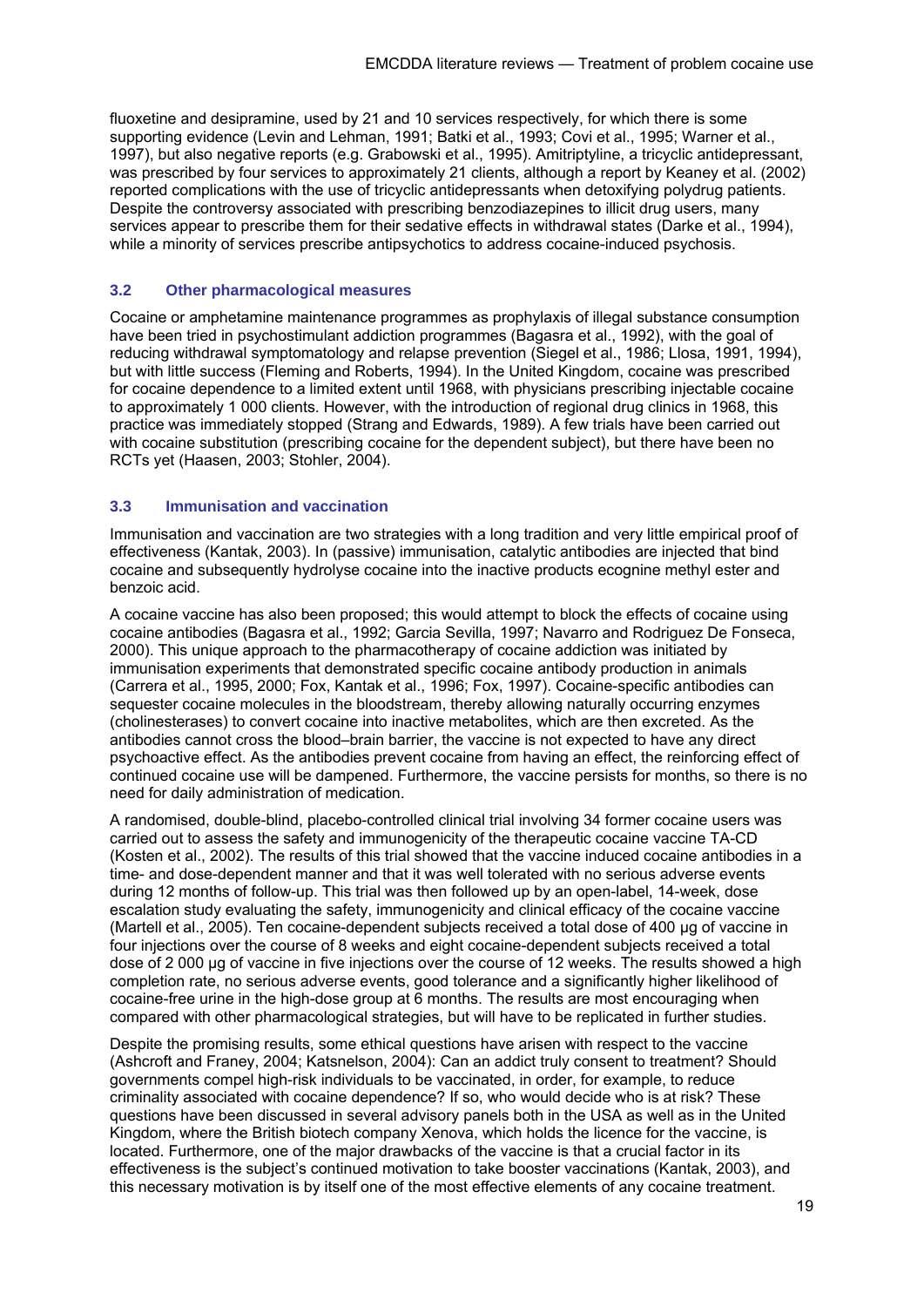Separate from efforts to develop a strategy of treating cocaine dependence by immunisation or vaccination, efforts are also being made to develop immunotherapy for cocaine overdose. By using protein-based technology, anti-cocaine monoclonal antibodies have been developed that bind cocaine in the bloodstream, thereby inactivating its toxic effects (Carrera et al., 2005). The antibody GC92H2 has been tested in mice and was found to significantly block cocaine toxicity and therefore prevent death even after cocaine injection. Further studies are likely to determine whether this treatment will be possible and effective in humans.

#### **3.4 Optimising opioid treatment in the presence of additional cocaine use**

As many dependent cocaine users are also heroin or other opiates users, they are often receiving methadone maintenance treatment (MMT) or some other agonist maintenance treatment for the treatment of heroin misuse. In the USA, for example, approximately 50 % of all methadone treatment applicants also use cocaine (Katz et al., 2002). In Europe, numbers vary greatly and are generally correlated with the overall number of cocaine users in each country. Usually, MMT is accompanied by some psychosocial intervention or drug counselling, but this occasionally focuses only on cocaine use. As cocaine use is widespread among patients in MMT and often interferes with this therapy, many experts and projects in this field have demanded the development of specific strategies to deal with cocaine and crack co-abuse. To date, cognitive behavioural based approaches combined with contingency management (CM) seem to have the most beneficial results for cocaine-abusing clients in MMT (e.g. Silverman et al., 1998; Rowan-Szal et al., 2005), although CM is rarely practised in Europe (see also section 4.2).

Following enactment of a law in California requiring all MMT patients to undergo drug counselling, the cocaine-using population within the MMT programme showed significant reductions in cocaine use after counselling compared with before the implementation of the new law (Kletter, 2003). The study also found similar reductions in heroin use. Crack users receiving MMT who do not reduce their cocaine use exhibit poorer compliance and poorer psychological health and increased acquisitive crime rates (Mitcheson et al., 2007), and also experience negative sequelae (Bovasso and Cacciola, 2003). An Australian study also found that the outcome of opioid substitution therapy was poorer if cocaine use was continued, but was significantly improved when cocaine use decreased (Williamson et al., 2006a). This emphasises the importance of concentrating on cocaine co-use during MMT.

Agonist maintenance treatment is considered the first-line treatment for opioid dependence (van den Brink and van Ree, 2003). If additional cocaine use hampers the outcome of maintenance treatment, a first measure would be to optimise this treatment. Thus, an important factor determining treatment outcome is the dose of opioid agonist administered. A Cochrane review has found that the dose administered to MMT patients should ideally be in the order of 60–100 mg/day; when the agonist dose is too low, the risk of concurrent use of other drugs, such as cocaine, increases (Faggiano et al., 2003). A second step would be to consider switching the agonist agent – several reviews have shown similar efficacy for methadone and buprenorphine (van den Brink and van Ree, 2003), whereas the efficacy of other agonists, such as codeine and slow-release oral morphine (SROM), remains to be proved in the future. However, a recent study has shown that methadone may be superior to buprenorphine for maintenance treatment patients with co-occurring cocaine and opioid dependence, being associated with longer periods of sustained abstinence and a greater proportion of drug-free tests (Schottenfeld et al., 2005).

One important line of treatment of opioid dependence that is of particular interest in the case of those opioid-dependent subjects who are also using cocaine is the medical prescription of heroin to chronic, treatment-refractory heroin-dependent patients, an intervention that has been and will be tested in a variety of countries in Europe and North America (Fischer et al., 2002). Opioid-dependent patients who also use cocaine suffer from a more severe substance use disorder than non-cocaine-using opioid-dependent patients (Disney et al., 2005). Two reports about the Swiss experience concluded that supervised medical prescription of heroin is associated with good retention (70 % over 12 months) and results in reduced opiates and cocaine use in heroin-assisted clients (Rehm et al., 2001; Güttinger and Rehm, 2005). However, as first reported in Farrell and Hall (1998), limitations in the original methodological design of the Swiss study raises questions on causality and thereby on interpretation of any consequently observed positive results as observed in the two mentioned studies above.

In a recent report on two randomised controlled trials that were conducted in the Netherlands, combined treatment with methadone plus injectable or inhalable heroin was compared with treatment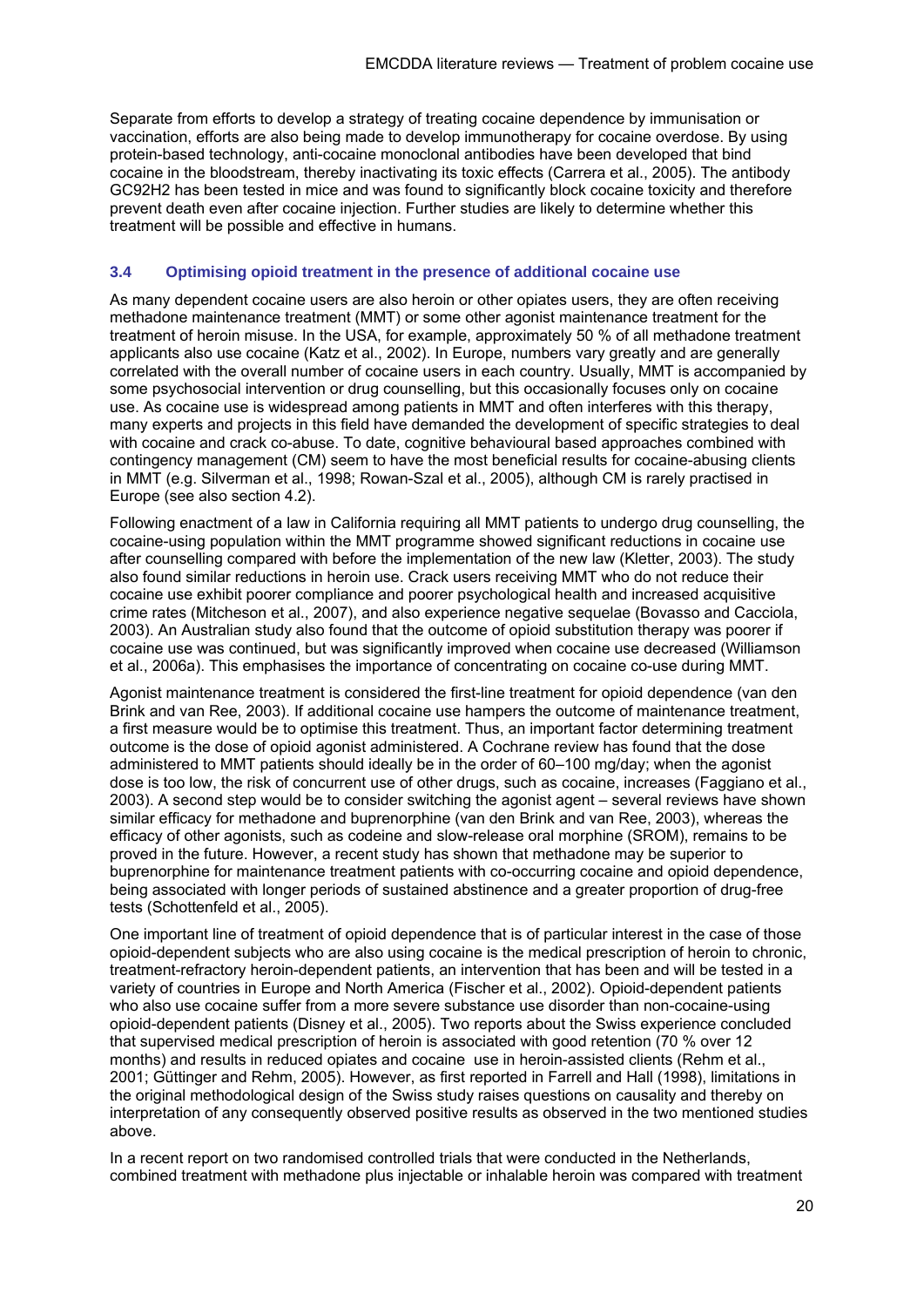with methadone alone while keeping the psychosocial treatment offer constant. The results of these trials were similar to those of the Swiss trials, but for the first time the observed improvements could be attributed to the medical prescription of heroin (van den Brink et al., 2003). Moreover, from a societal perspective, the co-prescription of heroin in this specific population was found to be costeffective compared with treatment with methadone alone (Dijkgraaf et al., 2005). Recently, similar results were reported from a small controlled trial from Spain and from a large RCT from Germany (manuscripts under review). In a recent Cochrane review, the authors stated that, based on the currently available results (not including the Spanish and the German data), no definitive conclusions about the overall effectiveness of heroin prescription was possible because of the non-comparability of the experimental studies (Ferri et al., 2005). However, reports of the German and Spanish data confirm the initial Swiss and Dutch results, showing a significant advantage of heroin/diamorphine over methadone treatment. Therefore, cocaine-using chronic opioid-dependent patients may be one of the target groups for heroin-assisted treatment.

A number of studies have found that a longer period in treatment also resulted in reduced cocaine use among patients in MMT (Dobler-Mikola et al., 2005; Williamson et al., 2006b), although some did continue their cocaine use. In a Swiss study, 63 % of MMT patients used cocaine at treatment entry, and 37 % did so after 2 years (Dobler-Mikola et al., 2005). Magura et al. (2002) found no difference in reduction in cocaine use in MMT patients receiving either enhanced, intensive CBT or standard treatment. This lack of effect of treatment intensity has also been found in other clinical trials, but findings from the USA on this topic are inconsistent (Magura et al., 2002). Similar findings were obtained by Rawson et al. (2002), who compared two psychosocial approaches for the treatment of cocaine dependence: contingency management (CM) and CBT. Patients were randomly assigned to CM, to CBT, to combined CM and CBT or to treatment as usual (MMT only). The study findings provided solid evidence of the efficacy of CM and CBT, without evidence of an additive effect for the two treatments in the CM plus CBT group. Furthermore, a couple of studies have examined the combination of psychosocial interventions with other pharmacological agents in methadonemaintained patients. Thus, one randomised double-blind study using desipramine with and without CM in cocaine-dependent methadone-maintained patients found that the combination of desipramine and CM had independent and additive effects in reducing cocaine use (Kosten et al., 2003). In another controlled study using bupropion with and without CM in cocaine-dependent methadonemaintained patients, the combination of bupropion and CM significantly improved outcome (Poling et al., 2006).

Other pharmacological agents have shown different results. In a trial comparing sustained-release damphetamine with risperidone as an adjunct to MMT, risperidone showed no effect while sustainedrelease d-amphetamine was found to be promising in the treatment of cocaine-dependent methadone-maintained patients (Grabowski et al., 2004b). In a trial studying methadone tapering plus amantadine to detoxify heroin-dependent cocaine users, amantadine did not show any efficacy with respect to retention in treatment or reduction in use or craving (Perez de los Cobos et al., 2001). A cost-effectiveness study on the adjunctive use of disulfiram in MMT found it to slightly increase the cost of MMT, but with an increase in effectiveness sufficient to warrant its use in cocaine-dependent methadone-maintained patients (Jofre-Bonet et al., 2004).

In the United Kingdom, one-third of methadone patients are using crack at the time of entering treatment, a problem that may become worse even while treatment successfully reduces heroin use (NTA, 2002b). A United Kingdom study found a clear reduction in opiate use after motivational interviewing (MI) and pointed out the need to take into account additional non-prescribed drug use in general rather than specific crack use during MMT. It also demonstrated that it is feasible to integrate MI sessions into routine MMT practice (Mitcheson et al., 2007).

#### **3.5 Treatment of cocaine use in subjects with other psychiatric disorders**

The treatment of cocaine use in subjects with a comorbid psychiatric disorder has also been studied, particularly in four categories of patients: those with attention deficit hyperactivity disorder (ADHD); those with a depressive disorder; those with a bipolar disorder; and those with a schizophrenic or schizoaffective disorder. The main treatment strategy, similar to the treatment of cocaine-using opioid-dependent patients, is to optimise the treatment of the comorbid psychiatric disorder. Pharmacological strategies therefore involve those drugs generally used in the treatment of the psychiatric disorder, sometimes in combination with one of the drugs described in section 3.1.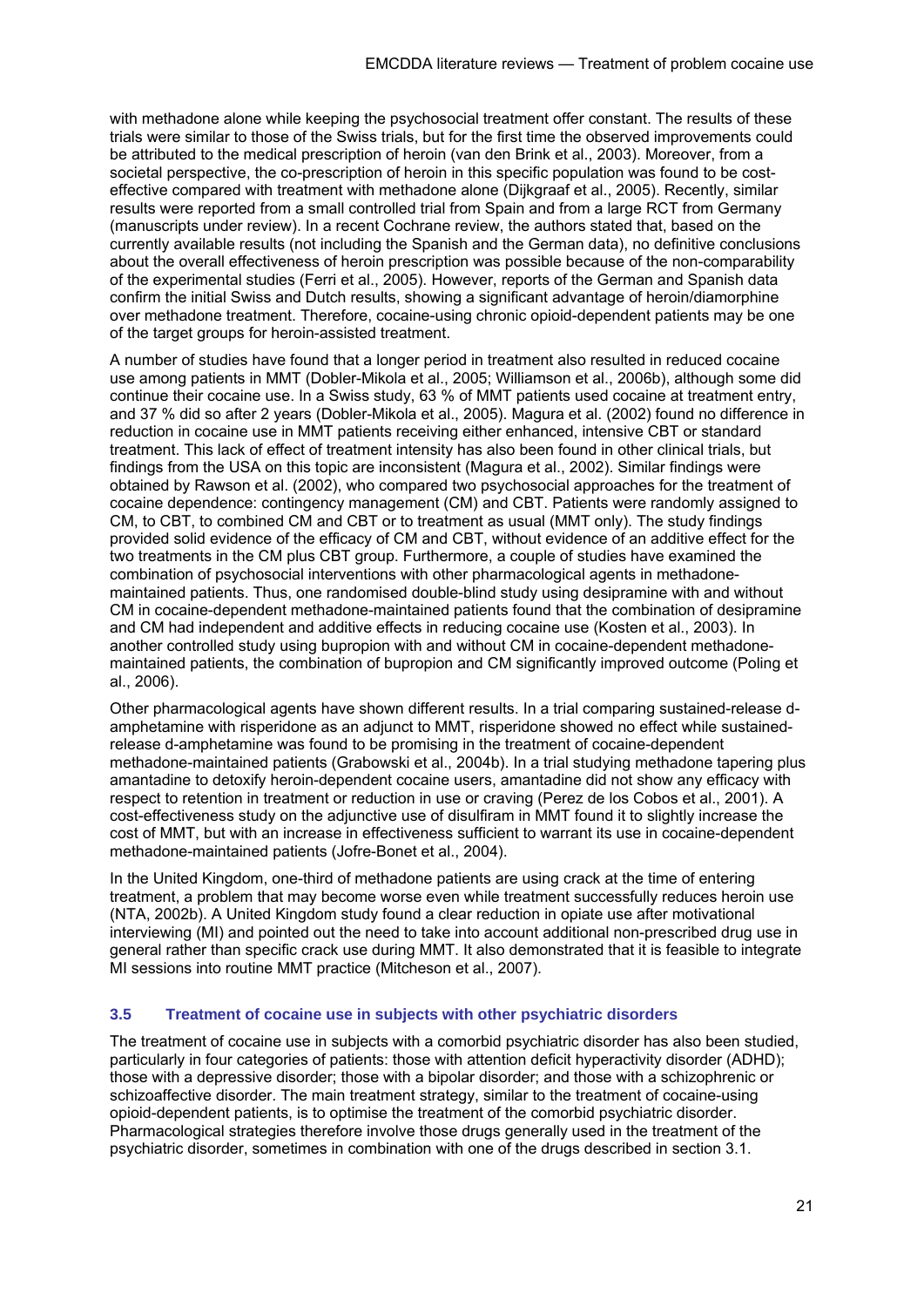The comorbidity of ADHD and cocaine dependence has not yet been sufficiently examined, but several studies point to the fact that the risk of developing cocaine dependence is higher in patients with a medical history of ADHD during childhood (Clure et al., 1999; Ros Soler et al., 2004; Rounsaville et al., 1991). Carroll et al. (1993) pointed out that a previous ADHD diagnosis is associated with earlier initiation of cocaine use and more frequent and severe cocaine use. The frequency of a previous ADHD diagnosis among cocaine-dependent subjects has been reported to be between 17 % and 40 % (Carroll et al., 1993; Castaneda et al., 1999). In the past ADHD was frequently not treated pharmacologically, with the result that many cocaine-dependent patients with a previous ADHD diagnosis profit from treatment with methylphenidate. Methylphenidate has been shown in several studies not only to lead to remission of ADHD symptoms, but also to attenuate cocaine use (Castaneda et al., 1999, 2000; Somoza et al., 2004), so that cocaine use has been understood to possibly be a self-medication of ADHD symptoms (Khantzian, 1985). However, there are also studies showing that methylphenidate is not effective in reducing ADHD symptoms or cocaine use (e.g. Levin et al., 2006) or reduces only ADHD symptoms but not cocaine use (Schubiner et al., 2002). Furthermore, there is concern about the abuse potential of methylphenidate, with some people expressing strong reservations about prescribing methylphenidate to ADHD patients who abuse psychoactive substances. Nonetheless, the evidence does not suggest that methylphenidate treatment in cocaine-abusing ADHD patients leads to increased abuse of either cocaine or methylphenidate (Collins et al., 2006).

Recently, a new drug has been introduced for the treatment of ADHD – atomoxetine – which has similar efficacy to methylphenidate (Kratochvil et al., 2002). However, unlike methylphenidate, atomoxetine has been shown to have no craving-inducing properties in light drug users (Heil et al., 2002), so that it could be considered the first-line treatment for ADHD in patients with additional substance use disorders (Wilens et al., 2003). Clinical experience has shown promising results in the treatment of ADHD and cocaine dependence (Haasen et al., 2005). However, there are as yet no controlled trials comparing the efficacy of atomoxetine and methylphenidate in cocaine-abusing ADHD patients.

As is the case with all other classes of substance use disorders, cocaine dependence has been shown to be strongly associated with depression. However, there are great diagnostic difficulties in assessing a depressive disorder in cocaine-dependent subjects, as it is difficult to distinguish between the depressive symptoms caused in the initial phase of abstinence after cocaine use and an enduring depressive syndrome associated with an independent depressive disorder. Nonetheless, both depressive syndromes – that is, the 'substance-induced' and the independent syndrome – may require treatment with an antidepressant. A meta-analytical review of antidepressant efficacy for combined cocaine dependence and depression evaluated 11 RCTs: negative studies used SSRI treatment, while positive studies used agents such as desipramine or buproprion (Rounsaville, 2004). A more recent placebo-controlled study found desipramine to be effective in improving mood, which in turn was associated with reduced cocaine abuse without a clear direct effect of medication on cocaine outcome (McDowell et al., 2005). Another recent placebo-controlled study found that nefazodone treatment reduces cocaine craving, suggesting that this more modern antidepressant, which is also associated with fewer side-effects than desipramine, could be a promising drug for the treatment of cocaine-abusing depressive patients (Ciraulo et al., 2005b).

Several studies have demonstrated an increased rate of comorbid substance use disorders in patients with bipolar disorder, with rates lying between 44 % and 61 % (Brown et al., 2001; Cassidy et al., 2001). Two substances have been explicitly tested for the treatment of cocaine-dependent subjects with a comorbid bipolar disorder – quetiapine and lamotrigine. The use of quetiapine was associated with substantial improvement in psychiatric symptoms and cocaine cravings, although cocaine use was not significantly decreased (Brown et al., 2002). Similarly, lamotrigine was associated with a statistically significant improvement in mood and drug cravings but not drug use (Brown et al., 2003a). Both substances warrant further research in larger samples.

Treatment of cocaine dependence in patients with a comorbid schizophrenic or schizoaffective disorder has been examined in several studies. One of the main questions of interest was whether atypical antipsychotics have an advantage over typical antipsychotics in cocaine-abusing schizophrenic patients. An open-label pilot study compared risperidone with typical antipsychotics in a sample of cocaine-dependent schizophrenic patients, and found risperidone to be associated with lower cue-elicited craving and fewer substance abuse relapses (Smelson et al., 2002). A recent trial evaluating cocaine and amphetamine use in patients either continued or discontinued on a typical antipsychotic (and in part switched to an atypical antipsychotic) found a significant benefit in the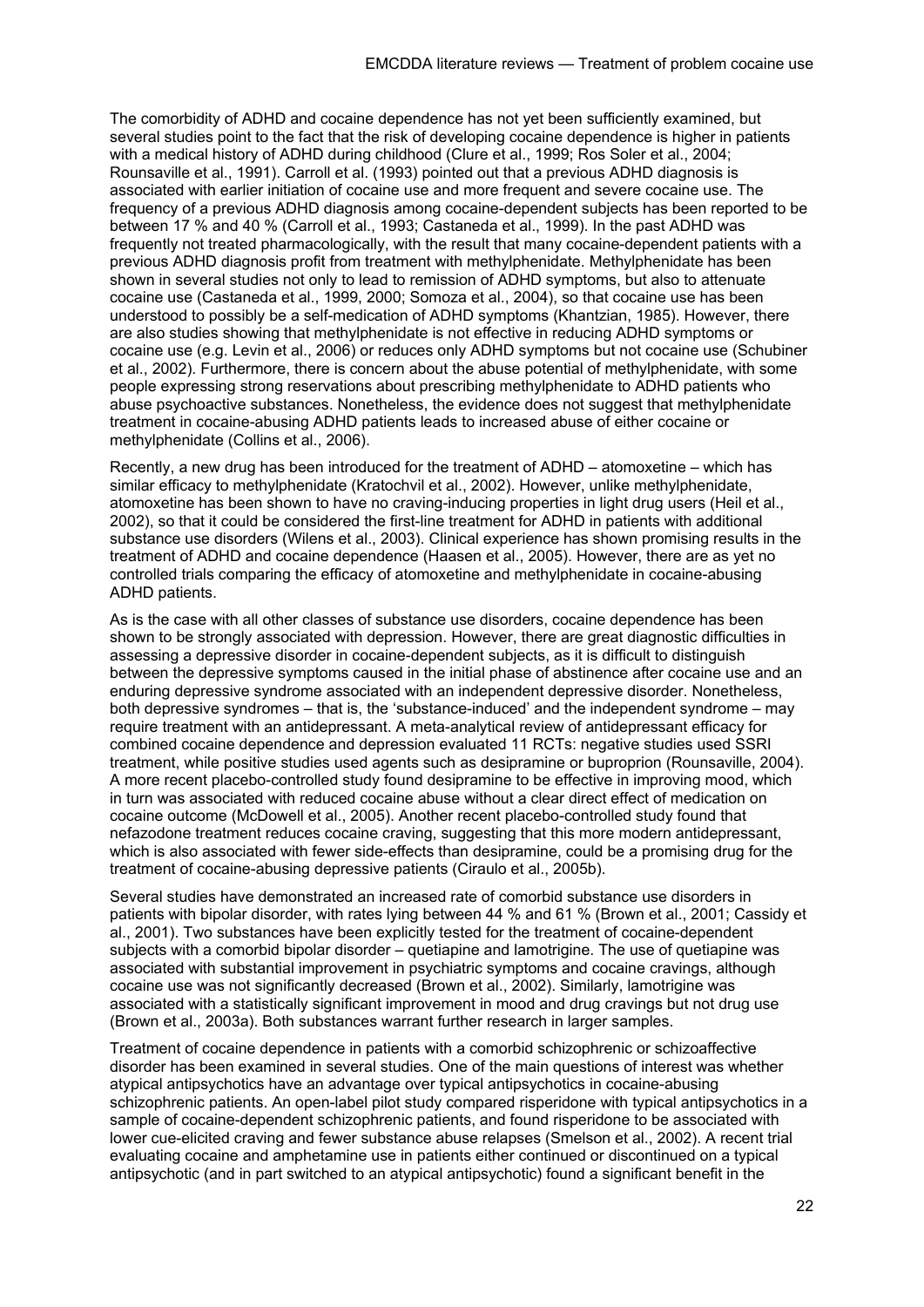discontinuation group with respect to drug use (Brown et al., 2003b). The patients in the discontinued group who needed antipsychotic treatment were switched to quetiapine. Another case report, in which quetiapine was combined with gabapentin in the treatment of a cocaine-abusing patient with a schizoaffective disorder, showed a dramatic improvement with respect to psychiatric symptoms as well as reduction of cocaine cravings (Wayne and Madigan, 2004). A more recent trial comparing olanzapine with haloperidol found no significant difference in drug screens or psychiatric symptoms, while craving for cocaine was significantly lower in the haloperidol group than in the olanzapine group (Sayers et al., 2005). A third atypical antipsychotic, aripiprazole, was tested in a pilot study in cocaine-dependent schizophrenic patients, and showed possible effects in lowering both desire for and the use of cocaine (Beresford et al., 2005). In a review on the pharmacological treatment of patients with schizophrenia and substance use disorders, typical antipsychotics are described to be less effective than atypical antipsychotics (Tsuang et al., 2005), thereby contradicting the findings of Sayers et al. (2005). In summary, therefore, more rigorously controlled clinical trials are needed to determine the efficacy of atypical antipsychotics in the treatment of cocaine-dependent schizophrenic patients.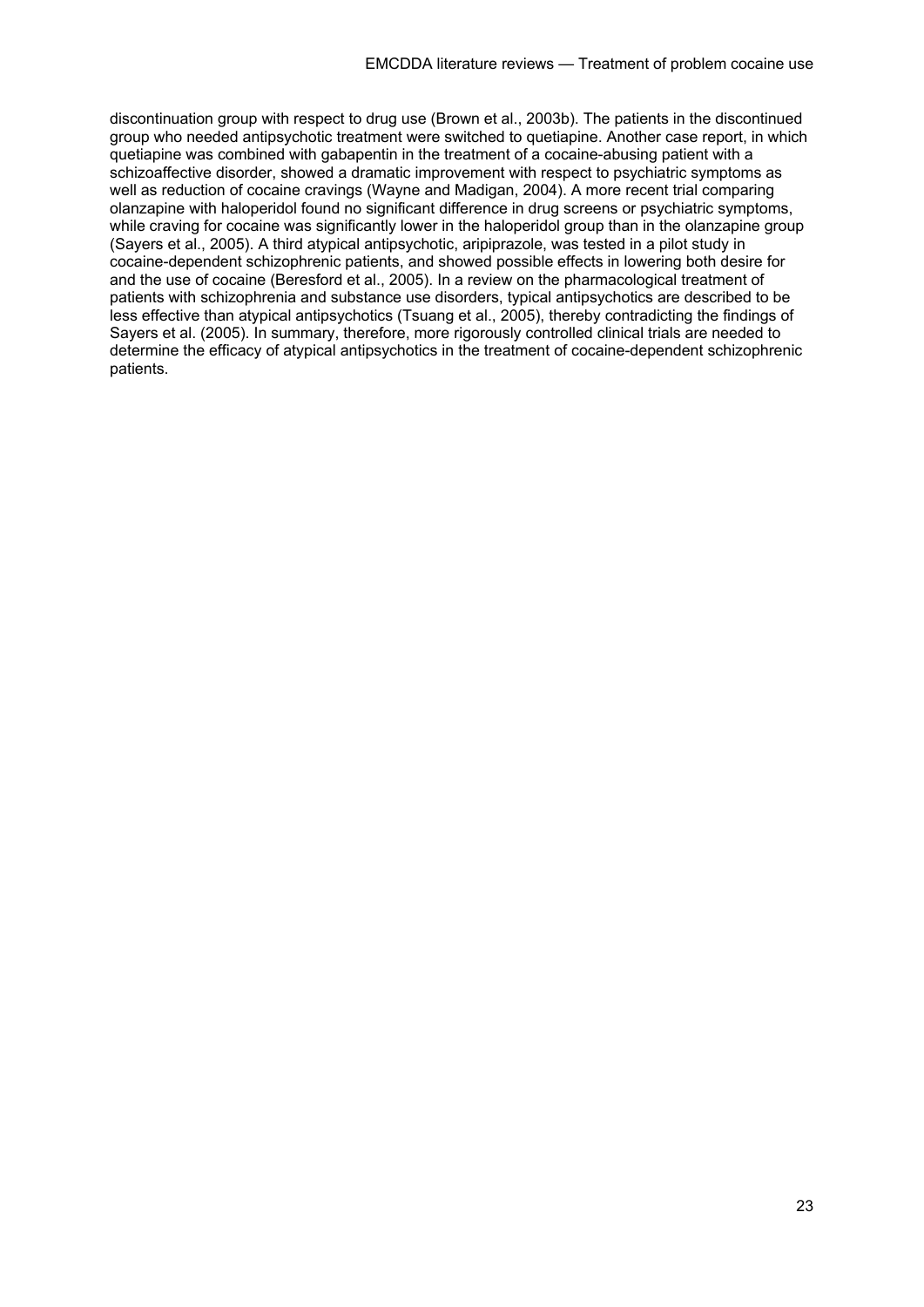# **4 Psychosocial treatment**

Owing to the limited therapeutic benefits of pharmacological treatment for cocaine dependence, more emphasis has been put on psychosocial interventions to intervene in the addictive behaviour of cocaine-dependent persons. The roots of psychological treatments are embedded in behavioural and cognitive theories, including social learning theory (for an overview see Curran and Drummond, 2005). On the one hand, behavioural theories define substance misuse as a set of learned or conditioned behaviours, which can be modified with specific therapies such as cue exposure treatment. On the other hand, cognitive theories are characterised by the existence of thoughts and beliefs (cognitions) that shape our behaviours and emotions, so that cognitive-related treatment consists in changing dysfunctional beliefs and maladaptive thoughts. Other models focus more on motivation and work with the client's ambivalence about changing behaviour. Many treatments, however, combine elements of behavioural, cognitive and motivational approaches.

The only RCT in the field of addiction in which the effects of psychosocial interventions have been systematically investigated can be found in relation to cocaine dependence. Thus, a multicentre investigation examined the efficacy of four different psychosocial interventions for cocaine-dependent patients (Crits-Christoph et al., 1999). The four types of interventions investigated in the study were cognitive psychotherapy, psychodynamic psychotherapy, individual counselling and group counselling, with the primary outcome being assessed on the basis of the Addiction Severity Index– Drug Use Composite score and the number of days of cocaine use in the past month. The results showed that all psychosocial interventions had significantly reduced cocaine dependence, with both psychotherapies showing greater effectiveness for retention rates, while both counselling methods appeared to be more effective in terms of abstinence rates.

Furthermore, evidence shows that even brief interventions have a positive influence on drug-using behaviour (Prinzleve et al., 2003; Mitcheson et al., 2007), although the best results are achieved by longer-term treatment (Thomasius et al., 2004). Unfortunately, as mentioned in Witton and Ashton (2002), comparative studies of psychotherapeutic approaches are lacking, while existing efficacy studies have mainly consisted in assessing the outcomes of single psychosocial approaches. Finally, an overview of the effectiveness of most psychosocial therapies in relation to specific substances has recently been published (Wanigaratne et al., 2005). The following sections in the present review describe various types of psychosocial treatments that are currently employed to treat substance dependence, including cocaine dependence.

#### **4.1 Cognitive–behavioural therapy (CBT) and other behavioural approaches**

CBT is based upon social learning principles. It focuses on the identification of cognitive and environmental factors controlling problem behaviour. The aim of this approach is that people learn alternative behaviours instead of behaviours related to cocaine use and learn to practise self-control strategies. CBT is a widely adopted approach to the treatment of cocaine dependence, particularly in the USA, and an extensive manual on CBT for cocaine treatment has been published, which offers guidelines for practitioners working with cocaine users (Carroll, 1998). Although CBT is usually associated with low retention rates, its main benefit appears to be moderation of consumption, and there are some suggestions that CBT works especially well with cocaine users presenting elevated intellectual capacity and users with comorbid depression or heavier addiction (Rigter et al., 2004). Furthermore, among the heaviest users, CBT seems to produce better results than psychotherapy and clinical care (NTA, 2002b). The extent to which participants complete homework assignments also appears to influence treatment outcome. Thus, during CBT and in the follow-up phase 1 year later, cocaine-dependent participants with a strong rate of completed homework showed significantly lower cocaine use (Carroll et al., 2005).

These results suggest that willingness to complete extra session assignments is an important mediator of treatment response. However, cognitive-impaired users appear not to benefit fully from CBT as their dropout rate appears to be much higher than that of non-impaired users. Several studies have shown that retention and abstinence rates are much lower within the former group, with treatment 'completers' performing better on cognitive tests than dropouts (Aharonovich et al., 2003, 2006). These results suggest that the cognitive abilities of the patient should be taken into consideration when choosing treatment settings, especially as empirical studies have shown that chronic cocaine use can have detrimental effects on cognitive functioning (e.g. Strickland et al.,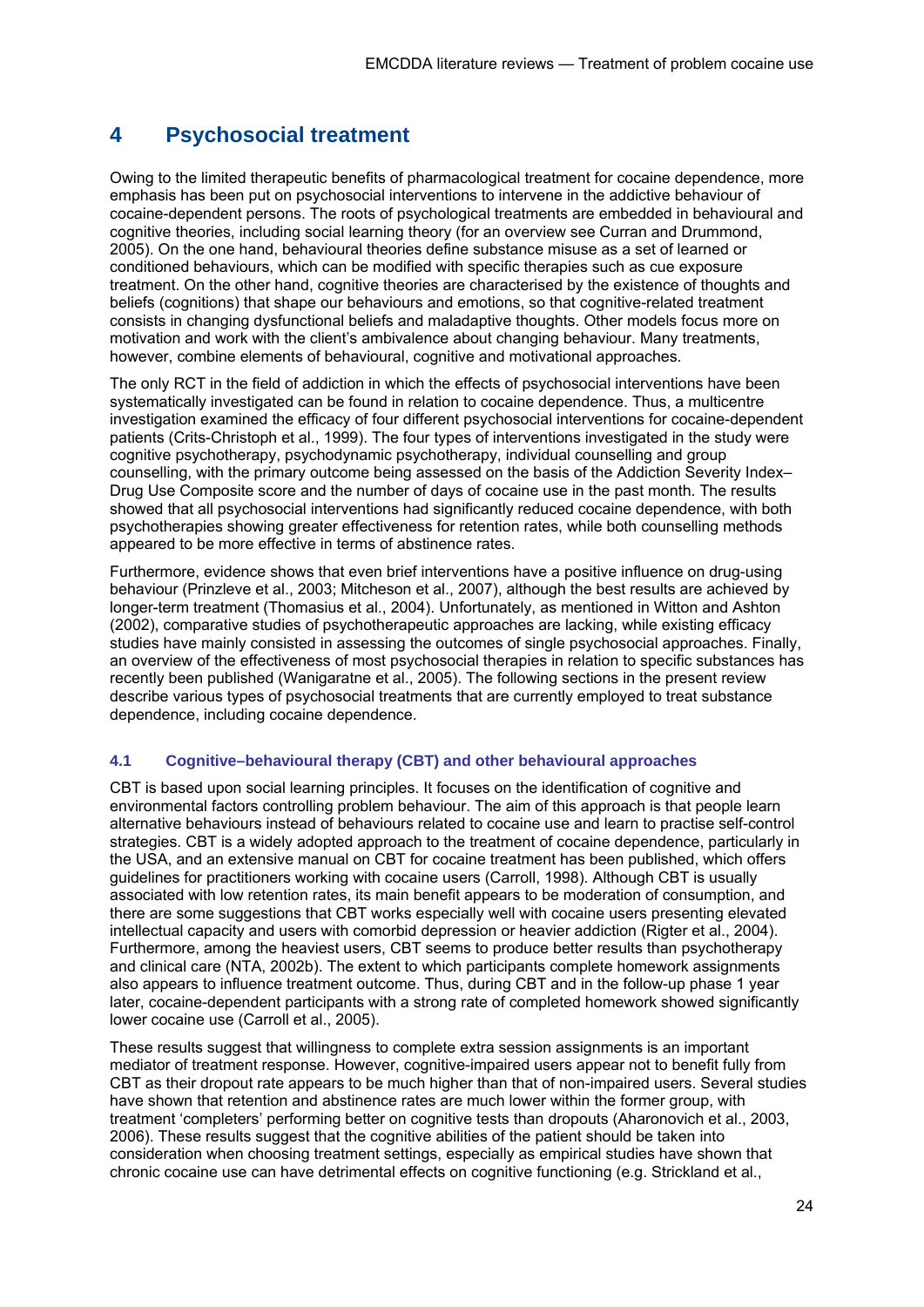1998). Finally, another study has shown that cocaine-dependent users presenting comorbid alcohol problems during behavioural treatment have lower cocaine abstinence rates than users who abstained from alcohol use at treatment entry (Mengis et al., 2002).

In Europe, CBT or similar behavioural approaches are widely offered within general treatment facilities, but special units or facilities for cocaine users are limited. In Denmark, however, in an attempt to integrate and develop the experiences from other countries within a Danish treatment environment, the Copenhagen Municipality has allocated budget resources to a high-quality development programme, in which a relevant cocaine-related treatment concept will be tried out and which will include cognitive treatment with some degree of behavioural therapy elements (Danish national report, 2006).

Furthermore, in November 2005 in Ireland, a number of pilot projects were conducted to examine methods of managing cocaine users. One of the goals of the projects was to train professional counsellors working with cocaine users to deliver more intensive, psychotherapeutic basis CBT-type interventions, with the aim of enabling practitioners to deliver appropriate interventions to cocaine/stimulant users. The syllabus provided at these training sessions introduced students to cognitive and behavioural learning theories of addiction and the research supporting this treatment approach. Specific skills were practised to enable practitioners to deliver competent, effective CBT interventions, brief interventions and motivational Interviewing. These included behavioural analysis of drug and alcohol use, coping skills, goal setting, planning and monitoring. This intensive training was completed over four intensive 2-day sessions. A total of 104 people, a mix of health service and community-based professionals and volunteers, participated and evaluated the training as highly helpful as it increased their skills and knowledge about working with cocaine users. The treatment intervention aspect of the project was piloted in four areas of Dublin. Each intervention focused on a different aspect of cocaine use (intravenous cocaine users, problematic intranasal cocaine users, female problematic cocaine users or polydrug cocaine users). The treatment intervention consisted of individual drug counselling, brief interventions, motivational interviewing and CBT. The evaluation of these interventions is currently being evaluated (NACD, 2007).

In Portugal, pilot projects are under way to test two different treatment approaches to cocaine dependency, one strictly pharmacological and the other (mainly as a complement and frequently accompanied by the use of medication) through psychosociological support (Portuguese national report, 2006). Furthermore, in Germany, CBT or CBT-orientated treatment is offered for cocaine users in a small number of services, with specialised outpatient services being located in cities with a high prevalence of cocaine and crack abuse. Thus, Kokon  $(4)$ , an independent drug service in Berlin, offers clients a first assessment phase of 4–6 months, and focuses on the clients' preferred drug of consumption (cocaine or opiates). Thereafter, the treatment is continued as an integral programme for all kinds of drug users. Kokon is working with a cognitive–behavioural approach on the basis of an interactive personality model (Kokon, 1999; Tossmann et al., 2000; Stöver, 2001). The Seehaus-Projekt, a special cocaine consulting and therapy service in Hamburg, follows a similar approach. The therapeutic programme, lasting up to 18 months, comprises an initial phase, during which the individual's situation and treatment goals are clarified, followed by 8 months of CBT-type treatment. The remainder of the programme consists of a non-substance-specific phase of further consolidation (N. Essberger and A. Hansen, unpublished).

A specialised outpatient service at the Hamburg University Department of Psychiatry comprises two parts and also has a sequential structure: an initial so-called 'cocaine counselling hour' for diagnostic and treatment planning and, if indicated, brief cognitive–behavioural training in coping skills. This twostep approach was chosen to evaluate and detect conditions that frequently lead to treatment cessation, in particular psychiatric comorbidity and abuse of multiple substances. If psychotherapy is indicated, a brief cognitive–behavioural intervention is offered. This approach seems to be most appropriate for the main target group of the service, which are users with average consumption and for whom reduced or more controlled use is an acceptable aim. The first results are promising, but based only on a very small sample size (Prinzleve et al., 2003). A similar approach is followed by a treatment agency in the Swiss city of Winterthur (Schuetz, 2006).

1

<sup>(</sup> 4 ) www.kokon.de.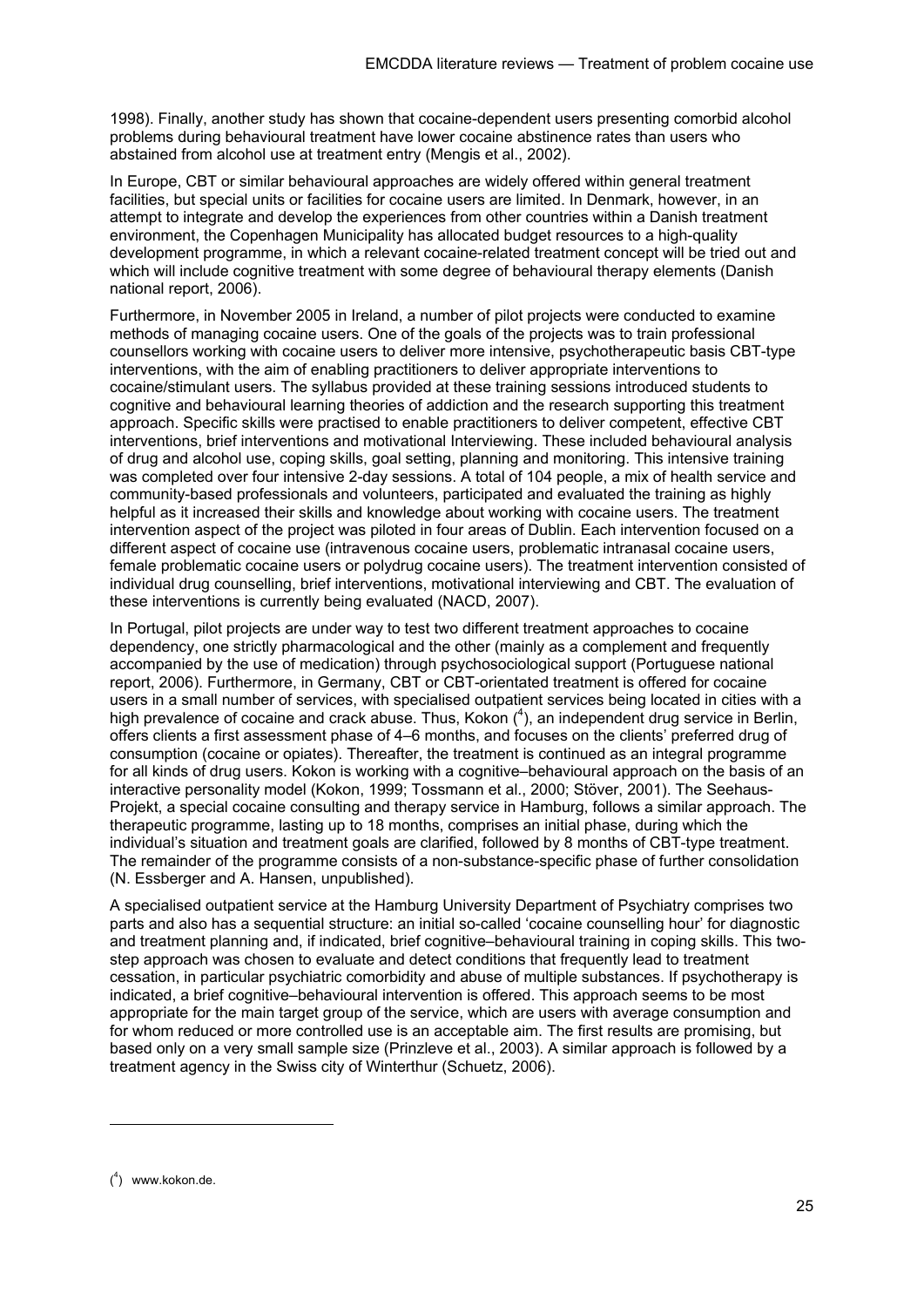In recent years, some inpatient institutions, particularly those located near cities with a relatively high prevalence of cocaine use, have started to offer inpatient treatment for cocaine-related problems. Most of these treatments have adapted CBT approaches for the individual treatment of cocaine and crack users. However, inpatient units targeting exclusively users of cocaine as the primary drug seem to be scarce, and studies concerning the effects of cocaine-specific treatment in residential treatment settings are lacking.

Another form of behavioural intervention is the community reinforcement approach (CRA), which is a multifaceted behavioural treatment incorporating a range of interventions, including family counselling, stress management, social skills training and job counselling (Peele and DeGrandpre, 1998). Reinforcers are used to reduce cocaine use and should, theoretically, be available in the community and incompatible with cocaine use. CRA is often but not always combined with CM (e.g. Higgins et al., 2003). Relatively positive results for this kind of treatment have been reported from the USA, in terms of both retention and abstinence rates. Higgins et al. (2003) found an increased retention rate for the combined therapy compared with voucher-only therapy  $(^5)$ . Roozen et al. (2004) reviewed 11 studies on the effectiveness of CRA and found that the combination with CM was more effective than CRA alone. A comparison of CRA with and without incentives found strong evidence that treatment with incentives is more effective with regard to abstinence in cocaine users. In the Netherlands, an experiment with CRA for cocaine users (with or without heroin addiction and in or out of methadone maintenance treatment) is in its last phase. It tests the applicability and effectiveness of the CRA combined with voucher incentives in the Dutch situation (Dutch national report, 2006).

#### **4.2 Rewards/punishment-based therapies**

-

CM treatment – also known as voucher-based therapy – is also based on behavioural principles. It makes use of 'reinforcers', usually vouchers for goods or services. Typically the value of the reinforcers increased during treatment on the basis of negative urinalysis. Cocaine abstinence is usually tested via urine a few times a week and rewards are given for negative tests. A number of studies have reported good results for CM. For example, Petry et al. (2005) found that retention rate and abstinence duration were increased in patients treated with CM plus reinforcers compared with patients undergoing CM alone. However, it also has to be noted that the effects of CM tend to dissipate after its discontinuation (e.g. Rawson et al., 2002; Roozen et al., 2004). When compared with CBT, the results of CM tend to be better during the treatment period, whereas CBT shows better outcomes during follow-up (e.g. Rawson et al., 2006). Furthermore, some studies have found that voucher reinforcement provides no additional benefit in the outpatient treatment setting (Katz et al., 2002). Some authors have suggested that reinforcers ought to be suitably aspirational to be attractive to the user and, predictably, settings offering vouchers of higher value have been found to result in greater levels of abstinence (Petry et al., 2004). Of course, this does, however, mean that the costs of this kind of treatment are relatively high. Finally, it has been found that treatment results are best when rewards (and, by association, punishment) are handed out immediately after urine test results (NTA, 2002b).

Studies have also been conducted on the effectiveness of incentive-based brief interventions. In one study Katz et al. (2002) found that the majority of MMT patients refrained from cocaine use for 2 days when offered a voucher for abstinence. What might be more important for treatment strategies is that these patients subsequently exhibit higher rates of immediate cocaine abstinence. Although the study found relatively high rates of relapse despite the continued availability of substantial monetary reinforcers, the authors considered the initial abstinence to be a positive start.

Furthermore, research on CM as short-term intervention for cocaine users in MMT found significant improvement among those receiving CM compared with a control group who received only verbal encouragement to abstain (Sigmon et al., 2004). It made no difference whether the reward was given for a negative urinalysis on a quantitative or qualitative basis, although the sample size in all three groups was too small to draw any conclusions. In the quantitative method, a negative urinalysis is defined as a 50 % or greater reduction in urine benzoylecgonine concentration over 2 days (Preston et al., 1997). In contrast, in the qualitative urinalysis testing approach, the urine benzoylecgonine

 $(5)$  Voucher programmes provide motivational points for patients whose urine specimens test negative for cocaine: high-scoring patients receive vouchers that can be redeemed for rewards (such as clothing, rent payments, YMCA passes).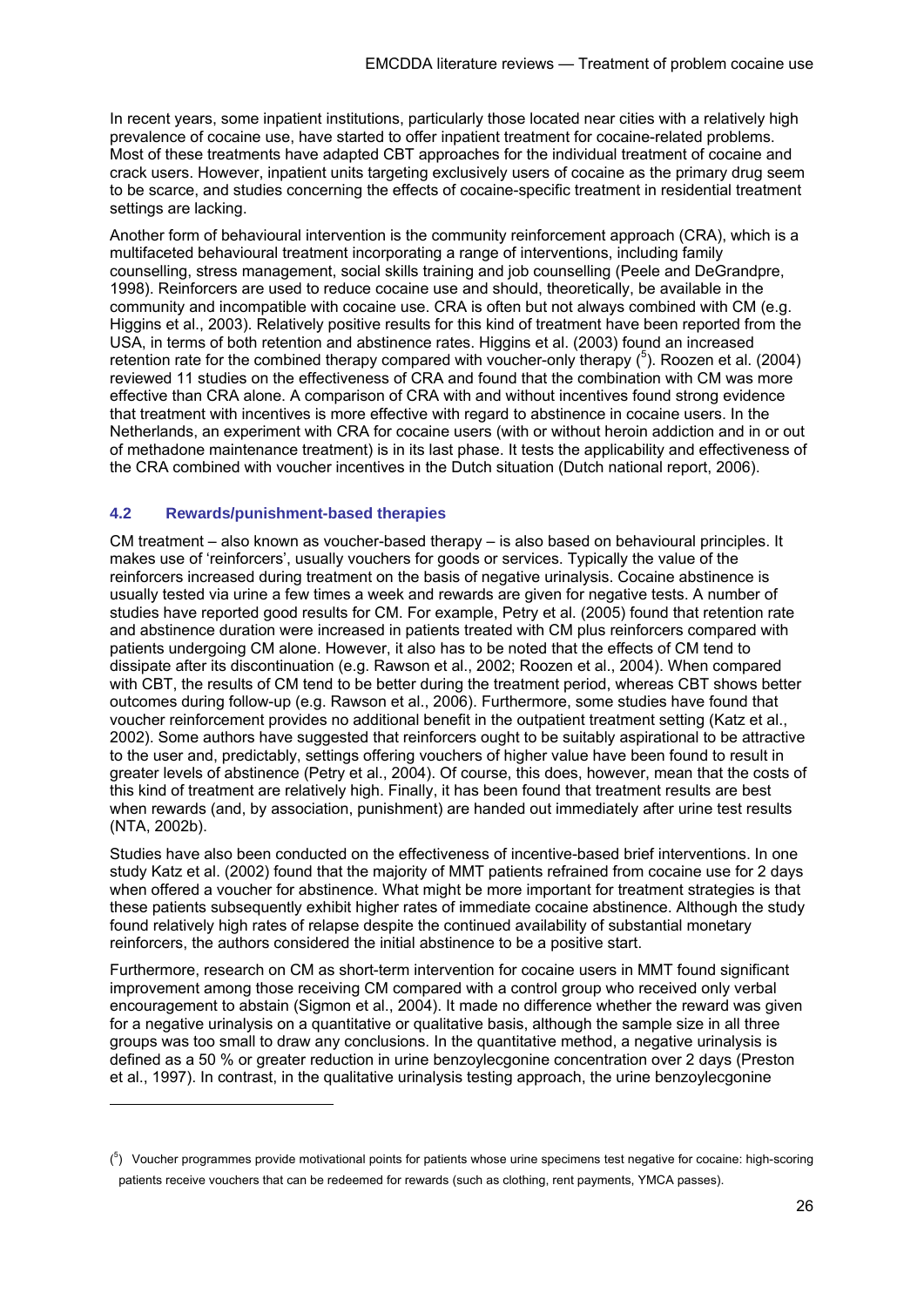concentration must be below 300 ng/ml for the sample to be considered negative, so that participants may need to abstain from cocaine use for 2–5 days to produce a negative urine specimen. Thus, quantitative testing is considered to be more sensitive and allows the differentiation between 'new' cocaine use and carry-over from previous uses. As a direct consequence, this increased sensitivity reduces the delay between initiation of cocaine abstinence and reinforcement provision, which results in a more accurate implementation of the reinforcement contingencies (i.e. fewer instances of nonreinforced abstinence) and possibly in increased treatment efficacy (Preston et al., 2001).

In line with Preston et al. (2001), Katz et al. (2002) found that quantitative procedures produced better outcomes, which confirms that these are more accurate and relevant to brief periods of abstinence. Another variation of CM has been reported in which gradual cocaine abstinence is rewarded by handing out vouchers for decreased cocaine use (as determined by urine analysis) during the first weeks of treatment, as opposed to demanding total abstinence. This stepwise approach to CM resulted in better outcomes than standard CM (Preston et al., 2001). Finally, one modified form of this approach consists in using prizes as reinforcers, with clients being rewarded with opportunities to enter a draw to win different prizes of varying financial value. This has also been tested, with similar results to standard CM (Petry et al. 2005). As the prize system is more cost-effective, it is considered likely to become the method of choice (Petry and Martin 2002). Looking at the comparison between non-contingent and contingent vouchers, no causal relationship was found between non-contingent voucher receipt and increased drug use (Schroeder et al., 2003).

Furthermore, CM programmes have shown specific value in the treatment of cocaine users with antisocial personality disorder (Messina et al. 2003). However, because of the short-lived effects of CM, combinations with other forms of treatment are often applied. The combination of CM with CRA is quite common, and an increased retention rate is one of the most reliable effects of combined CRA and voucher intervention (Higgins et al., 2003). When combined with behavioural day treatment, positive treatment outcome is twice as likely as with day treatment alone (Schumacher et al., 2003).

Comparisons of CM and CBT have found solid evidence of efficacy for both types of treatment. Although CM appears to result in significantly better outcome during treatment, CBT shows better outcome in the long term, although both approaches combined showed no additive effect (Rawson et al., 2002, 2006). Another study even found that CBT had brief detrimental effects on the outcome of CM when both were combined (Epstein et al., 2003). A further treatment combination was investigated in homeless cocaine users (Milby et al., 2003, 2004, 2005). Thus, during behavioural day treatment, housing could be offered as a reward for abstinence. The group that was offered housing exhibited a better outcome, with more abstinent users, increased duration of abstinence and fewer patients relapsing compared with the group that received day treatment only (Milby et al., 2004). Another approach was used by a study that provided access to a 'therapeutic workplace' when urinalysis was found to be negative (Silverman et al. 2002). This approach was found to be particularly appealing to poor and long-term unemployed patients.

Reinforcers are used to reward not only negative urinalyses but can also the performance of tasks related to individual treatment, e.g. attending medical appointments or treatment sessions or achieving legal and money management tasks. This approach has been shown to result in better retention in MMT and a higher abstinence rate (Villano et al., 2002).

In summary, the CM method has shown substantial efficacy in the treatment of cocaine dependence, but it remains to be seen whether CM can be adapted and implemented in a community-based setting (Petry and Simcic, 2002). Furthermore, this largely US approach has been very little implemented in Europe, and no data on voucher reinforcement from European countries are yet available.

#### **4.3 Motivational interviewing**

Motivational interviewing (MI) is an interventional approach with cognitive–behavioural basis used as a short-term intervention. It aims to support clients during the change process. It is a client-centred directive method for enhancing motivation to change problem behaviour, in this case problematic cocaine use, by exploring and resolving ambivalence. The concept of MI, established by Miller and Rollnick (1991), centres on the intrinsic ambivalence of the problematic user. The main purpose of MI is the examination and resolution of ambivalence, and the counsellor is intentionally directive in pursuing this goal. The guiding principle is to actively support the client's decision to bring about the change. The four main principles of MI are: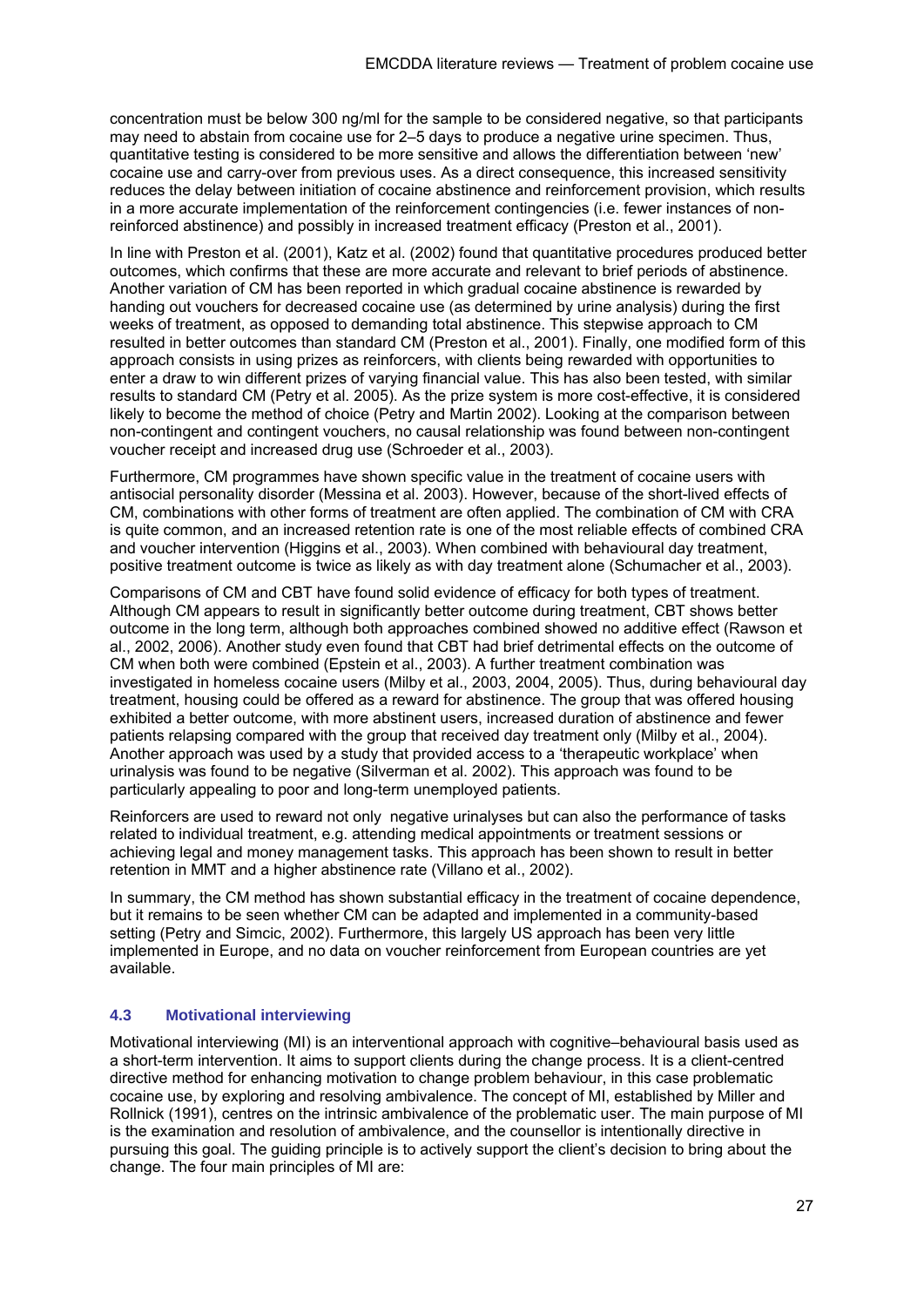- express empathy;
- develop discrepancy:
- roll with resistance;
- support self-efficacy.

Furthermore, MI is characterised by a number of distinct working methods such as asking questions, summing up the important arguments of the client and reflective listening (Körkel and Veltrup, 2003). Research has shown that motivational enhancement is more beneficial for clients with lower initial motivation to change than for those with higher motivation (Rohsenow et al., 2004). MI in the form of brief intervention (one session of MI) has also been shown to have positive outcomes with regard to abstinence (Bernstein et al., 2005).

MI appears to be used in a number of European countries and in different treatment settings. In Germany, MI as part of an individual case management approach (Schmid and Vogt 2001), as well as integrated in other types of individual intensive treatment, is found to be effective for different types of cocaine users (Stöver, 2001). In the United Kingdom, Thom (2001) highlighted the common pairing of alcohol and cocaine and the potential of MI to indirectly address cocaine use through alcohol problems. Several Spanish literature reviews have found that optimal treatment involves a combination of psychotherapy – using relapse prevention techniques and MI – and pharmacological treatment with anxiolytics (Garcia et al. 2001; San Molina and Arranz Diez, 2001; Sole Puig, 2001).

#### **4.4 Relapse prevention**

As mentioned earlier, psychosocial interventions, which are based on social learning theories, are used to provide users with the coping skills and protective techniques they need to cope with relapse triggers. These can include lifestyle and cognitive strategies. Among cognitive–behavioural strategies, a United Kingdom review identified the following as vital for a minimum satisfactory result (Wanigaratne et al., 2005):

- identifying high-risk situations and triggers for craving;
- developing strategies to limit exposure to high-risk situations;
- developing skills to manage cravings and other painful emotions without using substances;
- learning to cope with lapses;
- learning how to recognise, challenge and manage unhelpful or dysfunctional thoughts about substance use;
- developing an emergency plan for coping with high-risk situations when other skills are not working;
- generating pleasurable sober activities and relationships, building a life worth living and attaining a lifestyle balance.

In addition, the following approaches have been found to increase success rates of abstinence: thinking about positive and negative consequences; alternative behaviours; relaxation; meditation; seeking social support; offer refusal; spiritual methods; problem-solving; working towards goals, clean recreation; not carrying much money; keeping busy; thinking about consequences (Rohsenow et al., 2005). The same authors also suggested concentrating on enhancing the cognitive and lifestyle skills that have proven efficient for the user. Interestingly, another study by the same authors found that the use of coping skill training in group therapy was more beneficial to women than to men in terms of reducing cocaine and alcohol use (Rohsenow et al., 2004). The authors suggested that group settings allow less attention on individual specific issues, which appear to be crucial for developing cognitive coping skills, and that women may be more likely to open up in a group setting than men, who often reported fearing to disclose illegal activities in a group.

In Spain the most frequently used psychotherapeutic treatment approach is the relapse prevention model proposed by Marlatt and Gordon, which consists in cognitive restructuring, and the learning of confrontation and problem resolution skills (Marlatt and Gordon, 1985). Prochaska y Di Clemente's change process model is also frequently used, which involves matching treatment strategies with the patient's stage of readiness for change (Pedrero Pérez and Puerta Garcia, 2001). Finally, according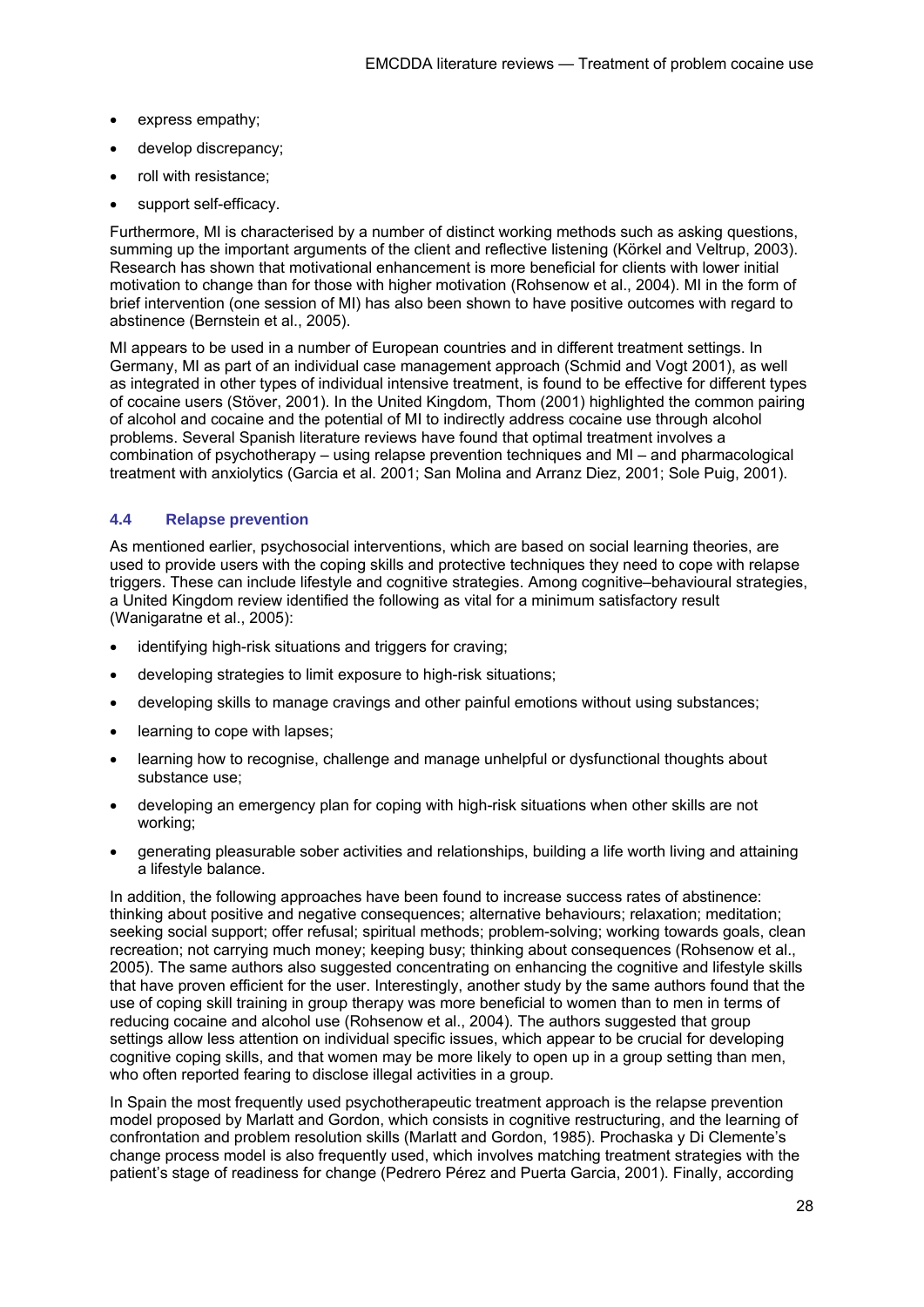to Wanigaratne and colleagues, relapse prevention is among the most common approaches used in the treatment of cocaine users in the United Kingdom (Wanigaratne et al. 2005).

#### **4.5 Family therapy**

The term family therapy is used to describe a variety of family interventions, all sharing the common characteristic of involving the user's family or closer social network in treatment. Family therapy works towards altering family structures using a non-blaming, non-judgemental approach with a strong emphasis on behaviourism (Wanigaratne et al., 2005). The integration of the family into the treatment process can be of considerable importance, particularly in the case of adolescent cocaine users (Thomasius et al., 2004). No recent research on family therapy has been conducted, but two earlier randomised clinical trials found that treatment involving family therapy was associated with a better outcome than standard treatment (McLellan et al., 1993; Fals-Stewart et al., 1996).

#### **4.6 Counselling**

Wanigaratne et al. (2005) defined counselling as a humanistic, client-centred, non-directive approach to the problems presented by the individual. Structured drug counselling can have positive results for most cocaine users and can be offered as individual or group counselling, each with different base guidelines. Counselling typically comprises a well-structured psychosocial procedure, and is usually based on a procedural manual that includes, for example, an individual care plan. Weiss et al. (2003) used a 'cocaine craving questionnaire' to predict cocaine use in the week following psychosocial treatment. They reported that the relationship between craving and subsequent cocaine use varied by treatment condition. Thus, the authors compared CBT plus group counselling, psychodynamic therapy plus group counselling and group counselling alone, and found a combination of individual and group drug counselling to be the most successful treatment method. However, although such combination treatments seemed to be the most successful in reducing cocaine craving, it remained unclear exactly which aspects of individual and group counselling were the most beneficial. Finally, Kletter (2003) also found that cocaine use in users was reduced during court-enforced counselling.

#### **4.7 Other approaches**

The Minnesota method (12-step), which originated in the USA, is an approach based on the self-help philosophy of Narcotics Anonymous and Alcoholics Anonymous. According to Wanigaratne et al. (2005), the 12-step approach regards 'addiction as a relapsing illness with complete abstinence as the only treatment goal. As part of the process towards recovery, individuals must acknowledge to themselves (and other people) the harm that substance use has caused to themselves and others and where possible make amends'. There is, however, hardly any evidence-based research on the effectiveness of this approach. However, Weiss et al. (2005) found active 12-step group participation by cocaine-dependent patients to be more efficient than meeting attendance alone, which was reflected by a decrease in cocaine use among the active participants. The authors also found an increase in effectiveness for treatments that combine individual drug counselling and active 12-step participation. Furthermore, Crits-Christoph et al. (1999) found that clients receiving 12-step individual counselling in addition to group drug counselling were more likely to achieve and maintain abstinence than those receiving other studied interventions (cognitive therapy plus group drug counselling or group drug counselling alone). The same authors also found engagement in the 12-step activities to be a partial statistical mediator of drug use outcomes (Crits-Christoph et al., 2003). The Minnesota method has also achieved a long tradition in European countries, and research carried out in Italy found good results of this method when combined with a psychodynamic intervention (Conte et al., 2006). McKay et al. (2004) examined a telephone-based continuing care programme for cocaine and alcohol dependence. With respect to abstinence-related outcomes, the study found no differences between those groups that received either relapse prevention or 12-step group counselling and the control groups.

A recent innovative strategy examined the effect of providing mobile phones to homeless crack cocaine-addicted users (Freedman et al., 2006). Users were asked to record current states of cocaine craving and use episodes, and also received computer-automated telephone interviews. Participants indicated that the survey made them more aware of phenomena leading to cravings and use, and it was suggested that such mobile phone reporting approaches could be considered a potentially useful intervention.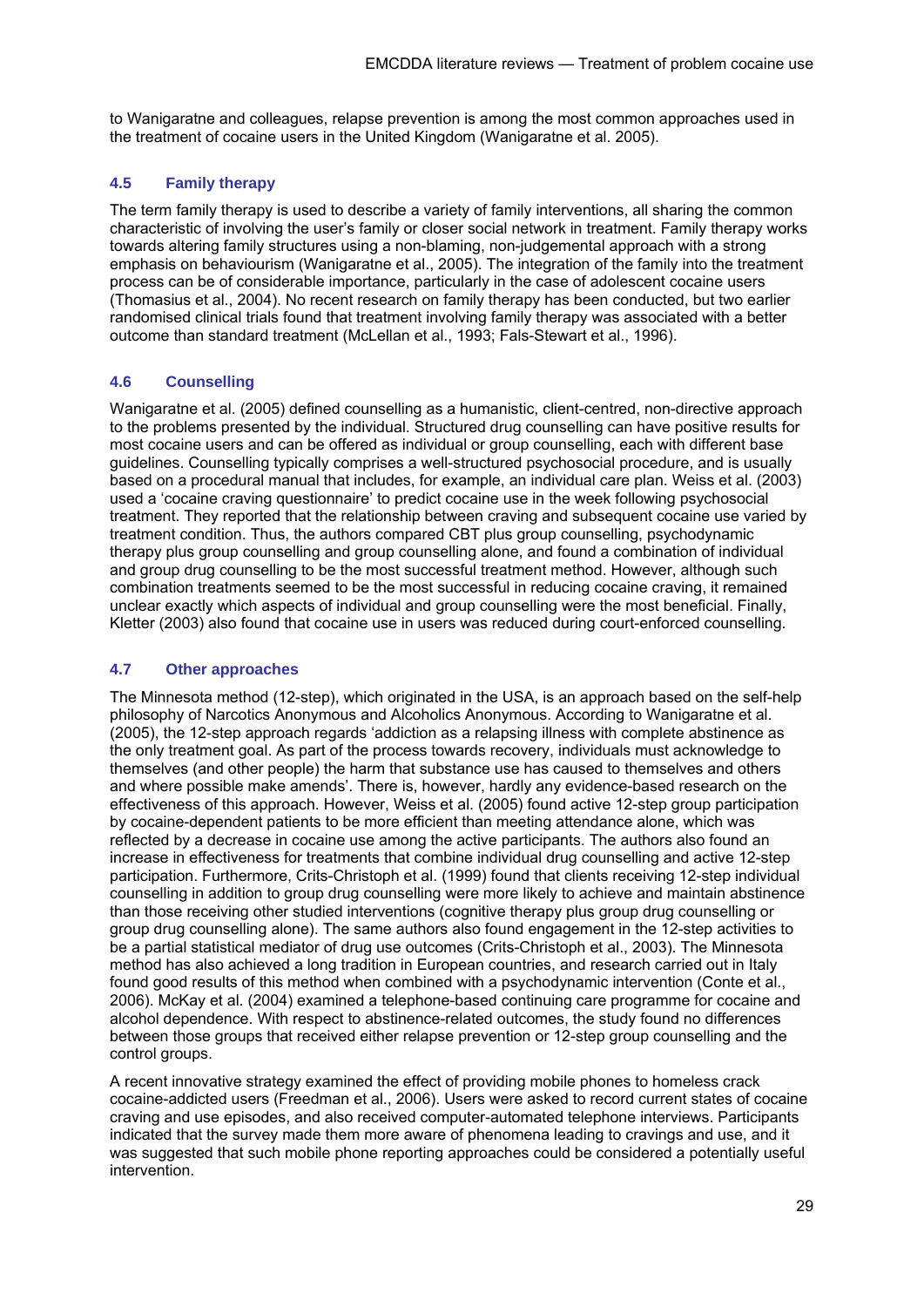Other types of interventions that have been tested with cocaine users include special group interventions, such as 'anger management' groups (Reilly and Shopshire, 2000), and, according to several German studies, an extended version of the individual case management approach has shown promising effects (Schmid and Vogt, 2001; Wendt, 2001). 'Cue exposure' therapy, based on learning theory principles, has also been proposed for the treatment of cocaine dependence. This particular approach typically involves repeated exposure to stimuli previously associated with drug use and aims at 'deconditioning' the user's responses (Hamilton et al., 1998; Modesto-Lowe and Kranzler, 1999). Nonetheless, the cue exposure approach has, to date, shown little efficacy, and some authors have even suggested abandoning this approach or combining it with some other intervention such as coping response training (Conklin and Tiffany, 2002).

Acupuncture therapy is also believed to decrease craving for cocaine and is gaining in popularity across Europe (Haasen et al., 2003b). Studies evaluating the efficacy of acupuncture have, however, shown conflicting results. One study found that cocaine-dependent, methadone-maintained patients were significantly more likely to provide cocaine-negative urine samples than were control groups (e.g. those receiving random needle insertion or only relaxation therapy) (Avants et al., 2000), whereas others did not find any effectiveness. Recent reviews have confirmed that the existing evidence fails to document the benefit of acupuncture in treating cocaine addiction as the sole treatment (Kim et al., 2005; Gates et al., 2006). However, one study showed possible benefits of acupuncture when used as an adjunctive treatment (Kim et al., 2005) . A recent Cochrane review came to the conclusion that the evidence of a benefit of acupuncture is inconclusive and lacks quality but nonetheless warrants further randomised trials (Gates et al., 2006). Finally, even if results are not conclusive, it has been suggested that acupuncture may still be a useful tool to retain users in treatment (NTA, 2002b).

Finally, a total of 123 experts, including members of the CocinEU team  $(^6)$  as well as well-known clinicians in Europe, were surveyed to report activities that could be relevant for this review. The results of the survey showed that the majority of European clinicians is currently treating cocainedependent patients with pharmacological or established psychosocial treatment options. Only two innovative treatment strategies were identified that were not based on published research on the treatment of cocaine dependence. One is a psychosocial intervention, the other a pharmacological option, both originating from the psychiatric hospital Vall d'Hebron in Barcelona, Spain (director: Professor Miguel Casas). The psychosocial intervention consisted in the addition of psychoeducation to standard pharmacological treatment. The pharmacological option involved an RCT of the use of a methylxanthine (caffeine) in the treatment of cocaine dependence.

Psychoeducation as a tool in the treatment of mental health disorders has been more widely used in the last 10 years, particularly for the treatment of schizophrenia. The positive outcome in the treatment of schizophrenia has led to a spread to treatment of other mental health disorders, including substance use disorders. However, little research has been published in this area. The use of psychoeducation in the treatment of cocaine dependence is in some ways similar to the use of other interventions offering advice and information (see section 5). It differs, however, in having a more structured approach in the group setting and in its aim of empowering individuals to cope with their cocaine problem.

The use of caffeine for cocaine dependence can be considered as a treatment option similar to other options using stimulants as substitution agents (see section 3.1). The effect of caffeine to some extent imitates the effect of cocaine, so that the desire to use cocaine is diminished. To avoid the usual rapid development of tolerance, the anticholinergic agent biperidene is added. A randomised double-blind trial is under way (M. Casas, personal communication), comparing placebo with caffeine only and with a combination of caffeine and biperidene. The RCT has been accepted by the responsible ethics committee on the basis of findings in animal studies and considering the relatively low efficacy of pharmacological treatment of cocaine dependence so far. The results are expected during 2007.

1

 $(6)$  http://www.zis-hamburg.de/forschung\_kokain\_eu.de.html#centers.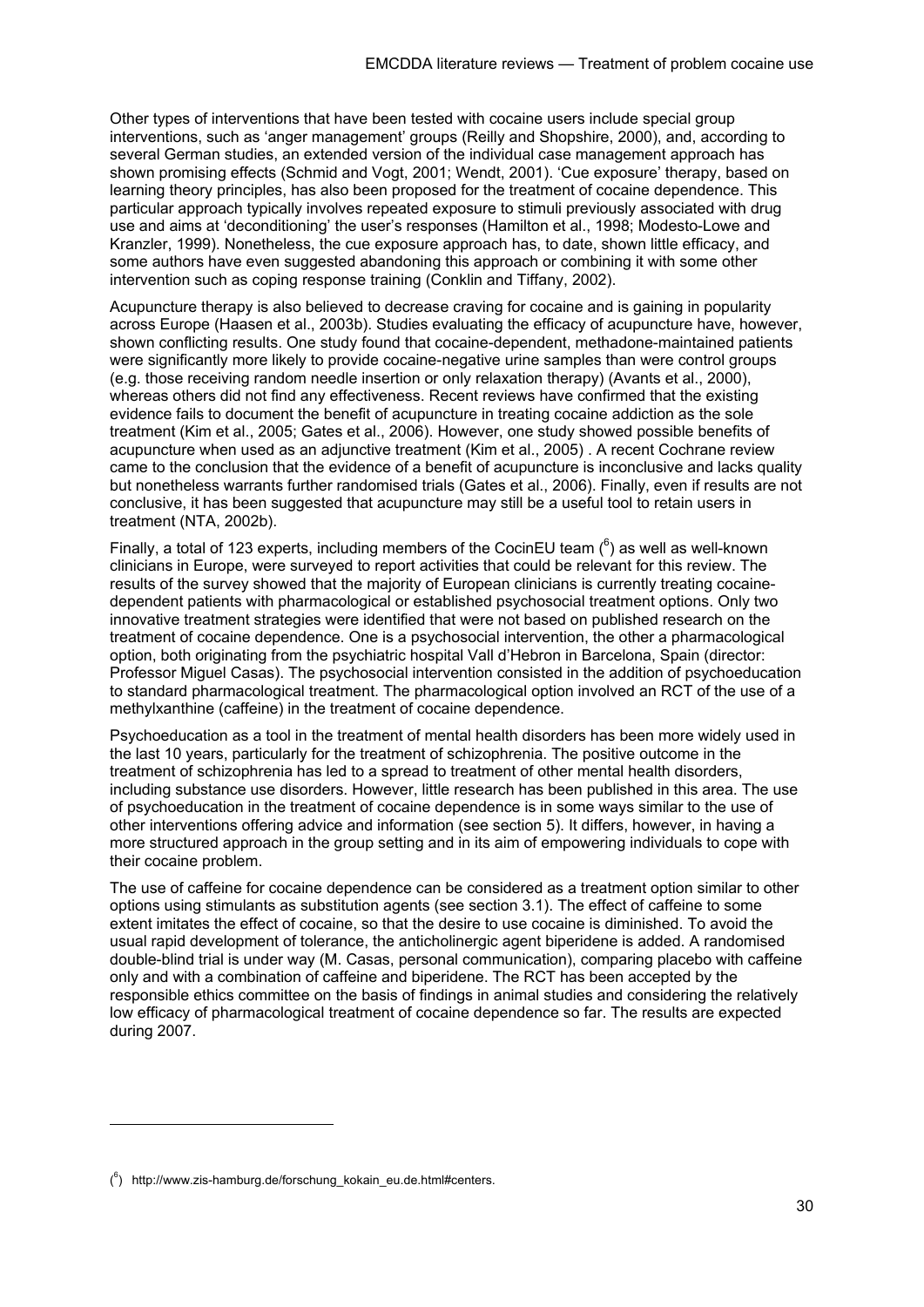# **5 Harm reduction**

It is recommended that general advice and information for drug users should be made available to anyone who seeks it on an 'open access' basis, i.e. in places such as public libraries, hospitals, government information offices, via telephone helplines and/or on the Internet. Information should include advice on the drug and its potential effects, and on harm reduction and treatment possibilities, and should also discuss the drug in terms of its potential consequences on other aspects of the user's life such as housing, health, education and employment. With regard to assessment upon treatment entry, it is important for cocaine users that the first contact is made without delay and the client is helped to maintain further treatment sessions (NTA, 2002b). This kind of help is often part of general treatment or intervention practice, and is usually not focused purely on cocaine users, often forming part of a general harm reduction programme. For example, in Spain the general programme of intervention includes advice for medical professionals on how to treat cocaine users (Ramon and Torrecilla, 1999). Telephone helplines, as well as helplines on the internet, are other possible methods of providing information. They are provided in most countries, and offer the benefit of being confidential and accessible at any time.

There are different harm reduction measures aimed at reducing the relative risks associated with drug misuse and in turn promoting better health and social life conditions for cocaine users. Cocaine use has been associated with high levels of injecting and sexual risk behaviour (Weiss, 1989). Lowthreshold (low barrier-to-entry) measures such as quiet rooms, measures to control use (Prinzleve et al., 2002) and measures to ensure quality of the substance (Decorte, 2001) may be implemented, as well as syringe exchanges for injecting users and counselling on health problems of any kind but in particular blood-borne diseases (BBDs). It has been suggested that harm reduction strategies be tailored to the needs of cocaine users, which may differ from other drug users' experiences. It has been suggested that harm reduction should be available before, during and after structured treatment (NHS, 2005).

Research has highlighted the difficulties that mainstream services experience in engaging with chaotic and erratic users, characteristics associated with sporadic binge patterns of cocaine use, and the need to offer flexible and immediate walk-in services rather than scheduled appointments, which clients fail to make use of (Haasen et al., 2003b). To counteract the stimulant qualities of cocaine, drug services have been advised to offer a calming, tranquil environment, with rooms in which to relax, and which serve as a forum for making contact (Stöver, 2002). In order to build overlap with the hours during which use typically takes place, opening hours might need to be more flexible (evenings and weekends) than has traditionally been the case.

One of the most in-depth sources of evidence comes from Seivewright et al. (2000), who conducted a postal survey of all known drug misuse treatment services in the UK. Fifty per cent of services responded (*n* = 318), 53 % of which reported cocaine users presenting for treatment in the previous 6 months. In general, the survey revealed that the services adopted a broad-based approach, not specific to cocaine problems, with a very practical approach to addressing general living problems and harm reduction techniques, which staff rated as more effective than short-term measures.

Most harm reduction measures do not focus specifically on cocaine users but instead target all users of illicit drugs, based on an understanding that many drug-related problems – criminal contacts, imprisonment and criminal records, marginalisation, financial and housing problems, stigmatisation, etc. – are linked to the illegal status of substances and only to a lesser degree to the properties of the substances themselves.

There is some evidence that harm reduction measures may decrease mental health problems as these are connected with the intensity of use (Haasen et al., 2005). Special treatment for crack cocaine users is offered in some of the cities where crack cocaine prevalence is highest, such as London, Frankfurt, Vienna and Barcelona (EMCDDA, 2005).

In the German addiction services system, particularly in Frankfurt and Hamburg, the effectiveness of programmes for the emerging group of crack users has been intensively discussed. The city of Frankfurt, in particular, has responded to increased prevalence by intensifying its efforts to access this target group. In 1995, the Crack-Street-Projekt was initiated, an inter-institutional project involving different drug help services located in the city centre. The main institutions working together in this project are the local 'AIDS-Hilfe', running a consulting and care centre with an integrated consumption room, a local healthcare institution and a street work project, Walkman, which focuses on homeless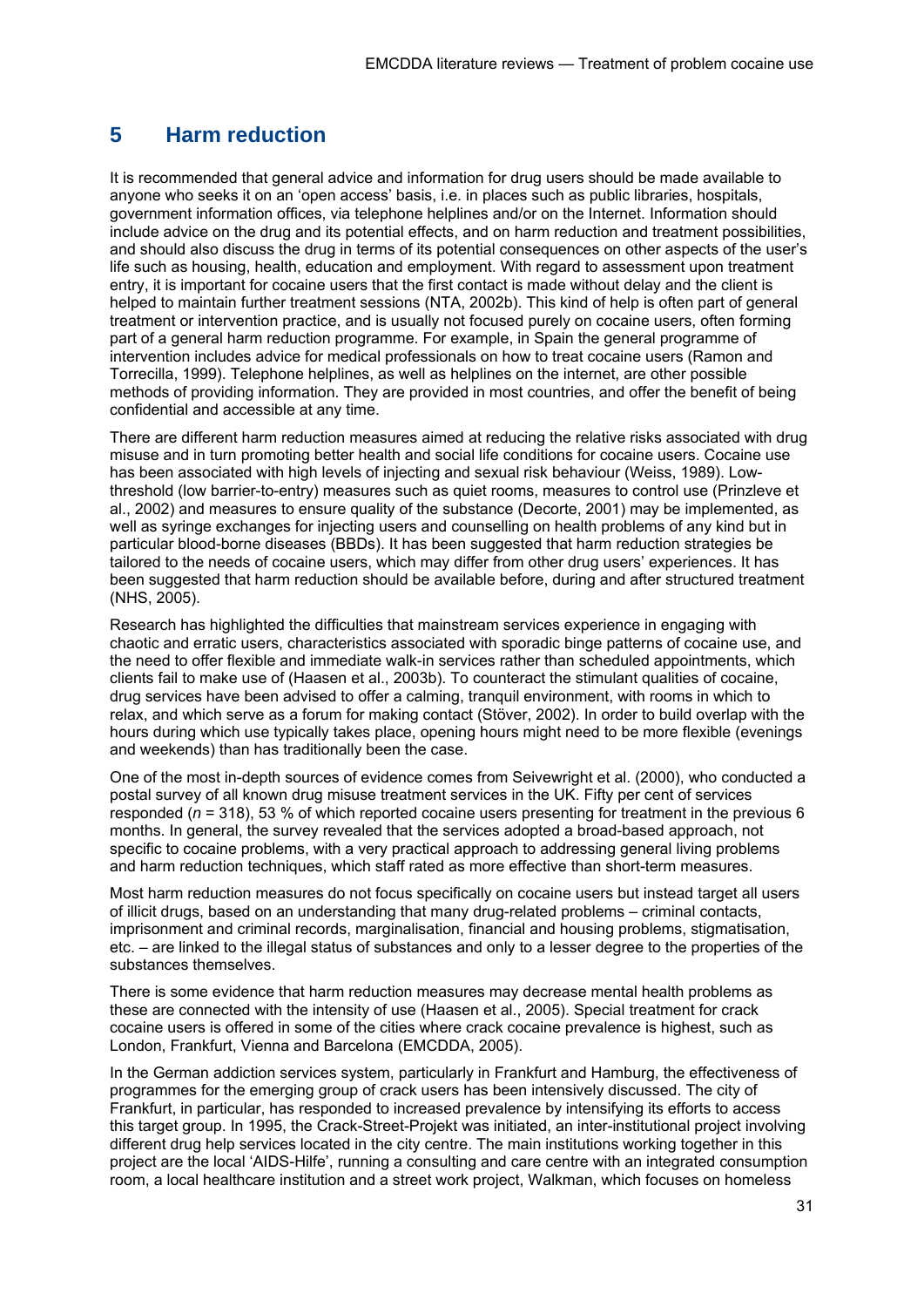crack users in the main station area (Crack-Street-Projekt, 1998; Roth, 1999). In Hamburg the streetwork project Laufwerk already existed before the increase in problems with crack users in the area around Hamburg's main station (Grosche and Voges, 2000). While this project officially focuses mainly on transient and homeless drug users, it also reaches crack cocaine users..

Other harm reduction projects have also had to modify their work as a result of the increasing number of cocaine and crack users. Discussion has centred on the problems of low-threshold and walk-in services when confronted with large numbers of (sometimes aggressive) crack users. Accordingly, some experts have demanded more specific harm reduction offers for cocaine and crack users and more intensive networking among existing facilities. Because of the stimulant qualities of crack, it has been proposed that services should offer a calming, stress-free environment (Stöver, 2002). Various other measures have been suggested, ranging from the development of more specific information and harm reduction materials to the extension of supervised consumption rooms (Stöver, 2001; Dworsky, 2002; Haasen et al., 2004, 2005). In addition to existing harm reduction leaflets targeted at crack users, suggestions have been made on peer involvement in practical work and prevention campaigns as well as on the development of self-control strategies for cocaine and crack users (Stöver, 2001).

Another helpful measure seems to be the establishment of so-called chill-out rooms or daytime rest rooms (*Tagesruheräume*) for cocaine and crack users. In Frankfurt, there are special rest rooms with 10 day-sleeping beds and 23 emergency beds for people primarily using crack (Vogt et al., 2000; Stöver, 2001). Recently, rest rooms for crack users were introduced in Hamburg as well, which are integrated within a low-threshold drug help centre. This centre includes counselling, medical and psychiatric help, a consumption room and a shelter.

Finally, experts offer little consensus on the usefulness of consumption rooms for crack and/or freebase users, or of 'smoke sites' (*Rauchplätze*) within existing consumption rooms for opiate users. Some believe that special consumption rooms for crack and/or freebase users are not useful or practical because of the often highly kinetic or agitated state of crack users (Stöver, 2001). On the other hand, there are consumption rooms with special sites for cocaine and crack users, thus succeeding in gaining access to this poorly reached group without major problems being reported (Poschadel et al., 2002;,Verthein et al., 2001; Zurhold et al., 2001; Vogt and Zeissler, 2005).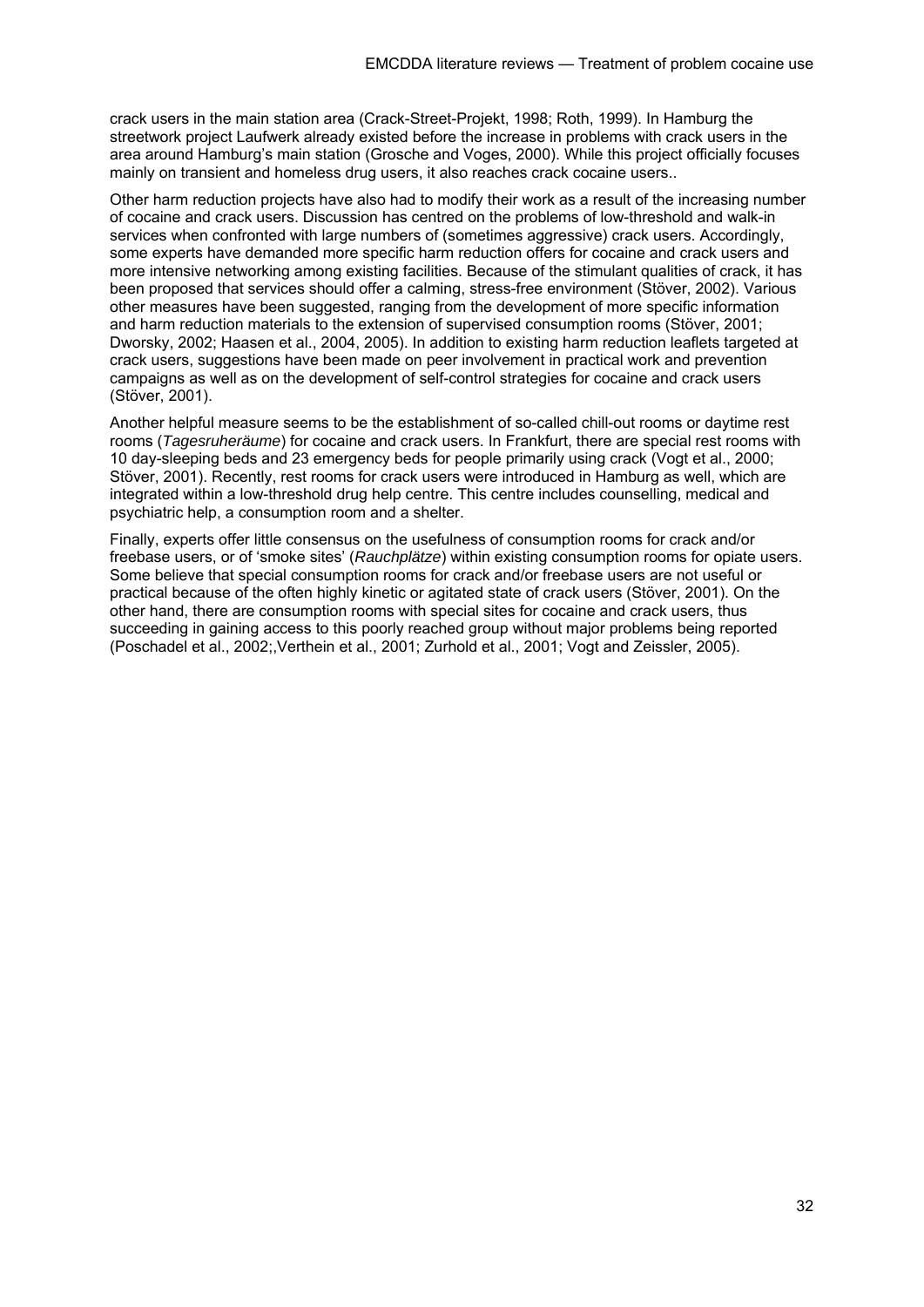## **6 Inpatient treatment**

Inpatient treatment is characterised by staying overnight in a treatment facility, and can roughly be divided into emergency and short-term interventions, for example in general hospital psychiatric units or in drug detoxification units that are not specifically designed for cocaine users but offer general emergency healthcare assistance, and into longer-term treatment such as residential rehabilitation. However, short-term interventions and detoxification treatments do not necessarily lead to longerterm treatment and are generally not suited to cocaine users, as indicated by the following study. Day et al. (2005) surveyed 91 British inpatient detoxification units and found that, during 2003/2004, approximately 6 829 admissions were to specialised units (services treating solely with substance misuse in either stand-alone facilities or wards within psychiatric or general medical facilities) and about 2 077 admissions were to non-specialised units (psychiatric or acute medical wards that are theoretically available for drug users, but in practice are occupied by general or medical psychiatric patients), while only one-fifth of admissions (1 805) were to residential rehabilitation settings. The last facilities are usually characterised by the provision of medically assisted detoxification as a prelude to longer residential treatment. Furthermore, the study showed that the average length of stay ranged from 4 to 77 days, with specialised units reporting longer durations of treatment. However, the same survey found that only 17 of the specialised units and 16 of the non-specialised services required patients to have an aftercare plan in place prior to admission, while only one-third of the admissions were discharged to residential or day care rehabilitation services. Finally, the study showed that services tended to be mainly dedicated to the treatment of opioid misuse and presented a clear lack of provision for poly-substance and stimulant (cocaine/crack and amphetamine) misusers.

In Germany, immediate access to detoxification and treatment without a waiting period also targets crack users. The roots of this initiative, Therapie sofort (Therapy now), can be traced back to a national model project from the early 1990s, set up in response to an increasing number of drugrelated deaths.

Generally, during inpatient treatment, a range of diverse measures aimed at improving aspects of the user's life other than substance use-specific problems are offered. Treatment approaches in residential settings are not uniform and can include coping skills training as well as behavioural interventions, while some programmes have a religious or other ideological foundation. As there is a clear relationship between time spent on a programme and the probability of relapse for a number of (inpatient) treatments (Fernandez-Hermida et al., 2002), focus on how to keep people motivated for treatment has been prioritised. Residential rehabilitation seems to be especially successful for users with considerable problems in the emotional or psychiatric area and those with low levels of social support (e.g. homeless or long-term unemployed users) (NTA, 2002b). However, a recent study found that some groups of cocaine users, for example with a stable social background, do better in outpatient than in inpatient treatment (Ford, 2004).

Cost-effectiveness must also be considered when setting up treatment programmes. Group counselling has been shown to be as effective as individual counselling except for the treatment of problematic users and has the benefit of being much cheaper for the community. Furthermore, a study by Simpson et al. (1999) examined the relationship between the length of stay and the severity of psychosocial problems in cocaine-dependent users, and their results confirmed that the patients with the most severe problems were more likely to be found in long-term residential programmes. In addition, they analysed the outcomes reported by those treated for 90 days or longer and found that better outcomes for patients with medium- to high-level problems are associated with longer treatment stays. However, duration of treatment alone has been found not to be an indicator of better outcome of a study on different treatment approaches; however, this research did not specifically focus on cocaine but included other drug use treatment as well (Zhang et al., 2003).

One form of residential rehabilitation is the 'therapeutic community' (TC), which is usually a relatively long-term intervention. Originally orientated towards opiate users, interventions also exist for multiple substance users. Key elements of the TC approach are the orientation towards building long-term relationships between the agency and patients and the employment of former users as therapeutic agents (Thomasius et al., 2004). The concept of TCs originated in the USA and spread to European countries. A study by Fernandez-Hermida et al. (2002) measured outcomes of a TC for drug users (not cocaine specific) in Spain and found low retention rates (less than 50 %), which can be considered as typical for drug-free programmes. However, outcomes among treatment completers –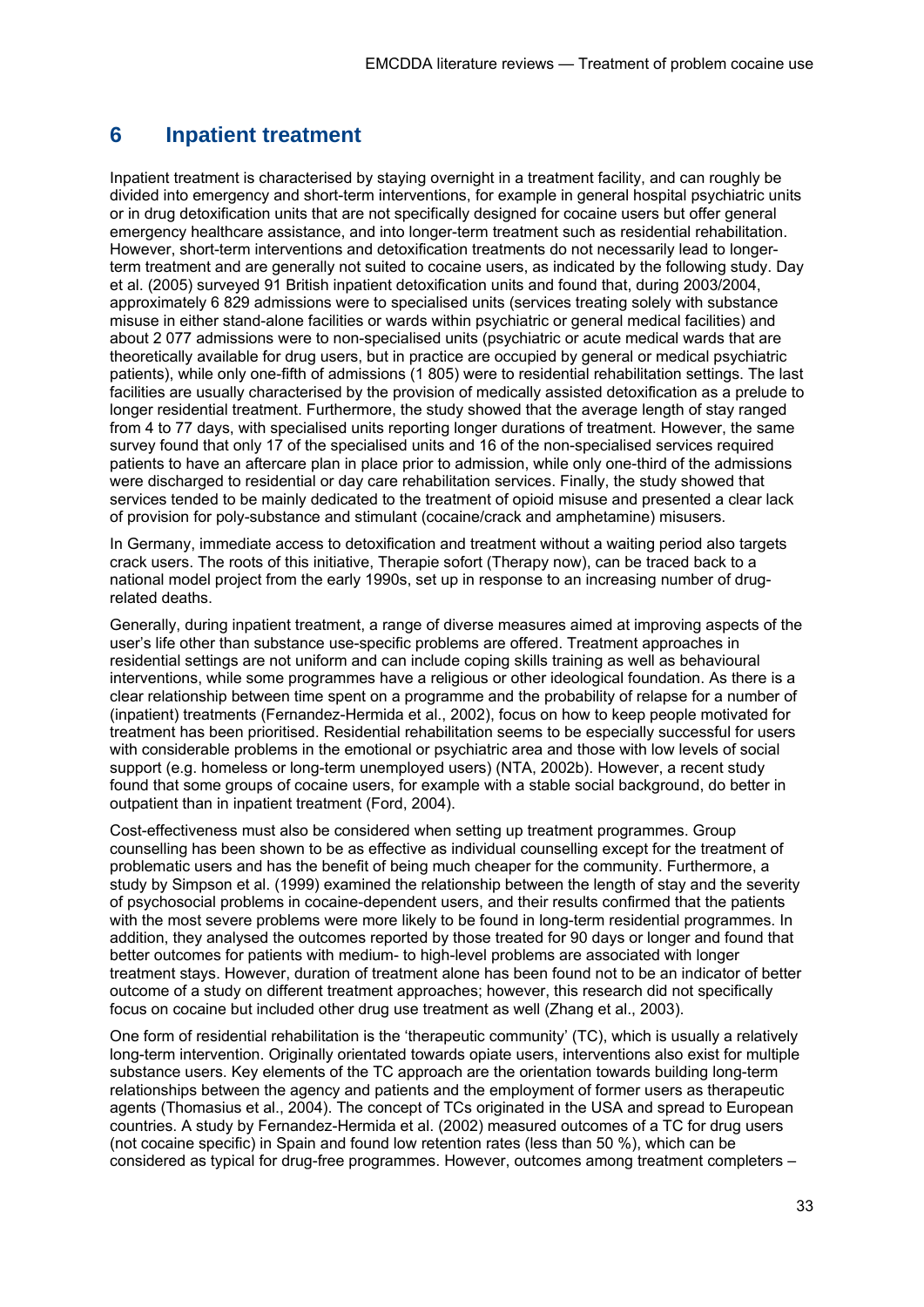a self-selected group – were found to be very positive, as dropouts showed significantly higher rates of relapse and, moreover, relapses were more severe and lasted longer.

# **7 Aftercare**

Aftercare consists in supporting clients after they leave structured treatment. It can include drugrelated interventions, such as MMT for stabilised opiate users (NHS, 2005), harm reduction and also non-drug-related help with, for example, housing or education. Aftercare programmes can include support groups, individual sessions or self-help groups. It has been suggested that support should be made available both immediately after structured treatment as well as later, depending on the needs of the client.

In the USA, self-help groups are often based on Cocaine Anonymous, a variant of Alcoholics Anonymous. These groups mainly work with the 12-steps programme, based on more or less religious or spiritual ideas, and aim at mutual support. In Europe, Cocaine Anonymous groups exist in the United Kingdom (17 cities), the Netherlands (2), Spain (2), France, Sweden, Germany, Greece, and Belgium (Cocaine Anonymous, 2006). Other forms of self-help groups working with similar principles also exist in most countries.

Some studies have found reduced drug use among those attending self-help groups, while others have not found any difference (Broome et al., 2002). An explanation for different study outcomes has been suggested to lie in the spiritual beliefs or ideology underpinning the setting. Hence, for some participants this aspect might engender stronger social support (Broome et al., 2002).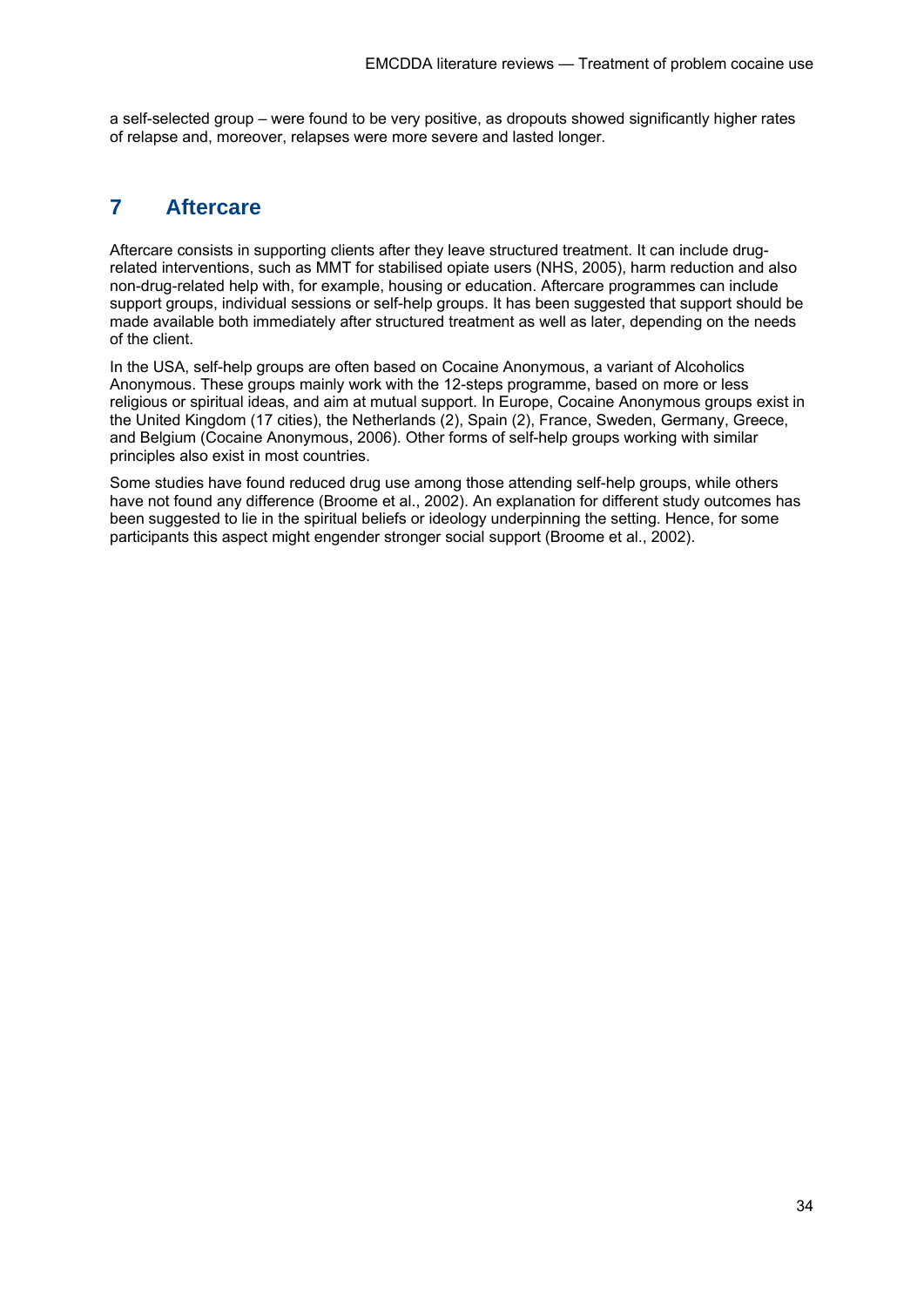# **8 Conclusion**

In summary, the treatment of cocaine dependence frequently still includes the use of antidepressants, especially SSRIs, despite the low evidence level for their efficacy. More promising results are expected from topiramate and other antiepileptic drugs, and much hope is being placed in the development of the cocaine vaccine. Because of the lack of effective pharmacological treatment, European clinicians working with cocaine-dependent clients rely mostly on psychosocial interventions to reduce cocaine-related problems. These interventions involve mainly drug counselling such as Motivational Interviewing and case management, as well as CBT, but promising results have been reported from the USA using an incentive-based approach, namely Contigency Management. Furthermore, outpatient treatment, in contrast to residential rehabilitation, appears to be better suited to the treatment of most cases of cocaine dependence. Nonetheless, the efficacy of cocaine treatment is still considered to be much lower than the efficacy of treatment options for opioid dependence.

Concerning the research situation in general, it has to be pointed out that a huge body of evidence comes from international studies, most of them originating in the USA. These international studies have uncovered many issues related to cocaine use, its consequences and the treatment of cocaine problems, and not all of these findings are limited to the USA. Nevertheless, there is an urgent need for research concerning problematic cocaine use in relation to the European treatment context.

Furthermore, as clearly reflected by cocaine use patterns, polydrug use has become the rule with important gaps in our knowledge about treatment and harm reduction responses to multiple drug use being brought to light. Research dealing with this topic is therefore urgently required.

There is also a need for studies investigating the reasons for the differences in the prevalence of crack cocaine use between European countries and within individual European countries. The evidence so far shows that the use of crack cocaine has to be considered on a local level, taking into account the social environment (e.g. poverty, marginalization) and cultural diversity as well as locally predominant consumption patterns.

Both issues, multiple substance use and the differences in crack cocaine use, have an important influence on the choice of treatment, including harm reduction measures for problems in connection with cocaine use. There is evidence that multiple substance use in general has a negative impact on treatment outcomes, and often masks what might be an effective treatment for cocaine problems. Some evidence suggests that there are differences in the treatment outcome between crack cocaine users and cocaine powder users, which in turn might be related to different patterns of multiple substance use. Harm reduction measures developed for problems related to the use of opiates have to be further developed and matched to the specific harm problems of cocaine use.

The social context plays an important role in psychosocial interventions, and approaches used in the USA have only limited transferability to the European context. However, in the case of pharmacological treatments, including the cocaine vaccine, results can be more easily transferred, as the neurobiological basis for these interventions is not as strongly affected by cultural differences. As highlighted by this review, there is an urgent need to carry out large trials on psychosocial interventions among cocaine-dependent populations treated in Europe.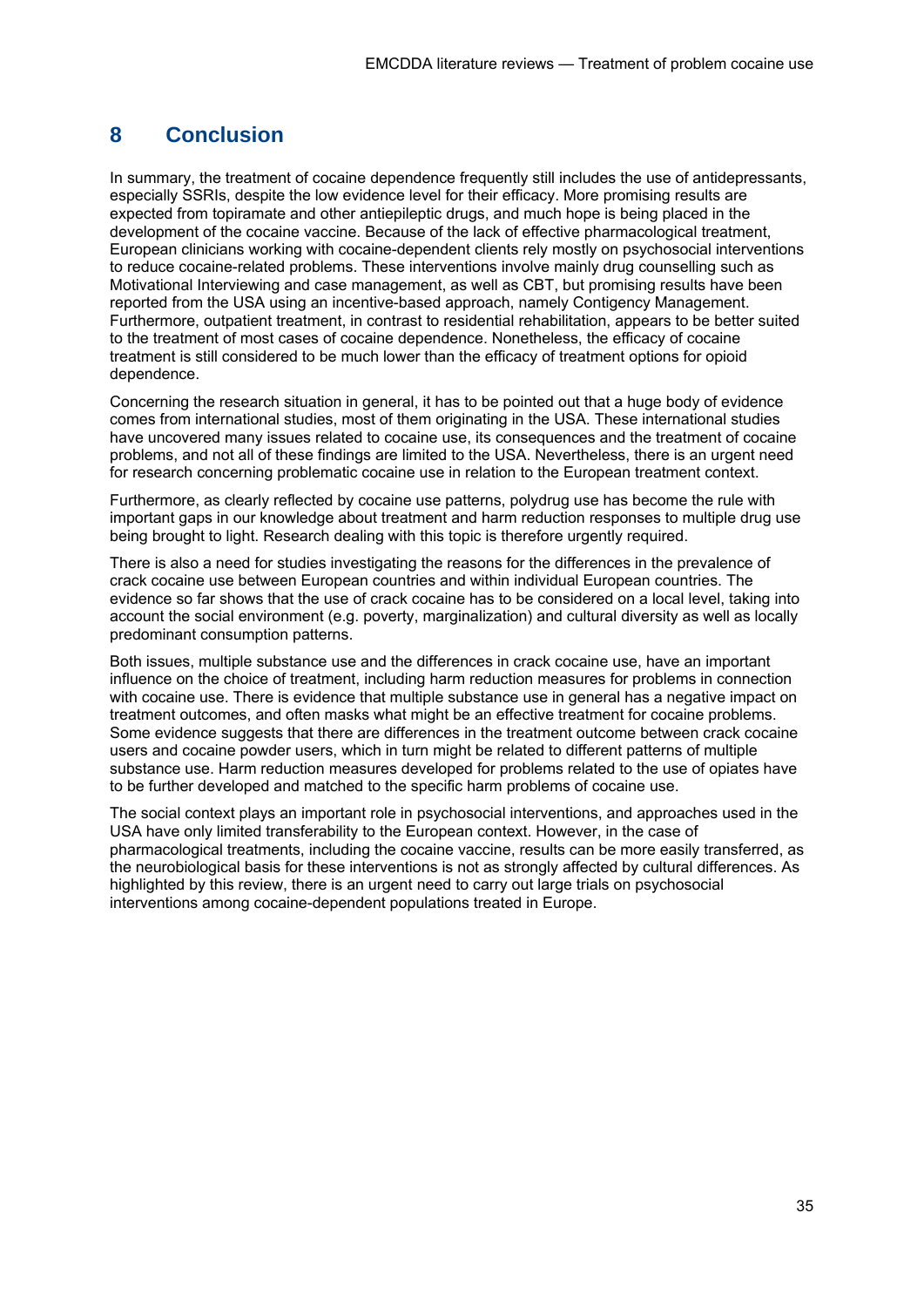# **Bibliography**

- Act-info-FOS (2004), *Der Forschungsverbund stationäre Suchttherapie act-info-FOS im Jahr 2003*. Tätigkeitsbericht und Zusammenfassung, Zurich, ISF.
- Aharonovich E, Nunes E and Hasin D. (2003), 'Cognitive impairment, retention and abstinence among cocaine abusers in cognitive-behavioral treatment,' *Drug and Alcohol Dependence* 71, pp. 207–11.
- Aharonovich E, Hasin DS, Brooks AC et al. (2006), 'Cognitive deficits predict low treatment retention in cocaine dependent patients,' *Drug and Alcohol Dependence* 81, pp. 313–22.
- Alim TN, Rosse RB, Vocci Jr FJ et al. (1995), 'Diethylpropion pharmacotherapeutic adjuvant therapy for inpatient treatment of cocaine dependence: a test of the cocaine-agonist hypothesis,' *Clinical Neuropharmacology* 18, pp. 183–95.
- Arndt IO, Dorozynsky L, Woody GE et al. (1992), 'Desipramine treatment of cocaine dependence in methadone-maintained patients,' *Archives of General Psychiatry* 49, pp. 888–93.
- Ashcroft RE and Franey C. (2004), 'Further ethical and social issues in using a cocaine vaccine: response to Hall and Carter,' *Journal of Medical Ethics* 30, pp. 341–3.
- Avants SK, Margolin A, Holford TR and Kosten TR (2000), 'A randomized controlled trial of auricular acupuncture for cocaine dependence,' *Archives of Internal Medicine* 160, pp. 2305–12.
- Bagasra O, Forman LJ, Howeedy A and Whittle P (1992), 'A potential vaccine for cocaine abuse prophylaxis,' *Immunopharmacology* 23, pp. 173–9.
- Bain GT and Kornetsky C (1987), 'Naloxone attenuation of the effect of cocaine on rewarding brain stimulation,' *Life Sciences* 40, pp. 1119–25.
- Bartzokis G, Beckson M, Newton T et al. (1999), 'Selegiline effects on cocaine-induced changes in medial temporal lobe metabolism and subjective ratings of euphoria,' *Neuropsychopharmacology* 20, pp. 582–90.
- Batki SL, Manfredi LB, Jacob 3rd P and Jones RT (1993), 'Fluoxetine for cocaine dependence in methadone maintenance: quantitative plasma and urine cocaine/benzoylecgonine concentrations,' *Journal of Clinical Psychopharmacology* 13, pp. 243–50.
- Beresford TP, Clapp L, Martin B et al. (2005), 'Aripiprazole in schizophrenia with cocaine dependence: a pilot study,' *Journal of Clinical Psychopharmacology* 25, pp. 363–6.
- Berger P, Gawin F and Kosten TR (1989), 'Treatment of cocaine abuse with mazindol,' *Lancet* 1(8632), p. 283.
- Berger SP, Winhusen TM, Somoza EC et al. (2005), 'A medication screening trial evaluation of reserpine, gabapentin and lamotrigine pharmacotherapy of cocaine dependence,' *Addiction* 100 (Suppl. 1). pp. 58–67.
- Berglund M (2005), 'A better widget? Three lessons for improving addiction treatment from a meta-analytical study,' *Addiction* 100, pp. 742–50.
- Bernstein J, Bernstein E, Tassiopoulos K et al. (2005), 'Brief motivational intervention at a clinic visit reduces cocaine and heroin use,' *Drug and Alcohol Dependence* 77, pp. 49–59.
- Biederman J, Mick E, Prince J et al. (1999), 'Systematic chart review of the pharmacologic treatment of comorbid attention deficit hyperactivity disorder in youth with bipolar disorder,' *Journal of Child and Adolescent Psychopharmacology* 9, pp. 247–56.
- Bisaga A, Aharonovich E, Garawi F et al. (2006), 'A randomised placebo-controlled trial of gabapentin for cocaine dependence,' *Drug and Alcohol Dependence* 81, pp. 267–74.
- Blanken P, Hendricks V, Pozzi G et al. (1994), '*European Addiction Severity Index, EuropASI. A guide to training and administering EuropASI interviews'*, European Cooperation in the Field of Scientific and Technical Research, Brussels.
- Bottomley T, Carnwath T, Jeacock J et al. (1997), 'Crack cocaine tailoring services to user need,' *Addiction Research* 5, pp. 223–34.
- Bovasso G and Cacciola J (2003), 'The long-term outcomes of drug use by methadone maintenance patients.' *Journal of Behavioral Health Services and Research* 30, pp. 290–303.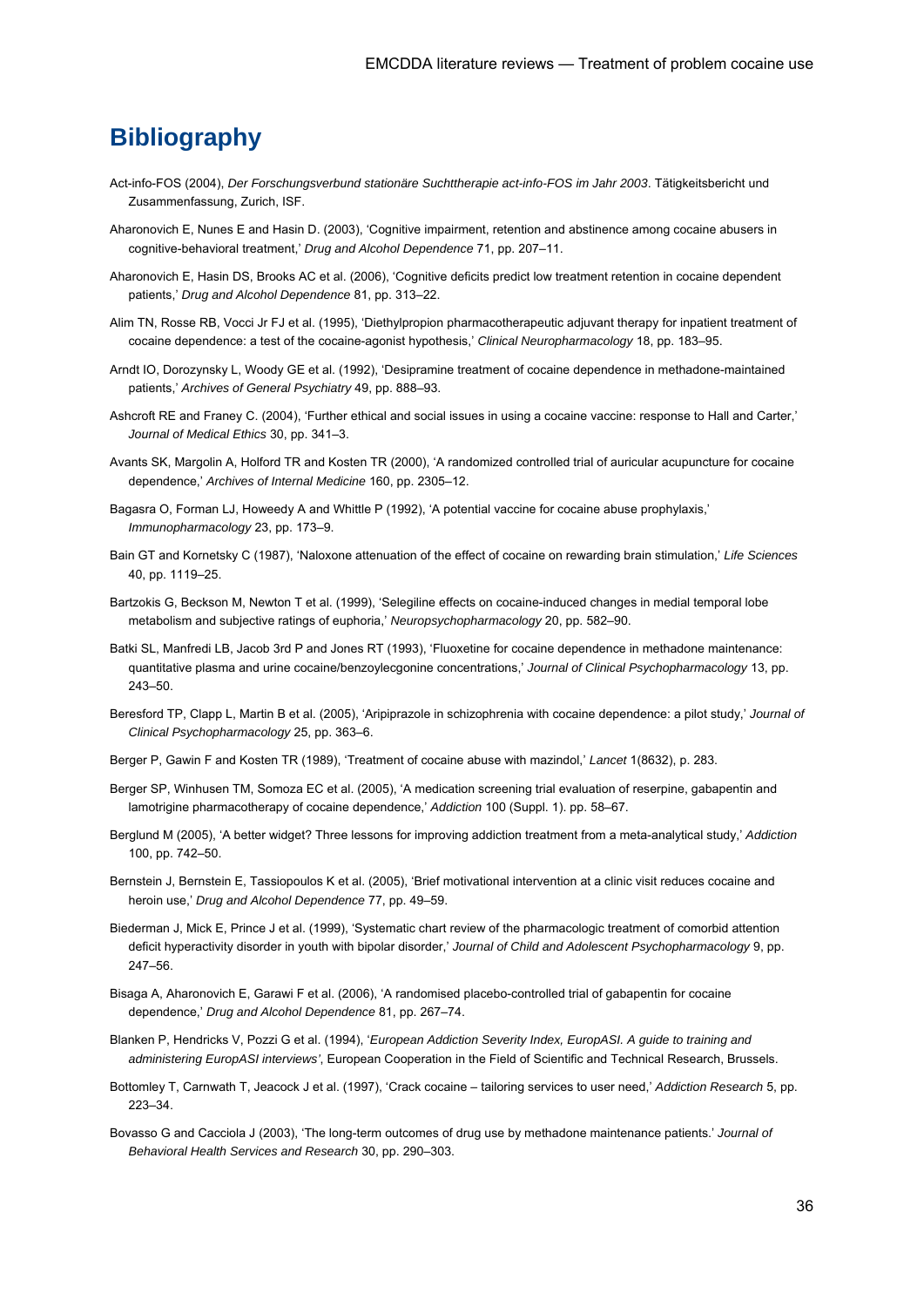- Brady KT, Sonne SC, Malcolm RJ, et al. (2002), 'Carbamazepine in the treatment of cocaine dependence: subtyping by affective disorder,' *Experimental and Clinical Psychopharmacology* 10, pp. 276–85.
- van den Brink W and van Ree JM (2003), 'Pharmacological treatments for heroin and cocaine addiction,' *European Neuropsychopharmacology* 13, pp. 476–87.
- van den Brink W, Hendriks VM, Blanken P et al. (2003), 'Medical prescription of heroin to treatment resistant heroin addicts: two randomised controlled trials,' *British Medical Journal* 327, pp. 310.
- Broome KM, Simpson DD and Joe GW (2002), 'The role of social support following short-term inpatient treatment,' *American Journal of Addiction* 11, pp. 57–65.
- Brown E, Nejtek V, Perantie D and Bobadilla B (2001), 'Quetiapine in patients with bipolar disorder and cocaine dependence,' *Proceedings of the Fourth International Conference on Bipolar Disorder*, Pittsburgh, PA.
- Brown, ES, Nejtek VA, Perantie DC, Bobadilla L. (2002), 'Quetiapine in bipolar disorder and cocaine dependence,' *Bipolar Disorder* 4, pp. 406–11.
- Brown ES, Nejtek VA, Perantie DC et al. (2003a). 'Lamotrigine in patients with bipolar disorder and cocaine dependence,' *Journal of Clinical Psychiatry* 64, pp. 197–201.
- Brown ES, Nejtek VA, Perantie DC et al. (2003b). 'Cocaine and amphetamine use in patients with psychiatric illness: a randomised trial of typical antipsychotic continuation or discontinuation,' *Journal of Clinical Psychopharmacology* 23, pp. 384–8.
- Caine SB, Koob GF, Parsons LH et al. (1997), 'D3 receptor test in vitro predicts decreased cocaine self-administration in rats,' *Neuroreport* 8, pp. 2373–7.
- Campbell J, Nickel EJ, Penick EC et al. (2003), 'Comparison of desipramine or carbamazepine to placebo for crack cocainedependent patients,' *American Journal of Addiction* 12, pp.: 122–36.
- Carrera MR, Ashley JA, Parsons LH et al. (1995), 'Suppression of psychoactive effects of cocaine by active immunisation,' *Nature* 378, pp. 727–30.
- Carrera MR, Ashley JA, Zhou B et al. (2000), 'Cocaine vaccines: antibody protection against relapse in a rat model,' *Proceedings of the National Academy of Sciences of the USA* 97, pp. 6202–6.
- Carrera MR, Trigo JM, Wirsching P (2005), 'Evaluation of the anticocaine monoclonal antibody GNC92H2 as an immunotherapy for cocaine overdose,' *Pharmacology Biochemistry and Behavior* 81, pp. 709–14.
- Carroll KM (1998), *Therapy Manuals for Drug Addiction. A Cognitive-Behavioral Approach: Treating Cocaine Addiction*, US Department of Health and Human Services, National Institutes of Health, National Institute on Drug Abuse, Bethesda, MD.
- Carroll KM and Rounsaville BJ (1993), 'History and significance of childhood attention deficit disorder in treatment-seeking cocaine abusers,' *Comprehensive Psychiatry* 34(2), pp. 75 –82.
- Carroll K, Rounsaville B and Bryant K (1993), 'Alcoholism in treatment-seeking cocaine abusers: clinical and prognostic significance,' *Journal of Studies on Alcohol* 54, pp. 199–208.
- Carroll KM, Fenton LR, Ball SA et al. (2004), 'Efficacy of disulfiram and cognitive behavior therapy in cocaine-dependent outpatients: a randomised placebo-controlled trial,' *Archives of General Psychiatry* 61, pp. 264–72.
- Carroll, KM, Nich C and Ball SA (2005), 'Practice makes progress? Homework assignments and outcome in treatment of cocaine dependence,' *Journal of Consulting and Clinical Psychology* 7, pp. 749–55.
- Cassidy F, Ahearn EP and Carroll BJ (2001), 'Substance abuse in bipolar disorder,' *Bipolar Disorder* 3, pp. 181–8.
- Castaneda R, Sussman N, Levy R and Trujillo M (1999), 'A treatment algorithm for attention deficit hyperactivity disorder in cocaine-dependent adults: a one-year private practice study with long-acting stimulants, fluoxetine, and bupropion,' *Substance Abuse* 20, pp. 59–71.
- Castaneda R, Levy R, Hardy M and Trujillo M (2000), 'Long-acting stimulants for the treatment of attention-deficit disorder in cocaine-dependent adults,' *Psychiatric Services* 51, pp. 169–71.
- Chen J (1993), 'Dopaminergic mechanisms and brain reward,' *Seminars in Neurosciences* 5, pp. 315–320.
- Ciraulo DA, Sarid-Segal O, Knapp CM et al. (2005a), 'Efficacy screening trials of paroxetine, pentoxifylline, riluzole, pramipexole and venlafaxine in cocaine dependence,' *Addiction* 100 (Suppl. 1), pp. 12–22.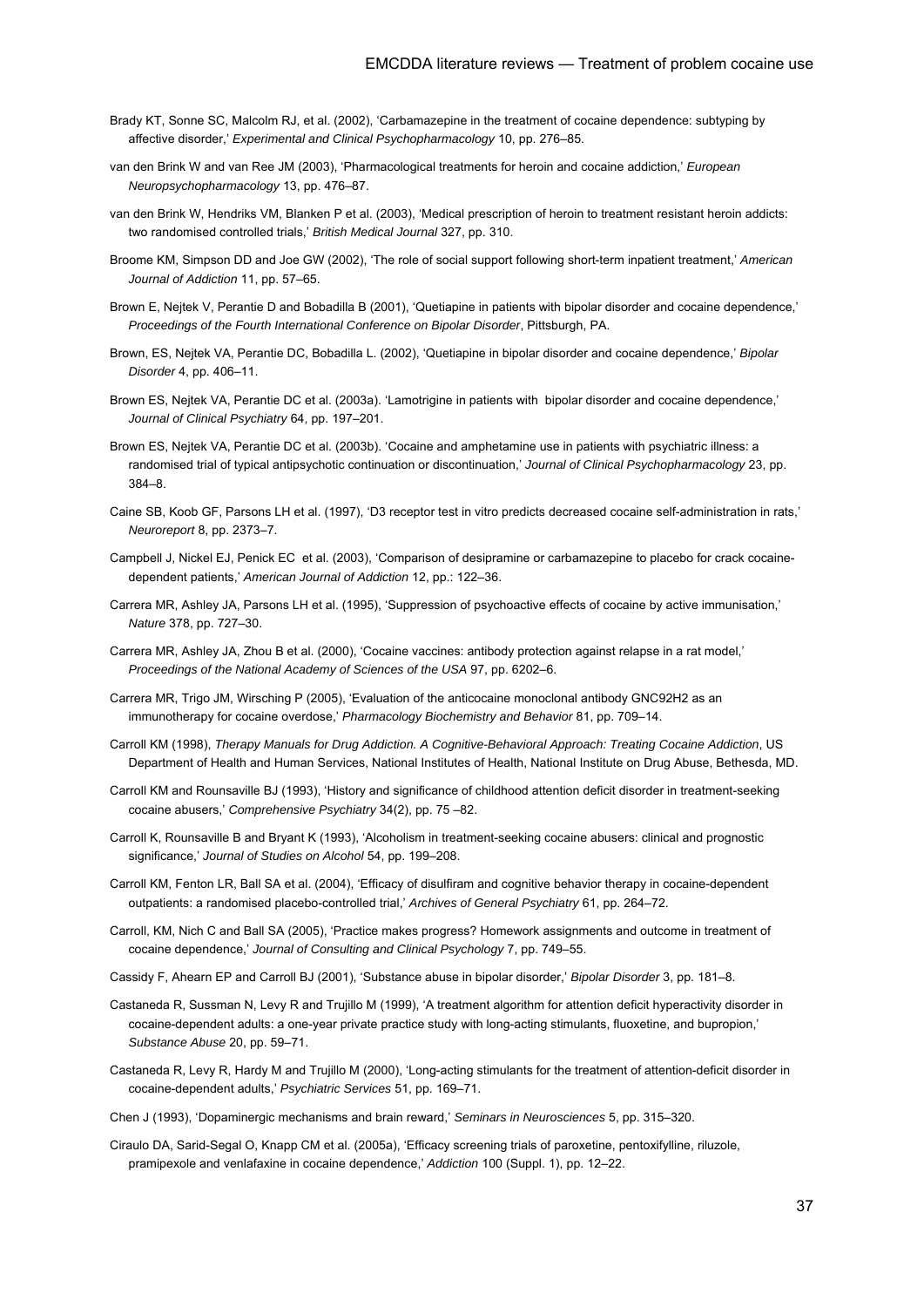- Ciraulo DA, Knapp C, Rotrosen J et al. (2005b), 'Nefazodone treatment of cocaine dependence with comorbid depressive symptoms,' *Addiction* 100 (Suppl. 1). pp. 23–31.
- Cleveland NJ, Dewitt CD and Heard K (2005), 'Ziprasidone pretreatment attenuates the lethal effects of cocaine in a mouse model,' *Academic Emergency Medicine* 12, pp. 385–8.
- Clure C, Brady KT, Saladin E et al. (1999), 'Attention-deficit/hyperactivity disorder and substance use: symptom pattern and drug choice', American Journal of Drug Alcohol Abuse 25 (3), pp. 441–448.

Cocaine Anonymous (2006), *The twelve steps of Cocaine Anonymous 2006*.

- Cohen P (2003), *Harm refusal. Making peace with cocaine, and advancing from harm reduction to harm refusal*. Democracia, derechos Humanos, Guerras y Cultivos de Uso Ilícito, Columbia.
- Collins ED, Vosburg SK, Hart CL et al. (2003), 'Amantadine does not modulate reinforcing, subjective, or cardiovascular effects of cocaine in humans,' *Pharmacology Biochemistry and Behavior* 76, pp. 401–7.
- Collins SL, Levin FR, Foltin RW et al. (2006), 'Response to cocaine, alone and in combination with methylphenidate, in cocaine abusers with ADHD,' *Drug and Alcohol Dependence* 82, pp. 158–67.
- Conklin CA and Tiffany ST (2002), 'Applying extinction research and theory to cue-exposure addiction treatments,' *Addiction* 97, pp. 155–67.
- Conte G, Angelicola Nizza L, Di Paolo M et al. (2006), 'Rehabilitative-psychotherapeutic group treatment for cocaine-addicted patients, in combination with other psychiatric therapies: securing a best-compliance to the therapy,' *European Psychiatry* 21(Suppl.), p. 129.
- Cornish J, Manny I, Fudala P et al. (1995), 'Carbamazepine treatment for cocaine dependence,' *Drug and Alcohol Dependence* 38, pp. 221–27.
- Covi L, Hess JM, Kreiter NA and Haertzen CA (1995), 'Effects of combined fluoxetine and counseling in the outpatient treatment of cocaine abusers,' *American Journal of Drug and Alcohol Abuse* 21, pp. 327–44.
- Crack-Street-Projekt (1998), *Erfahrungsbericht über aufsuchende Sozialarbeit in Frankfurt/M.* September 1997–Dezember 1998, Frankfurt.
- Crits-Christoph P, Siqueland L, Blaine J et al. (1999), 'Psychosocial treatments for cocaine dependence: National Institute on Drug Abuse Collaborative Cocaine Treatment Study,' *Archives of General Psychiatry* 56, pp. 493–502.
- Crits-Christoph P, Gibbons MB, Barber JP et al. (2003), 'Mediators of outcome of psychosocial treatments for cocaine dependence,' *Journal of Consulting and Clinical Psychology* 71, pp. 918–25.
- Crosby RD, Halikas JA and Carlson G (1991), 'Pharmacotherapeutic interventions for cocaine abuse: present practices and future directions,' *Journal of Addictive Disease* 10, pp. 13–30.
- Cubells JF (2006), 'Topiramate for cocaine dependence,' *Current Psychiatry Reports* 8, pp. 130–1.
- Curran V and Drummond C (2005), 'Psychological treatments of substance misuse and dependence,' Foresight Brain Science, Addiction and Drugs Project (www.Foresight.gov.uk).
- Dackis C and O'Brien C (2003), 'Glutamatergic agents for cocaine dependence,' *Annals of the New York Academy of Science* 1003, pp. 328–45.
- Dackis C, Lynch KG, Yu E et al. (2003), 'Modafinil and cocaine: a double-blind, placebo-controlled drug interaction study,' *Drug and Alcohol Dependence* 70, pp. 29–37.
- Dackis CA, Kampman KM, Lynch KG et al. (2005), 'A double-blind, placebo-controlled trial of modafinil for cocaine dependence,' *Neuropsychopharmacology* 30, pp. 205–11.
- Darke S, Swift W and Hall W (1994), 'Prevalence, severity and correlates of psychological morbidity among methadone maintenance clients,' *Addiction* 89, pp. 211–7.
- Davidson C, Lazarus C, Lee TH and Ellinwood EH (2004), 'Ondansetron, given during the acute cocaine withdrawal, attenuates oral cocaine self-administration,' *European Journal of Pharmacology* 503, pp. 99–102.
- Day E, Ison J, Keaney F et al. (2005), *A national survey of inpatient drug services in England,* National Treatment Agency for Substance Misuse Online Report RB15.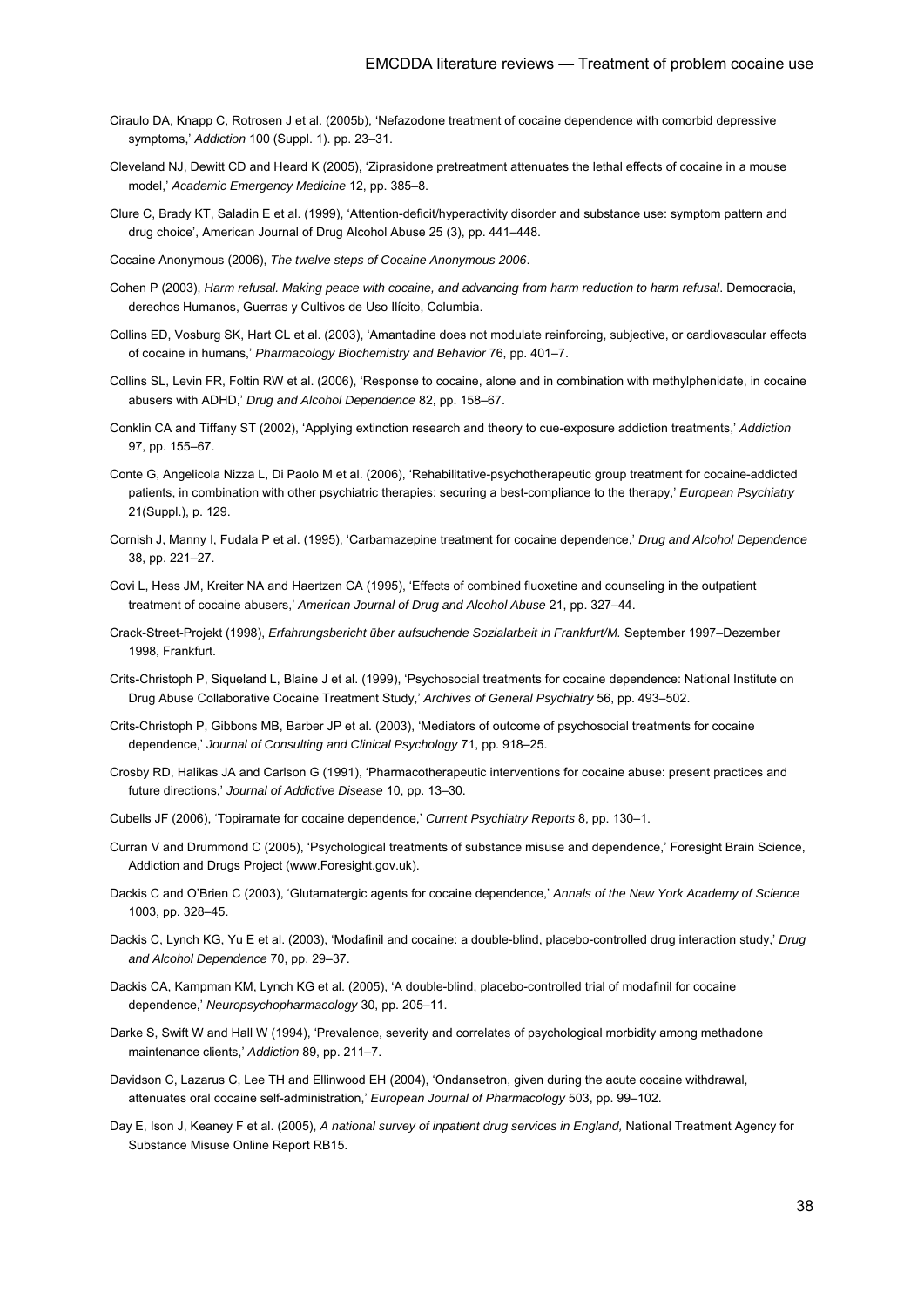- De Vry J, Donselaar I and Van Ree JM (1989), 'Food deprivation and acquisition of intravenous cocaine self-administration in rats: effect of naltrexone and haloperidol,' *Journal of Pharmacology and Experimental Therapeutics* 251, pp. 735–40.
- Decker KP and Ries RK (1993), 'Differential diagnosis and psychopharmacology of dual disorders,' *Psychiatric Clinics of North America* 16, pp. 703–18.
- Decorte T (2001), 'Quality control by cocaine users: underdeveloped Harm reduction strategies,' *European Addiction Research* 7, pp. 161–175.
- Di Chiara G (1995), 'The role of dopamine in drug abuse viewed from the perspective of its role in motivation', *Drug and Alcohol Dependence* 38, pp. 95–137.
- Dijkgraaf MG, van der Zanden BP, de Borgie CA et al. (2005), 'Cost utility analysis of co-prescribed heroin compared with methadone maintenance treatment in heroin addicts in two randomised trials,' *British Medical Journal* 330, pp. 1297.
- Disney ER, Kidorf M, King VL et al. (2005), 'Prevalence and correlates of cocaine physical dependence subtypes using the DSM-IV in outpatients receiving opioid agonist medication,' *Drug and Alcohol Dependence* 79, pp. 23–32.
- Dobler-Mikola A, Hattenschwiler J, Meili D et al. (2005), 'Patterns of heroin, cocaine, and alcohol abuse during long-term methadone maintenance treatment,' *Journal of Substance Abuse Treatment* 29, pp. 259–65.
- Dworsky N (2001), *Praktischer Umgang der Drogenhilfe mit Crack-Konsumenten/innen. Crack! Stein(e) des Anstoßes. Realität, Konflikte, Angebote*, Dokumentation der Fachtagung, GAL-Bürgerschaftsfraktion, Hamburg.
- Dworsky N (2002), 'Zum praktischen Umgang der Drogenhilfe mit Crack-Konsumenten,' *Suchttherapie* 3, pp. 24–25.
- EMCDDA (2002), *Classifications of drug treatment and social reintegration and their availability in EU Member States plus Norway*, European Monitoring Centre for Drugs and Drug Addiction, Lisbon.
- EMCDDA (2005), *Annual Report 2005*, *the state of the drugs problem in Europe*, European Monitoring Centre for Drugs and Drug Addiction, Lisbon.
- EMCDDA (2006), *Annual Report 2006, the state of the drugs problem in Europe*, European Monitoring Centre for Drugs and Drug Addiction, Lisbon.
- Epstein DH, Hawkins WE, Covi L et al. (2003), 'Cognitive-behavioral therapy plus contingency management for cocaine use: findings during treatment and across 12-month follow-up,' *Psychology of Addictive Behaviours* 17, pp. 73–82.
- Faggiano F, Vigna-Taglianti F, Versino E and Lemma P (2003), 'Methadone maintenance at different dosages for opioid dependence (Cochrane Review),' *Cochrane Database System Review* 3, CD002208.
- Fals-Stewart W, Birchler GR and O'Farrell TJ (1996), 'Behavioral couples therapy for male substance-abusing patients: effects on relationship adjustment and drug-using behavior,' *Journal of Consulting and Clinical Psychology* 64, pp. 959–72.
- Farrell M and Hall W (1998), 'The Swiss heroin trials: testing alternative approaches,' *British Medical Journal* 316, pp. 639.
- Farren CK, Hameedi FA, Rosen MA et al. (2000), 'Significant interaction between clozapine and cocaine in cocaine addicts,' *Drug and Alcohol Dependence* 59, pp. 153–63.
- Fernandez-Hermida JR, Secades-Villa R, Fernandez-Ludena JJ and Marina-Gonzalez PA (2002), 'Effectiveness of a therapeutic community treatment in Spain: a long-term follow-up study,' *European Addiction Research* 8, pp. 22–9.
- Ferri CP, Gossop M, Rabe-Hesketh S and Laranjeira RR (2002), 'Differences in factors associated with first treatment entry and treatment re-entry among cocaine users,' *Addiction* 97, pp. 825–32.
- Ferri M, Davoli M and Perucci CA (2005), 'Heroin maintenance for chronic heroin dependents,' *Cochrane Database System Review* 2, CD003410.
- Fischer B, Rehm J, Kirst M et al. (2002), 'Heroin-assisted treatment as a response to the public health problem of opiate dependence,' *European Journal of Public Health* 12, pp. 228–34.
- Fleming PM and Roberts D (1994) 'Is prescription of amphetamine justified as a harm reduction measure?,' *Journal of the Royal Society of Health* 114, pp. 127–31.
- Focchi GR, Leite MC, Andrade AG and Scivoletto S (2005), 'Use of dopamine agonist pergolide in outpatient treatment of cocaine dependence,' *Substance Use and Misuse* 40, pp. 1169–77.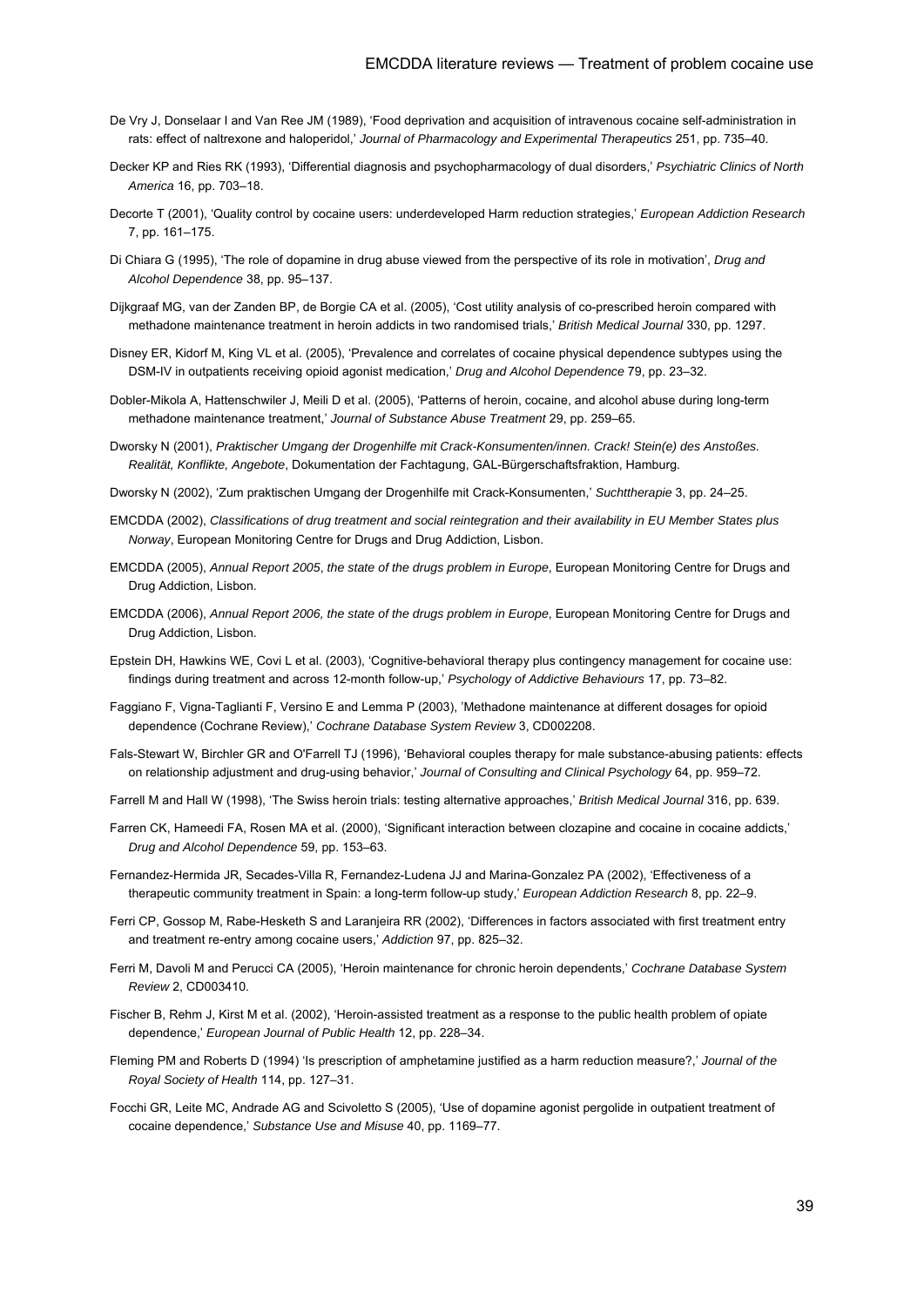- Foltin RW, Ward AS, Collins ED et al. (2003), 'The effects of venlafaxine on the subjective, reinforcing, and cardiovascular effects of cocaine in opioid-dependent and non-opioid-dependent humans.' *Experimental and Clinical Psychopharmacology* 11, pp. 123–30.
- Ford C (2004), *Guidance for working with cocaine and crack users in primary care*, Royal College of General Practitioners, London.
- Fox BS (1997), 'Development of a therapeutic vaccine for the treatment of cocaine addiction,' *Drug and Alcohol Dependence* 48, pp. 153–8.
- Fox BS, Kantak KM, Edwards MA et al. (1996), 'Efficacy of a therapeutic cocaine vaccine in rodent models,' *Nature Medicine* 2, pp. 1129–32.
- Freedman MJ, Lester KM, McNamara C et al. (2006), 'Cell phones for ecological momentary assessment with cocaineaddicted homeless patients in treatment,' *Journal of Substnce Abuse Treatment* 30, pp. 105–11.
- Garcia I, González A and Epifanio MM (2001), 'Tratamiento farmacologico de la dependencia a la cocaina. [Pharmacological treatment of cocaine addiction],' *Archivos de Psiquiatria* 64, pp. 333–50.
- Garcia Sevilla, JA (1997), 'Vacunas contra la cocaina: ¿La penultima frivolidad?,' *Quark* 6, pp. 28–37.
- Gardner EL (1992), 'Brain reward mechanisms,' in: Lowinson JH, Ruiz P, Millman RB, Langrod JG (eds), *Substance abuse: a comprehensive textbook*, Williams and Wilkins, Baltimore.
- Gates S, Smith LA and Foxcroft DR (2006), 'Auricular acupuncture for cocaine dependence,' *Cochrane Database System Review* 1, CD005192.
- Gawin F, Riordan C and Kleber H (1985), 'Methylphenidate treatment of cocaine abusers without attention deficit disorder: a negative report,' *American Journal of Drug and Alcohol Abuse* 11, pp. 193–7.
- Gawin FH, Allen D and Humblestone B (1989), 'Outpatient treatment of "crack" cocaine smoking with flupenthixol decanoate. A preliminary report,' *Archives of General Psychiatry* 46, pp. 322–5.
- George TP, Chawarski MC, Pakes J et al. (2000), 'Disulfiram versus placebo for cocaine dependence in buprenorphinemaintained subjects: a preliminary trial,' *Biological Psychiatry* 47, pp. 1080–6.
- Giardina WJ and Williams M (2001), 'Adrogolide HCl (ABT-431; DAS-431), a prodrug of the dopamine D1 receptor agonist, A-86929: preclinical pharmacology and clinical data,' *CNS Drug Reviews* 7, pp. 305–16.
- Gold MS, Miller NS (1997), 'Cocaine (and crack): neurobiology,' in: Lowinson JH, Ruiz P (eds), *Substance abuse. A comprehensive textbook*, third edition, New York: The American Psychiatric Press.
- Goldfrank LR and Hoffman RS (1991), 'The cardiovascular effects of cocaine,' *Annals of Emergency Medicine* 20, pp. 165–75.
- Gonzalez G, Sevarino K, Sofuoglu M et al. (2003), 'Tiagabine increases cocaine-free urines in cocaine-dependent methadonetreated patients: results of a randomised pilot study,' *Addiction* 98, pp. 1625–32.
- Gorelick DA (1995), 'Pharmacological therapies of cocaine addiction,' in: Miller N, Gold MS (eds), *Pharmacological therapies for drug and alcohol addictions*, New York, Marcel Dekker.
- Gorelick DA, Gardner EL and Xi ZX (2004), 'Agents in development for the management of cocaine abuse,' *Drugs* 64, pp. 1547–73.
- Gossop, M and Carroll KM (2006), 'Disulfiram, cocaine, and alcohol: two outcomes for the price of one?' *Alcohol and Alcoholism* 41, pp. 119–20.
- Gossop M, Marsden J, Stewart D and Kidd T (2002), 'Changes in use of crack cocaine after drug misuse treatment: 4–5 year follow-up results from the National Treatment Outcome Research Study (NTORS),' *Drug and Alcohol Dependence* 66, pp. 21–8.
- Grabowski BS (1994), 'Pharmacy-based automated medication records: methods, application, and a survey of use,' *Topics in Hospital Pharmacy Management* 14, pp. 58–72.
- Grabowski J, Rhoades H, Elk R et al. (1995), 'Fluoxetine is ineffective for treatment of cocaine dependence or concurrent opiate and cocaine dependence: two placebo-controlled double-blind trials,' *Journal of Clinical Psychopharmacology* 15, pp. 163–74.
- Grabowski J, Rhoades H, Silverman P et al. (2000), 'Risperidone for the treatment of cocaine dependence: randomised, double- blind trial,' *Journal of Clinical Psychopharmacology* 20, pp. 305–10.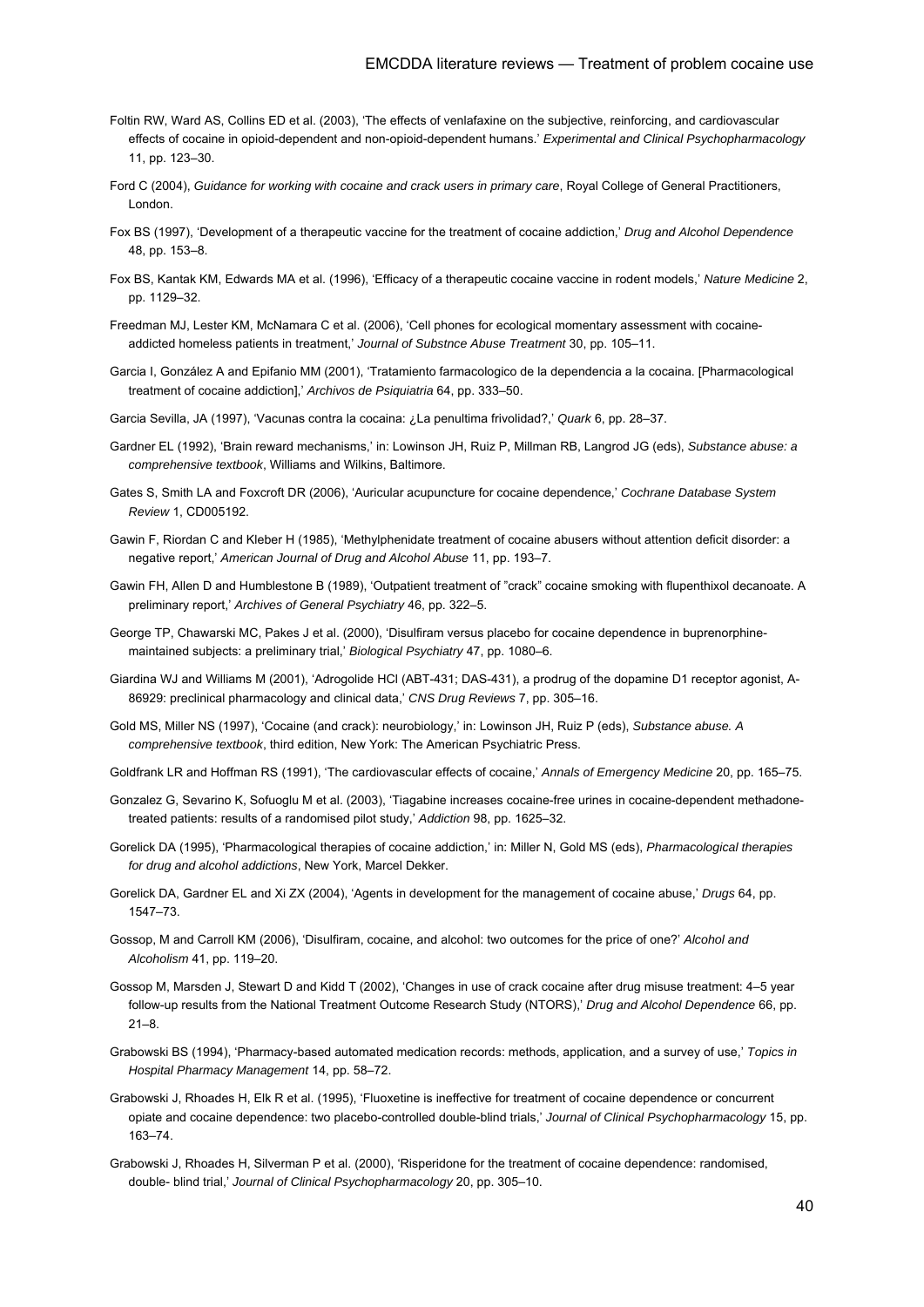- Grabowski J, Rhoades H, Schmitz J et al. (2001), 'Dextroamphetamine for cocaine-dependence treatment: a double-blind randomised clinical trial,' *Journal of Clinical Psychopharmacology* 21, pp. 522–6.
- Grabowski J, Shearer J, Merril J and Negus SS (2004a), 'Agonist-like, replacement pharmacotherapy for stimulant abuse and dependence', *Addictive Behaviours* 29, pp. 1439–64.
- Grabowski J, Rhoades H, Stotts A et al. (2004b), 'Agonist-like or antagonist-like treatment for cocaine dependence with methadone for heroin dependence: two double-blind randomised clinical trials,' *Neuropsychopharmacology* 29, pp. 969–81.
- Green A, Pickering H, Fosster R et al. (1994), 'Who uses cocaine? Social Profiles of cocaine users,' *Addiction Research* 2, pp. 141–154.
- Grosche V and Voges M (2000), 'Projekt Laufwerk. Aufsuchende Sozialarbeit in offenen Drogenszenen Hamburgs,' *Streetcorner* 13, pp. 48–61.
- Guggenbuhl L, Uchtenhagen A and Fabian C (2000), *Adequacy in drug abuse treatment and care in Europe (ADAT). Part I: Ethical Aspects in the treatment and care of drug addicts*, Addiction Research Institute, Zurich.
- Güttinger F and Rehm J (2005), 'Konsummuster bei verschiedenen Gruppen von Kokaingebrauchern in Zürich: Implikationen für das Drogenhilfesystem,' *Sucht* 51, pp. 225–32.
- Haasen C (2003), 'Substitutionsmöglichkeiten der Kokainabhängigkeit,' in: Krausz M, Haasen C, Naber D (eds), *Pharmakotherapie der Sucht*, Karger, Freiburg.
- Haasen C and Prinzleve M (2003), 'Support needs for cocaine and crack users in Europe,' http://www.zishamburg.de/D2\_Research\_situation\_final.pdf#search=%22cocineu%2.
- Haasen C, Prinzleve M, Reimer J and Krausz M (2003a), 'Smoking cocarettes: a less harmful alternative of cocaine use?' *European Addiction Research* 9, pp. 188–9.
- Haasen C, Prinzleve M, Zurhold H et al. (2003b). *Support needs for cocaine and crack users in Europe*, Zentrum für Interdisziplinäre Suchtforschung, Hamburg.
- Haasen C, Prinzleve M, Zurhold H et al. (2004a), 'Cocaine use in Europe a multi-centre study. Methodology and prevalence estimates,' *European Addiction Research* 10, pp. 139–46.
- Haasen C, Zurhold H and Prinzleve M (2004b), 'Safer Use: Kokain und Crack,' in: Stoever H, Prinzleve M (eds), *Kokain und Crack. Pharmakodynamiken, Verbreitung und Hilfeangebote*, Lambertus, Freiburg im Breisgau.
- Haasen C, Zurhold H and Prinzleve M (2005a), 'Safer Use: Kokain und Crack,' in: Heudtlass J-H, Stoever H (eds), *Risiko mindern beim Drogengebrauch. Gesundheitsförderung – Verbrauchertipps – Beratungswissen – Praxishilfen*, Fachhochschulverlag, Frankfurt am Main.
- Haasen C, Prinzleve M, Gossop M et al. (2005b), 'Relationship between cocaine use and mental health problems in a sample of European cocaine powder or crack users,' *World Psychiatry* 4, pp. 173–6.
- Hall WC, Talbert RL, Ereshefsky L (1990), 'Cocaine abuse and its treatment', *Pharmacotherapy* 10, pp. 47–65.
- Hamilton M, Voris J, Sebastian P and Singha A (1998), 'Money as a tool to extinguish conditioned responses to cocaine in addicts,' *Journal of Clinical Psychology* 54, pp. 211–18.
- Handelsman L, Rosenblum A, Palij M et al. (1997), 'Bromocriptine for cocaine dependence. A controlled clinical trial,' *American Journal of Addiction* 6, pp. 54–64.
- Haney M, Hart C, Collins ED and Foltin RW (2005), 'Smoked cocaine discrimination in humans: effects of gabapentin,' *Drug and Alcohol Dependence* 80, pp. 53–61.
- Haney M, Hart CL and Foltin RW (2006), 'Effects of baclofen on cocaine self-administration: opioid- and nonopioid-dependent volunteers,' *Neuropsychopharmacology* 31, pp. 1814-21.
- Harris DS, Batki SL and Berger SP(2004), 'Fluoxetine attenuates adrenocortical but not subjective responses to cocaine cues,' *American Journal of Drug and Alcohol Abuse* 30, pp. 765–82.
- Hart CL, AS Ward, Collins ED et al. (2004), 'Gabapentin maintenance decreases smoked cocaine-related subjective effects, but not self-administration by humans,' *Drug and Alcohol Dependence* 73, pp. 279–287.
- Heil SH, Holmes HW, Bickel WK et al. (2002), 'Comparison of the subjective, physiological, and psychomotor effects of atomoxetine and methylphenidate in light drug users,' *Drug and Alcohol Dependence* 67, pp. 149–56.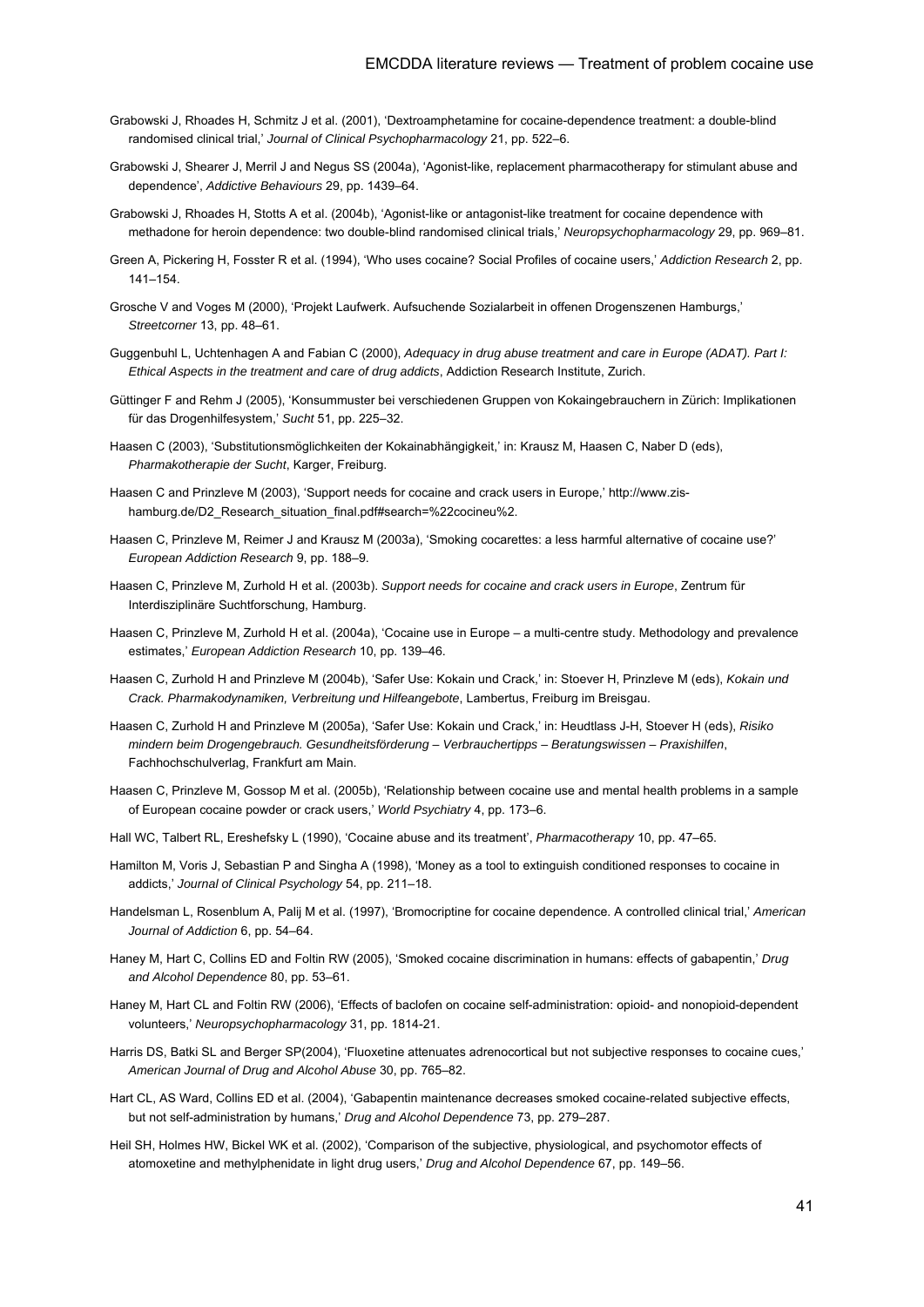- Higgins S, Budney A, Bickel W and Badger G (1994), 'Participation of significant others in outpatient behavioural treatment predicts greater cocaine abstinence,' *American Journal of Drug and Alcohol Abuse* 20, pp. 47–56.
- Higgins ST, Sigmon SC, Wong CJ et al. (2003), 'Community reinforcement therapy for cocaine-dependent outpatients,' *Archives of General Psychiatry* 60, pp. 1043–52.
- Higgins ST, Budney AJ, Bickel WK et al. (1993), 'Achieving cocaine abstinence with a behavioural approach,' *American journal of Psychiatry* 150, pp. 763-69.
- Houtsmuller EJ, Notes LD, Newton T et al. (2004), 'Transdermal selegiline and intravenous cocaine: safety and interactions,' *Psychopharmacology (Berlin)* 172, pp. 31–40.
- Jofre-Bonet M, Sindelar JL, Petrakis IL et al. (2004), 'Cost effectiveness of disulfiram: treating cocaine use in methadonemaintained patients,' *Journal of Substance Abuse Treatment* 26, pp. 225–32.
- Johnson BA (2005), 'Recent advances in the development of treatments for alcohol and cocaine dependence: focus on topiramate and other modulators of GABA or glutamate function,' *CNS Drugs* 19, pp. 873–96.
- Jones HE, Johnson RE, Bigelow GE et al. (2004), 'Safety and efficacy of L-tryptophan and behavioral incentives for treatment of cocaine dependence: a randomised clinical trial,' *American Journal of Addiction* 13, pp. 421–37.
- Kampman KM, Rukstalis M, Pettinati H et al. (2000a), 'The combination of phentermine and fenfluramine reduced cocaine withdrawal symptoms in an open trial,' *Journal of Substnce Abuse Treatment* 19, pp. 77–9.
- Kampman KM, Volpicelli JR, Alterman AI et al. (2000b), 'Amantadine in the treatment of cocaine-dependent patients with severe withdrawal symptoms,' *American Journal of Psychiatry* 157, pp. 2052–4.
- Kampman K, Pettinati H, Lynch KG et al. (2004), 'A pilot trial of topiramate for the treatment of cocaine dependence,' *Drug and Alcohol Dependence* 75, pp. 233–40.
- Kantak KM (2003), 'Vaccines against drugs of abuse: a viable treatment option?' *Drugs* 63, pp. 341–52.
- Katsnelson A (2004), 'Ethical quagmire awaits vaccine for cocaine addiction,' *Nature Medicine* 10, p. 1007.
- Katz EC, Chutuape MA, Jones HE and Stitzer ML (2002a), 'Voucher reinforcement for heroin and cocaine abstinence in an outpatient drug-free program,' *Experimental and Clinical Psychopharmacology* 10, pp. 136–43.
- Katz EC, Robles-Sotelo E, Correia CJ et al. (2002b), 'The brief abstinence test: effects of continued incentive availability on cocaine abstinence,' *Experimental and Clinical Psychopharmacology* 10, pp. 10–7.
- Keaney F, Crimlisk H and Bearn J (2002), 'Lofexadine, desipramine and opioid withdrawal,' *International Journal of Psychiatry in Clinical Practice* 6, pp. 179–81.
- Khalsa ME, Kowalewski M-R, Lunn R et al. (1994), 'AIDS-related knowledge, beliefs and risk behaviors in a sample of crack addicts,' *Journal of Drug Issues* 24, pp. 537–53.
- Khantzian EJ (1985) 'The self-medication hypothesis of addictive disorders: focus on heroin and cocaine dependence,' *American Journal of Psychiatry* 142, pp. 1259–64.
- Khantzian EJ, Gawin F, Kleber HD and Riordan CE (1984), 'Methylphenidate (Ritalin) treatment of cocaine dependence a preliminary report,' *Journal of Substance Abuse Treatment* 1, pp. 107–12.
- Kim YH, E Schiff, Waalen J and Hovell M (2005), 'Efficacy of acupuncture for treating cocaine addiction: a review paper,' *Journal of Addictive Diseases* 24, pp. 115–32.
- Kleber H (1988), 'Epidemic cocaine abuse: America's present, Britain's future?' *British Journal of Addiction* 83, pp. 1359–1371.
- Klee J (2001), 'Praktische Erfahrungen einer Drogenhilfeeinrichtung mit Crack.' *Crack! Stein(e) des Anstoßes. Realität, Konflikte, Angebote. Dokumentation der Fachtagung*, GAL-Bürgerschaftsfraktion, Hamburg.
- Kletter E (2003), 'Counseling as an intervention for the cocaine-abusing methadone maintenance patient,' *Journal of Psychoactive Drugs* 35, pp. 271–7.
- KOKON (1999), *Jahresbericht 1999*, Berlin.
- Koob GF and Le Moal M (1997) 'Drug abuse: hedonic homeostatic dysregulation', *Science* 278, pp. 52–58.

Korkel J and Veltrup C (2003), 'Motivational Interviewing: Eine Übersicht,' *Suchttherapie* 4, pp. 115–24.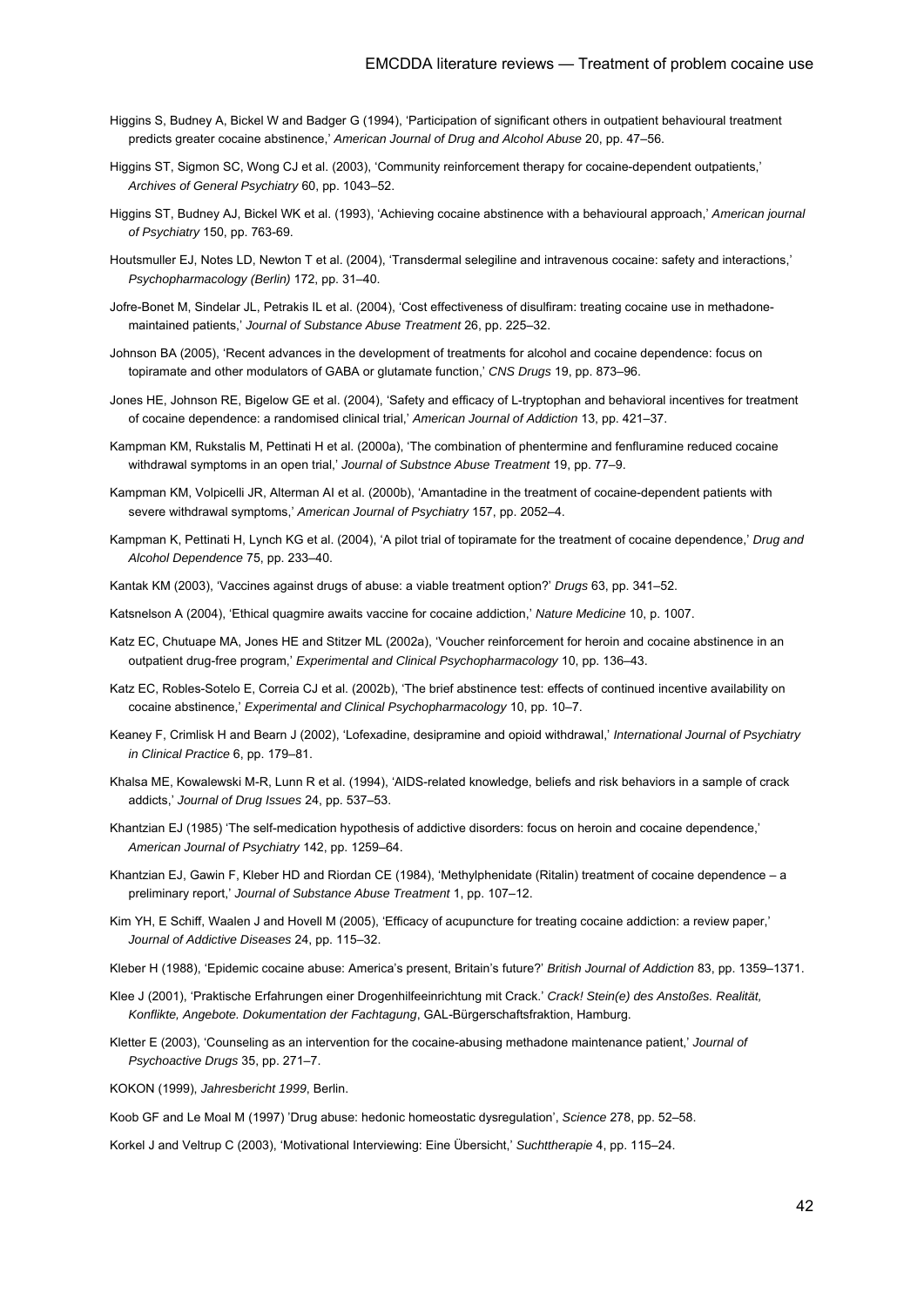- Kosten TR and Kleber HD (1988), 'Buprenorphine detoxification from opioid dependence: a pilot study,' *Life Sciences* 42, pp. 635–41.
- Kosten TR and McCance E (1997), 'A review of pharmacological treatments for substance abuse,' *Revista de Toxicomanias* 11, pp.  $5-9$ .
- Kosten TA, Kosten TR, Gawin F et al. (1992), 'An open trial of sertraline for cocaine abuse,' *American Journal on Addictions* 1, pp. 349–53.
- Kosten TR, Rosen M, Bond J et al. (2002), 'Human therapeutic cocaine vaccine: safety and immunogenicity,' *Vaccine* 20, pp. 1196–204.
- Kosten T, Oliveto A, Feingold A et al. (2003), 'Desipramine and contingency management for cocaine and opiate dependence in buprenorphine maintained patients,' *Drug and Alcohol Dependence* 70(3): 315–25.
- Kranzler HR, Bauer LO, Hersh D and Klinghoffer V (1995), 'Carbamazepine treatment of cocaine dependence: a placebocontrolled trial,' *Drug and Alcohol Dependence* 38, pp. 203–11.
- Kratochvil CJ, Heiligenstein JH, Dittmann R et al. (2002), 'Atomoxetine and methylphenidate treatment in children with ADHD: a prospective, randomised, open-label trial,' *Journal of the American Academy of Child and Adolescent Psychiatry* 41, pp. 776–84.
- Kraus L, Semmler C, Kunz-Ebrecht S et al. (2004), *Kokainkonsum und kokainbezogene Störungen: Epidemiologie, Therapie und Prävention*, Institut für Therapieforschung, München.
- Le Foll B, Schwartz JC and Sokoloff P (2000), 'Dopamine D3 receptor agents as potential new medications for drug addiction,' *European Psychiatry* 15, pp. 140–6.
- Levin FR and Lehman AF (1991), 'Meta-analysis of desipramine as an adjunct in the treatment of cocaine addiction,' *Journal of Clinical Psychopharmacology* 11, pp. 374–8.
- Levin FR, McDowell D, Evans SM et al. (1999), 'Pergolide mesylate for cocaine abuse: a controlled preliminary trial,' *American Journal of Addiction* 8, pp. 120–7.
- Levin FR, Evans SM, Brooks DJ et al. (2006), 'Treatment of methadone-maintained patients with adult ADHD: double-blind comparison of methylphenidate, bupropion and placebo,' *Drug and Alcohol Dependence* 81, pp. 137–48.
- Lima AR, MS Lima, Soares BG and Farrell M (2002), 'Carbamazepine for cocaine dependence,' *Cochrane Database System Review* 2, CD002023.
- Lima MS, Reisser AA, Soares BG and Farrell M (2003), 'Antidepressants for cocaine dependence,' *Cochrane Database System Review* 2, CD002950.
- Litten R-Z and Allen J-P (1997), 'Medicational aids to treat alcohol problems,' in: Johnson BA, Roache JD (eds) *Drug addiction and its treatment: nexus of neuroscience and behavior*, Lippincott Williams & Wilkins, Philadelphia.
- Llosa T (1991), *Coca: uses and abuses*, DESA, Lima.
- Llosa T (1994), 'The standard low dose of oral cocaine: Used for treatment of cocaine dependence,' *Substance Abuse* 15, pp. 215–20.
- McAuliffe W, Albert J, Cordill-London G and Garraghty T (1991), 'Contributions to a social conditioning model of cocaine recovery,' *International Journal of Addictions* 25: 1141–77.
- McCance EF (1997), 'Overview of potential treatment medications for cocaine dependence,' *NIDA Research Monograph* 175, pp. 36–72.
- McDowell D, Nunes EV, Seracini AM et al. (2005), 'Desipramine treatment of cocaine-dependent patients with depression: a placebo-controlled trial,' *Drug and Alcohol Dependence* 80, pp. 209–21.
- McKay JR, Lynch KG, Shepard DS et al. (2004), 'The effectiveness of telephone-based continuing care in the clinical management of alcohol and cocaine use disorders: 12-month outcomes,' *Journal of Consulting and Clinical Psychology* 72, pp. 967–79.
- McLellan AT, Kushner H, Metzger D, et al. (1992), 'The fifth edition of the Addiction Severity Index,' *Journal of Substance Abuse Treatment* 9, pp. 199–213.
- McLellan AT, Arndt IO, Metzger DS et al. (1993), 'The effects of psychosocial services in substance abuse treatment,' *Journal of the American Medical Association* 269(15): 1953–9.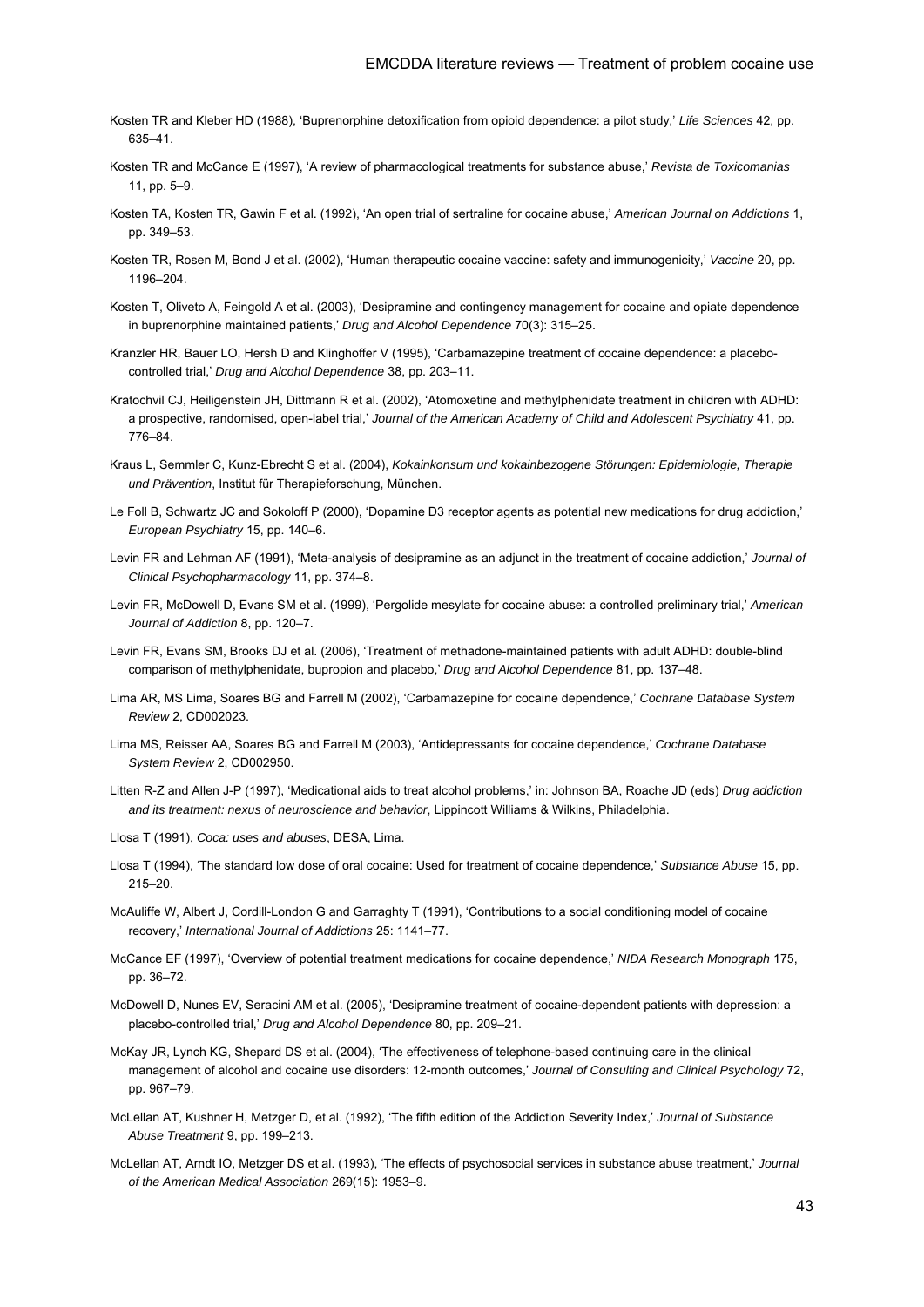- Magura S, Rosenblum A, Fong C et al. (2002), 'Treating cocaine-using methadone patients: predictors of outcomes in a psychosocial clinical trial,' *Substance Use and Misuse* 37, pp. 1927–55.
- Malcolm R, Herron J, Sutherland SE and Brady KT (2001), 'Adverse outcomes in a controlled trial of pergolide for cocaine dependence,' *Journal of Addictive Diseases* 20, pp. 81–92.
- Marcos MP, García ME and de Alba Romero C (1998), 'Cocaína: actuar es posible,' *Formación Médica Continuada en Atención Primaria* 5, pp. 582–9.
- Margolin A, Avants SK and Kosten TR (1995), 'Mazindol for relapse prevention to cocaine abuse in methadone-maintained patients,' *American Journal of Drug and Alcohol Abuse* 21, pp. 469–81.
- Margolin A, Avants SK and Kosten TR (1996), 'Pemoline for the treatment of cocaine dependence in methadone-maintained patients,' *Journal of Psychoactive Drugs* 28, pp. 301–4.
- Marlatt GA and Gordon JR (eds). (1985), *Relapse prevention: maintenance strategies in the treatment of addictive behaviors*, Guilford Press, New York.
- Martell BA, Mitchell E, Poling J et al. (2005), 'Vaccine pharmacotherapy for the treatment of cocaine dependence,' *Biological Psychiatry* 58, pp. 158–64.
- Meil WM and Schechter MD (1997), 'Olanzapine attenuates the reinforcing effects of cocaine,' *European Journal of Pharmacology* 340, pp. 17–26.
- Mello NK and Negus SS (2000), 'Interactions between kappa opioid agonists and cocaine. Preclinical studies,' *Annals of the New York Academy of Sciences* 909, pp. 104–32.
- Mengis MM, Maude-Griffin PM, Delucchi K and Hall SM (2002), 'Alcohol use affects the outcome of treatment for cocaine abuse,' *American Journal of Addiction* 11, pp. 219–27.
- Messina N, Farabee D and Rawson R (2003), 'Treatment responsivity of cocaine-dependent patients with antisocial personality disorder to cognitive-behavioral and contingency management interventions,' *Journal of Consulting and Clinical Psychology*  71, pp. 320–9.
- Milby JB, Schumacher JE, Wallace D et al. (2003), 'Day treatment with contingency management for cocaine abuse in homeless persons: 12-month follow-up,' *Journal of Consulting and Clinical Psychology* 71, pp. 619–21.
- Milby JB, Schumacher JE, Vuchinich RE et al. (2004), 'Transitions during effective treatment for cocaine-abusing homeless persons: establishing abstinence, lapse, and relapse, and reestablishing abstinence,' *Psychology of Addictive Behaviors*  18, pp. 250–6.
- Milby JB, Schumacher JE, Wallace D et al. (2005), 'To house or not to house: the effects of providing housing to homeless substance abusers in treatment,' *American Journal of Public Health* 95, pp. 1259–65.
- Miller WR and Rollnick S (1991), *Motivational interviewing: preparing people to change addictive behavior*, Guilford Press, New York.
- Mitcheson L, McCambridge J and Byrne S (2007), 'Pilot cluster randomised trial of adjunctive motivational interviewing to reduce crack cocaine use in clients on methadone maintenance,' *European Addiction Research*, in press.
- Modesto-Lowe V and Kranzler H (1999), 'Using cue reactivity to evaluate medications for treatment of cocaine dependence: a critical review,' *Addiction* 94, pp. 1639–51.
- Montoya ID, Levin FR, Fudala PJ and Gorelick DA (1995), 'Double-blind comparison of carbamazepine and placebo for treatment of cocaine dependence,' *Drug and Alcohol Dependence* 38, pp. 213–9.
- Montoya ID, Preston KL, Rothman R and Gorelick DA (2002), 'Open-label pilot study of bupropion plus bromocriptine for treatment of cocaine dependence,' *American Journal of Drug and Alcohol Abuse* 28, pp. 189–96.
- Moselhy FH and El-Sheikh H (2004), 'Outpatient treatment of cocaine dependence with dexamphetamine,' *Addictive Disorders and their Treatment* 3, pp. 133–7.
- Myrick H, Henderson S, Brady KT et al. (2001), 'Divalproex loading in the treatment of cocaine dependence,' *Journal of Psychoactive Drugs* 33, pp. 283–7.
- Nabitz U, Van den Brink W and Walburg J (2005), 'A quality framework for addiction treatment programmes: Results of a concept mapping strategy,' *Sucht* 51, pp. 138–50.

Navarro M and Rodriguez De Fonseca F (2000), 'New strategies in cocaine treatment,' *Proyecto Hombre* 34, pp. 5–9.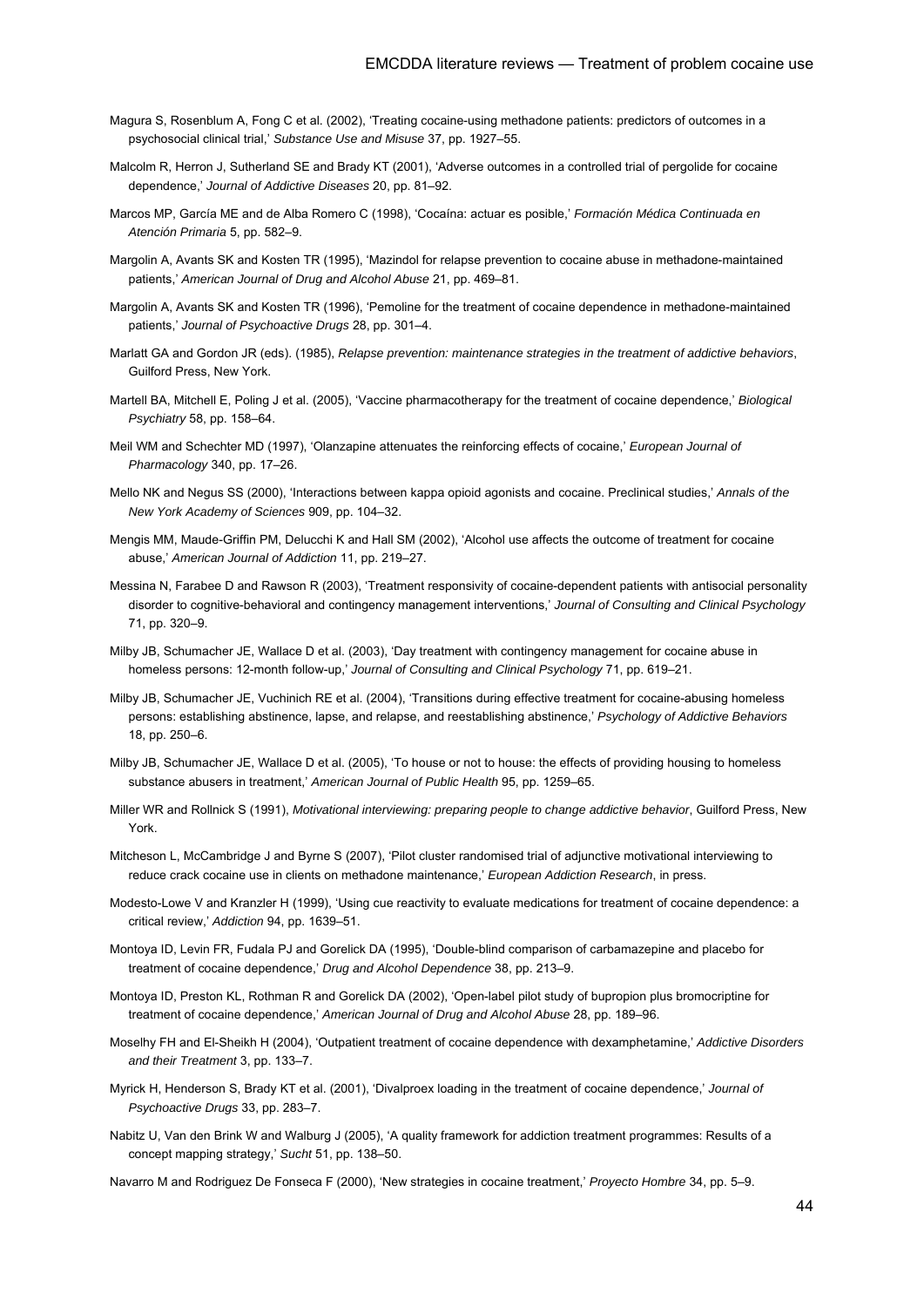- NHS (2005), *Consultation report. Models of care for the treatment of adult drug misusers. Update 2005*, National Treatment Agency for Substance Misuse, London.
- Nich C, McCance-Katz EF, Petrakis IL et al. (2004), 'Sex differences in cocaine-dependent individuals' response to disulfiram treatment,' *Addictive Behaviors* 29, pp. 1123–8.
- NTA (2002a), 'Commissioning cocaine/crack treatment, Research into practice: 1b commissioners' briefing,' *Drug and Alcohol Findings*. London.
- NTA (2002b), 'Treating cocaine/crack dependence. Research into practice: 1a drug services briefing,' *Drug and Alcohol Findings*. London.
- Oslin DW, Pettinati HM, Volpicelli JR et al. (1999), 'The effects of naltrexone on alcohol and cocaine use in dually addicted patients,' *Journal of Substnce Abuse Treatment* 16, pp. 163–7.
- Pantalon MV, Chawarski MC, Falcioni J et al. (2004), 'Linking process and outcome in the community reinforcement approach for treating cocaine dependence: a preliminary report,' *American Journal of Drug and Alcohol Abuse* 30, pp. 353–67.
- Passos SR, Camacho LA, Lopes CS and dos Santos MA (2005), 'Nefazodone in out-patient treatment of inhaled cocaine dependence: a randomised double-blind placebo-controlled trial,' *Addiction* 100, pp. 489–94.
- Pedrero Pérez EJ and Puerta Garcia C (2001), 'Atención usuarios de cocaína desde un centro de atención a drogodependencias (CAD-4),' *Trastornos adictivos* 3, pp. 11–20.
- Peele S and DeGrandpre R (1998), 'Cocaine and the concept of addiction: environmental factors in drug compulsions,' *Addiction Research* 6, pp. 235–63.
- Pepper J, Baumann MH, Ayestas M and Rothman R (2001), 'Inhibition of MAO-A fails to alter cocaine-induced increases in extracellular dopamine and norepinephrine in rat nucleus accumbens,' *Brain Research. Molecular Brain Research* 87, pp. 184–9.
- Perez de los Cobos J, Duro P, Trujols J et al. (2001), 'Methadone tapering plus amantadine to detoxify heroin-dependent inpatients with or without an active cocaine use disorder: two randomised controlled trials,' *Drug and Alcohol Dependence* 63, pp. 187–95.
- Petrakis I, Carroll KM, Nich C et al. (1998), 'Fluoxetine treatment of depressive disorders in methadone-maintained opioid addicts,' *Drug and Alcohol Dependence* 50, pp. 221–6.
- Petrakis I, Carroll KM, Nich C et al. (2000), 'Disulfiram treatment for cocaine dependence in methadone-maintained opioid addicts,' *Addiction* 95, pp. 219–28.
- Petry NM and Martin B (2002), 'Low-cost contingency management for treating cocaine- and opioid-abusing methadone patients,' *Journal of Consulting and Clinical Psychology* 70, pp. 398–405.
- Petry NM and Simcic F Jr (2002), 'Recent advances in the dissemination of contingency management techniques: clinical and research perspectives,' *Journal of Substance Abuse Treatment* 23, pp. 81–6.
- Petry NM, Tedford J, Austin M et al. (2004), 'Prize reinforcement contingency management for treating cocaine users: how low can we go, and with whom?' *Addiction* 99, pp. 349–60.
- Petry NM, Alessi SM, Marx J et al. (2005), 'Vouchers versus prizes: contingency management treatment of substance abusers in community settings,' *Journal of Consulting and Clinical Psychology* 73, pp. 1005–14.
- Poling J, Oliveto A, Petry N et al. (2006), 'Six-month trial of bupropion with contingency management for cocaine dependence in a methadone-maintained population,' *Archives of General Psychiatry* 63, pp. 219–28.
- Poschadel S, Höger R, Schnitzler J and Schreckenberg D (2002), *Evaluation der Arbeit der Drogenkonsumräume in der Bundesrepublik Deutschland. Endbericht im Auftrag des Bundesministeriums für Gesundheit*, ZEUS, Bochum.
- Preston KL, Silverman K, Schuster CR, Cone EJ (1997), 'Comparison of self-reported drug use with quantitative and qualitative urinalysis for assessment of drug use in treatment studies,' *NIDA Research Monograph* 167, pp. 130–45.
- Preston KL, Umbricht A, Wong CJ and Epstein DH (2001), 'Shaping cocaine abstinence by successive approximation,' *Journal of Consulting and Clinical Psychology* 69, pp. 643–54.
- Preston KL, Umbricht A, Schroeder JR et al. (2004), 'Cyclazocine: comparison to hydromorphone and interaction with cocaine,' *Behavioural Pharmacology* 15, pp. 91–102.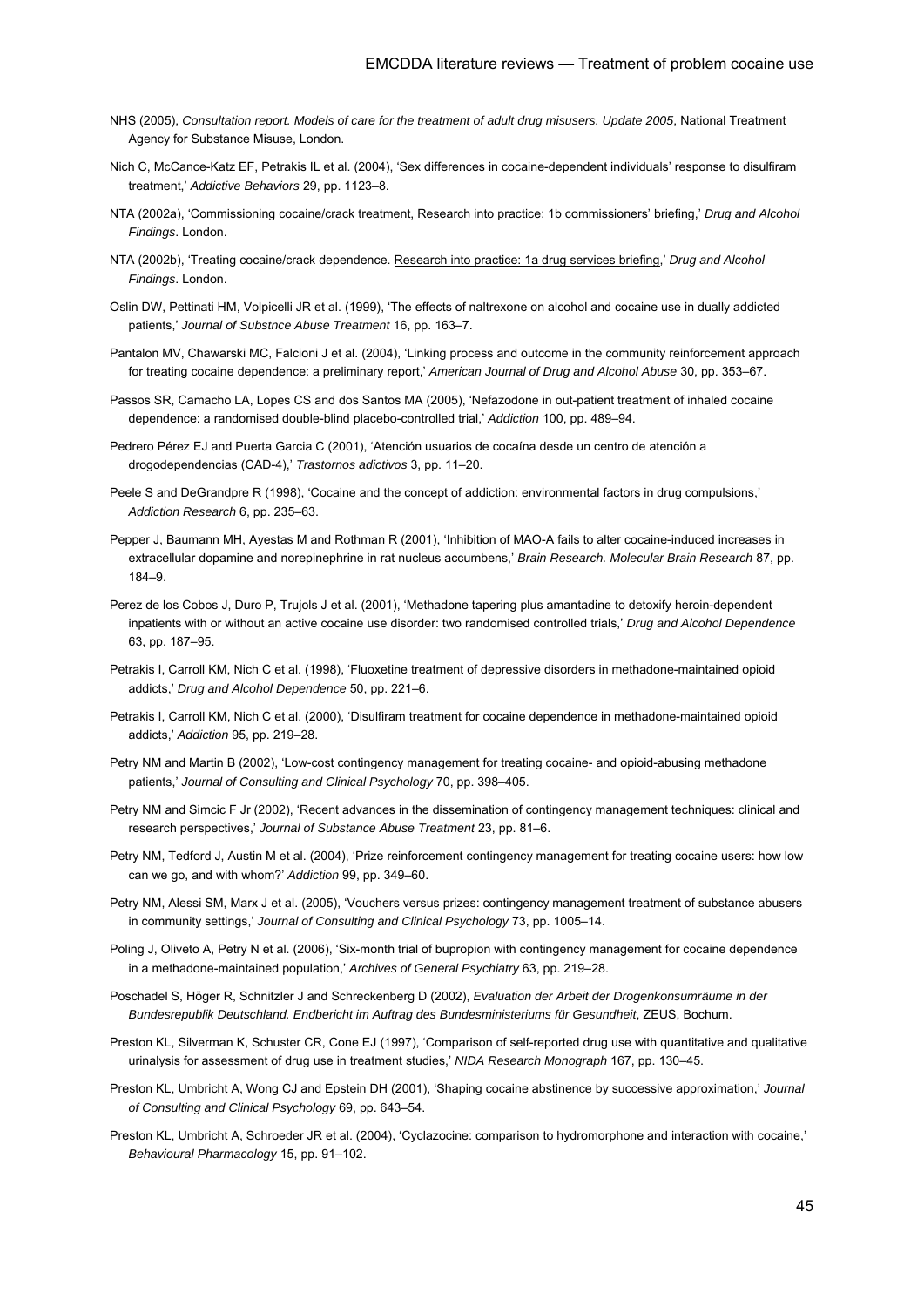- Prinzleve M, Verthein U and Degkwitz P (2002), 'Ambulante Suchtakupunktur als Begleittherapie in der Substitutionsbehandlung,' *Suchttherapie* 3, pp. 197–204.
- Prinzleve M, Haasen C, Brückner E and Krausz M (2003), 'Darstellung und erste Ergebnisse einer ambulanden Kurzintervention für Kokainkonsumenten,' *Sucht* 49, pp. 49–53.
- Ramon F and Torrecilla JM (1999), *Primeros auxilios. El drogodependiente en urgencias*, Agencia antidroga de la Comunidad de Madrid, Madrid.
- Rawson RA, Huber A, McCann M et al. (2002), 'A comparison of contingency management and cognitive-behavioral approaches during methadone maintenance treatment for cocaine dependence,' *Archives of General Psychiatry* 59, pp. 817–24.
- Rawson RA, McCann MJ, Flammino F et al. (2006), 'A comparison of contingency management and cognitive-behavioral approaches for stimulant-dependent individuals,' *Addiction* 101, pp. 267–74.
- Rehm J, Gschwend P, Steffen T et al. (2001), 'Feasibility, safety, and efficacy of injectable heroin prescription for refractory opioid addicts: a follow-up study,' *Lancet* 358, pp. 1417–23.
- Reid MS, Casadonte P, Baker S et al. (2005a), 'A placebo-controlled screening trial of olanzapine, valproate, and coenzyme Q10/L-carnitine for the treatment of cocaine dependence,' *Addiction* 100 (Suppl. 1), pp. 43–57.
- Reid MS, Angrist B, Baker S et al. (2005b), 'A placebo-controlled screening trial of celecoxib for the treatment of cocaine dependence,' *Addiction* 100 (Suppl. 1), pp. 32–42.
- Reilly PM and Shopshire MS (2000), 'Anger management group treatment for cocaine dependence: preliminary outcomes,' *American Journal of Drug and Alcohol Abuse* 26, pp. 161–77.
- Ribeiro M, Dunn J, Sesso R et al (2007), 'Crack cocaine: a five-year follow-up study of treated patients,' *European Addiction Research* 13, pp. 11–19.
- Rigter H, van Gageldonk A, Ketelaars T and van Laar M (2004), *Treatment of Problematic Use of Drugs*, Trimbos Institute, Utrecht (Netherlands).
- Roache JD, Johnson BA, Ait-Daoud N et al. (2005), 'Effects of repeated-dose isradipine on the abuse liability of cocaine,' *Experimental and Clinical Psychopharmacology* 13, pp. 319–26.
- Rohsenow DJ, Monti PM, Martin RA et al. (2004), 'Motivational enhancement and coping skills training for cocaine abusers: effects on substance use outcomes,' *Addiction* 99, pp. 862–74.
- Rohsenow DJ, Martin RA and Monti PM (2005), 'Urge-specific and lifestyle coping strategies of cocaine abusers: relationships to treatment outcomes,' *Drug and Alcohol Dependence* 78, pp. 211–19.
- Rollnick S and Miller WR (1995), 'What is motivational interviewing?' *Behavioural and Cognitive Psychotherapy* 23, pp. 325– 34.
- Roozen HG, Boulogne JJ, van Tulder MW et al. (2004), 'A systematic review of the effectiveness of the community reinforcement approach in alcohol, cocaine and opioid addiction,' *Drug and Alcohol Dependence* 74, pp. 1–13.
- Rós Soler AI, Valoria A, Iriarte A (2004), 'Consumo de cocaína trastorno por déficit de atención con hiperactividad: variación sociodemográfica según subtipos', *Conductas adictivas* 4 (2), pp. 91–97.
- Roth, M. (1999), *Das Frankfurter Crack-Street-Projekt. Ein neuer Weg der Drogenhilfe, untersucht am Beispiel des Crack-Street-Projektes*, Fachhochschule Frankfurt am Main, Frankfurt.
- Rounsaville BJ (2004), 'Treatment of cocaine dependence and depression,' *Biological Psychiatry* 56, pp. 803–9.
- Rounsaville BJ, Anton SF, Carroll K et al. (1991), 'Psychiatric diagnoses of treatment-seeking cocaine abusers,' *Archives of General Psychiatry* 48, pp. 43–51.
- Rounsaville BJ, Petry N and Carroll KM (2003), 'Single versus multiple drug focus in substance abuse clinical trials,' *Drug and Alcohol Dependence* 70, pp. 117–25.
- Rush BR and Wild TC (2003), 'Substance abuse treatment and pressures from the criminal justice system: data from a provincial client monitoring system,' *Addiction* 98, pp. 1119–28.
- San Molina L and Arranz Diez B (2001), 'Aproximacion terapeutica de la dependencia de cocaina,' *Adicciones* 13, pp. 191– 208.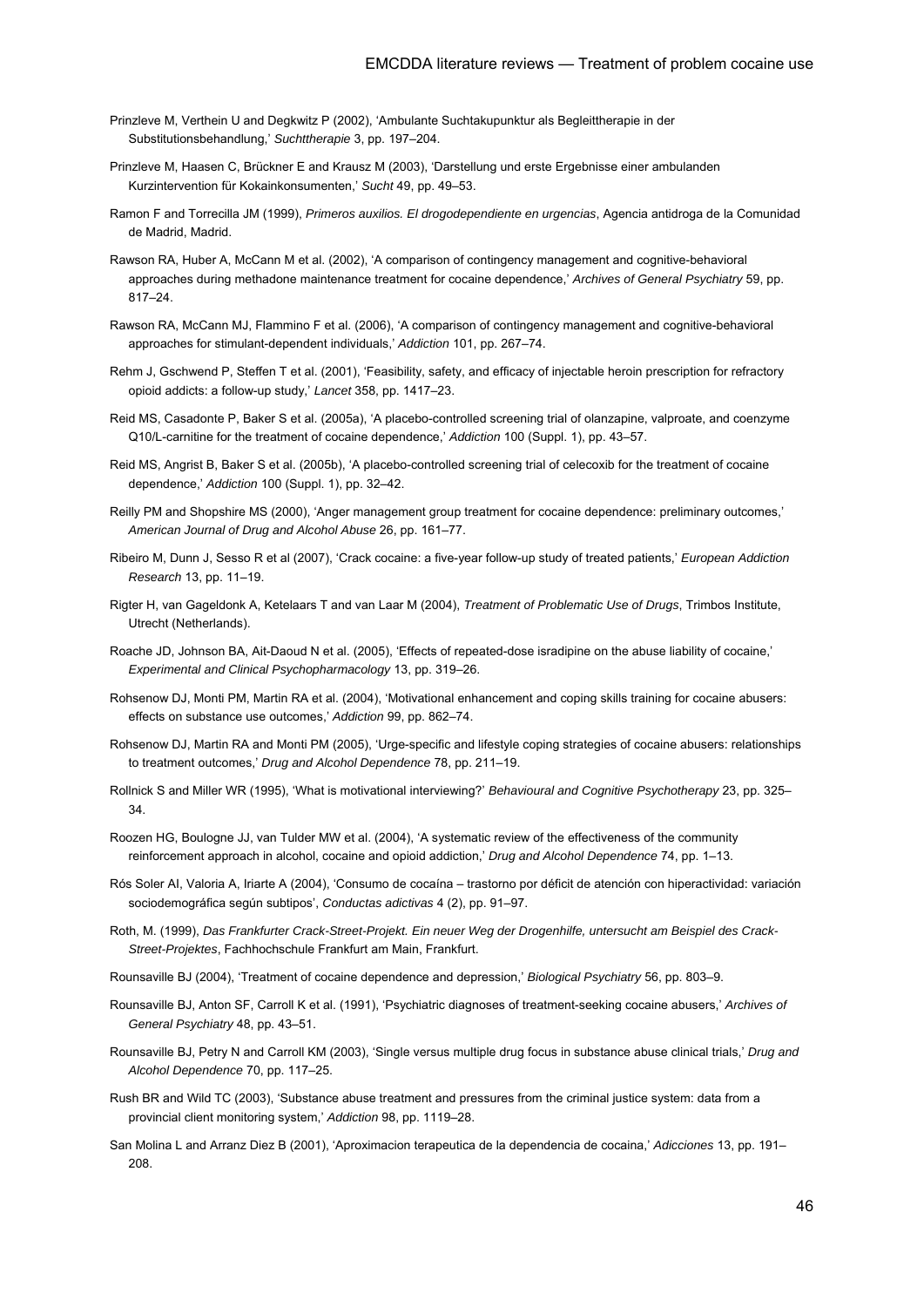- Sattar SP, Bhatia SC and Petty F (2004), 'Potential benefits of quetiapine in the treatment of substance dependence disorders,' *Journal of Psychiatry and Neuroscience* 29, pp. 452–47.
- Sayers SL, Campbell EC, Kondrich J et al. (2005), 'Cocaine abuse in schizophrenic patients treated with olanzapine versus haloperidol,' *Journal of Nervous and Mental Disease* 193, pp. 379–86.
- Schiffer WK, Marsteller D and Dewey SL (2003), 'Sub-chronic low dose gamma-vinyl GABA (vigabatrin) inhibits cocaineinduced increases in nucleus accumbens dopamine,' *Psychopharmacology (Berlin)* 168, pp. 339–43.
- Schmid M and Vogt I (2001), 'Case Management und Motivierende Beratung,' *Suchttherapie* 2, pp. 73–9.
- Schmitz JM, Stotts AL, Rhoades HM and Grabowski J (2001), 'Naltrexone and relapse prevention treatment for cocainedependent patients,' *Addictive Behaviors* 26, pp. 167–80.
- Schottenfeld RS, Chawarski MC, Pakes JR et al. (2005), 'Methadone versus buprenorphine with contingency management or performance feedback for cocaine and opioid dependence,' *American Journal of Psychiatry* 162, pp. 340–9.
- Schroeder JR, Gupman AE, Epstein DH et al. (2003), 'Do noncontingent vouchers increase drug use?' *Experimental and Clinical Psychopharmacology* 11, pp. 195–201.
- Schubiner H, Saules KK, Arfken CL et al. (2002) 'Double-blind placebo-controlled trial of methylphenidate in the treatment of adult ADHD patients with comorbid cocaine dependence,' *Experimental and Clinical Psychopharmacology* 10, pp. 286–94.
- Schuetz, C. (2006), *Ambulante Behandlung von Kokainabhängigen. Kokainsprechstunde*, Integrierte Psychiatrie Winterthur, **Winterthur**
- Schumacher JE, Milby JB, Wallace D et al. (2003), 'Diagnostic compared with abstinence outcomes of day treatment and contingency management among cocaine-dependent homeless persons,' *Experimental and Clinical Psychopharmacology*  11, pp. 146–57.
- Shearer J, Wodak A, van Beek I et al. (2003), 'Pilot randomised double blind placebo-controlled study of dexamphetamine for cocaine dependence,' *Addiction* 98, pp. 1137–41.
- Sherer MA, Kumor KM and Jaffe JH (1989), 'Effects of intravenous cocaine are partially attenuated by haloperidol,' *Psychiatry Research* 27, pp. 117–25.
- Shoptaw S, Kintaudi PC, Charuvastra C and Ling W (2002), 'A screening trial of amantadine as a medication for cocaine dependence,' *Drug and Alcohol Dependence* 66, pp. 217–24.
- Siegal HA, Falck RS, Wang J and Carlson RG (2002), 'Predictors of drug abuse treatment entry among crack-cocaine smokers,' *Drug and Alcohol Dependence* 68, pp. 159–66.
- Siegel RK, Elsohly MA, Plowman T et al. (1986), 'Cocaine in herbal tea,' *Journal of the American Medical Association* 255, pp. 40.
- Sievewright N, Donmall M, Douglas J et al. (2000), 'Cocaine misuse treatment in England,' *International Journal of Drug Policy*  11, pp. 203–215.
- Sigmon SC, Correia CJ and Stitzer ML (2004), 'Cocaine abstinence during methadone maintenance: effects of repeated brief exposure to voucher-based reinforcement,' *Experimental and Clinical Psychopharmacology* 12, pp. 269–75.
- Silva de Lima M, Reisser AA, Soares BG and Farrell M (2001), 'Antidepressants for cocaine dependence,' *Cochrane Database System Review* 4, CD002950.
- Silverman K, Bigelow GE and Stitzer ML (1998), 'Treatment of Cocaine Abuse in Methadone Maintenance Patients,' in: Higgins ST, Katz JL (eds), *Cocaine Abuse: Behavior, Pharmacology, and Clinical Applications*, Academic Press, San Diego.
- Silverman K, Svikis D, Wong CJ et al. (2002), 'A reinforcement-based therapeutic workplace for the treatment of drug abuse: three-year abstinence outcomes,' *Experimental and Clinical Psychopharmacology* 10, pp. 228–40.
- Simpson DD, Joe GW, Fletcher BW et al. (1999), 'A national evaluation of treatment outcomes for cocaine dependence,' *Archives of General Psychiatry* 56, pp. 507–14.
- Simpson DD, Joe GW and Broome KM (2002), 'A national 5-year follow-up of treatment outcomes for cocaine dependence,' *Archives of General Psychiatry* 59, pp. 538–44.
- Smelson DA, Losonczy MF, Davis CW et al. (2002), 'Risperidone decreases craving and relapses in individuals with schizophrenia and cocaine dependence,' *Canadian Journal of Psychiatry* 47, pp. 671–5.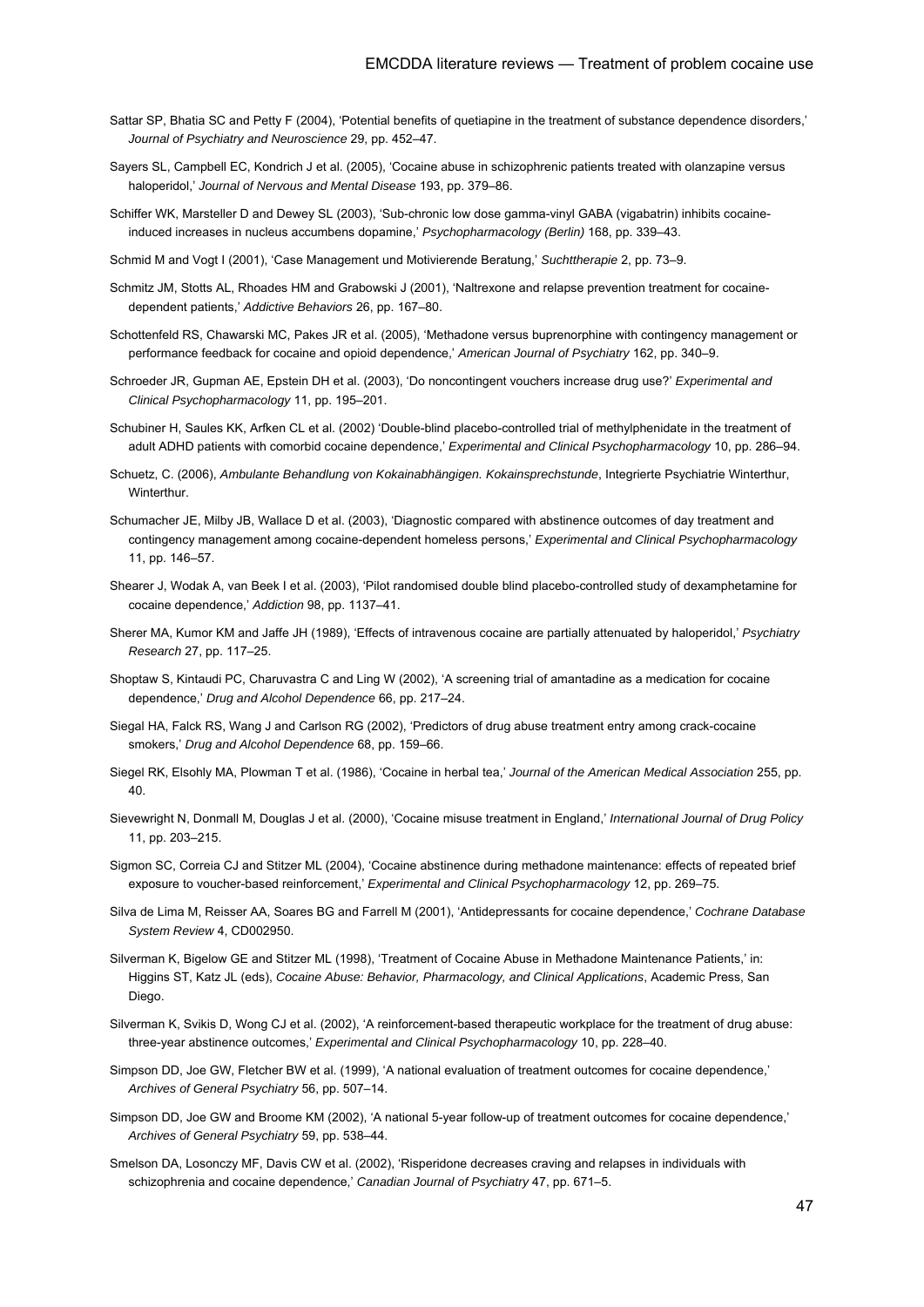- Smelson DA, Williams J, Ziedonis D et al. (2004), 'A double-blind placebo-controlled pilot study of risperidone for decreasing cue-elicited craving in recently withdrawn cocaine dependent patients,' *Journal of Substance Abuse Treatment* 27, pp. 45– 9.
- Soares BG, MS Lima, Reisser AA and Farrell M (2003), 'Dopamine agonists for cocaine dependence,' *Cochrane Database System Review* 2, CD003352.
- Sofuoglu M and Kosten TR (2005), 'Novel approaches to the treatment of cocaine addiction,' *CNS Drugs* 19, pp. 13–25.
- Sofuoglu M and Kosten TR (2006), 'Emerging pharmacological strategies in the fight against cocaine addiction,' *Expert Opinion on Emergent Drugs* 11, pp. 91–8.
- Sofuoglu M, Babb DA and Hatsukami DK (2002), 'Effects of progesterone treatment on smoked cocaine response in women,' *Pharmacology, Biochemistry, and Behavior* 72, pp. 431–5.
- Sofuoglu M, Mitchell E and Kosten TR (2004), 'Effects of progesterone treatment on cocaine responses in male and female cocaine users,' *Pharmacology, Biochemistry, and Behavior* 78, pp. 699–705.
- Sofuoglu M, Poling J, Mitchell E and Kosten TR (2005), 'Tiagabine affects the subjective responses to cocaine in humans,' *Pharmacology, Biochemistry, and Behavior* 82, pp. 569–73.
- Solberg U (2003), *Standards and quality assurance in treatment related to illegal drugs and social reintegration in EU Member States and Norway*, EMCDDA, Lisbon.
- Sole Puig J (2001), 'Tratamiento del consumo de cocaina. Integrando psicoterapia y farmacoterapia,' *Adicciones* 13, pp. 209– 25.
- Somoza EC, Winhusen TM, Bridge TP et al. (2004), 'An open-label pilot study of methylphenidate in the treatment of cocaine dependent patients with adult attention deficit/hyperactivity disorder,' *Journal of Addictive Diseases* 23, pp.77–92.
- Soyka M and De-Vry J (2000), 'Flupenthixol as a potential pharmacotreatment of alcohol and cocaine abuse/dependence,' *European Journal of Neuropsychopharmacology* 10, pp. 325–32.
- Stevenson GW, Wentland MP, Bidlack JM et al. (2004), 'Effects of the mixed-action kappa/mu opioid agonist 8 carboxamidocyclazocine on cocaine- and food-maintained responding in rhesus monkeys,' *European Journal of Pharmacology* 506, pp. 133–41.
- Stine SM, Krystal JH, Kosten TR and Charney DS (1995), 'Mazindol treatment for cocaine dependence,' *Drug and Alcohol Dependence* 39, pp. 245–52.
- Stohler R (2004), Behandlung von Kokainabhängigen mit Kokain bisherige Erfahrungen (www.infoset.ch/de/dokumente/2004\_08\_Kokainsubstitution.pdf).
- Stöver H (2001), *Bestandsaufnahme "Crack-Konsum" in Deutschland: Verbreitung, Konsummuster, Risiken und Hilfeangebote*, BISDRO, Bremen.
- Stöver H (2002), 'Crack cocaine in Germany current state of affairs,' *Journal of Drug Issues* 32, pp. 413–22.
- Strang J and Edwards G (1989), 'Cocaine and crack,' *British Medical Journal* 299, pp. 337–8.
- Streeter CC, Hennen J, Ke Y et al. (2005), 'Prefrontal GABA levels in cocaine-dependent subjects increase with pramipexole and venlafaxine treatment,' *Psychopharmacology (Berlin)* 182, pp. 516–26.
- Strickland TL, Miller BL, Kowell A, Stein R (1998), 'Neurobiology of cocaine-induced organic brain impairment: contributions from functional neuroimaging,' *Neuropsychology Review* 8, pp. 1–9.
- Szerman N, Peris L, Mesias B et al. (2005), 'Reboxetine for the treatment of patients with Cocaine Dependence Disorder,' *Human Psychopharmacology* 20, pp. 189–92.
- Tennant F, Tarver A, Sagherian A and Loveland D-B (1993), 'A placebo-controlled elimination study to identify potential treatment agents for cocaine detoxification,' *American Journal of Addiction* 2, pp. 299–308.
- Thom B (2001), *Treatment of crack cocaine. Review of the literature of effectiveness*, Middlesex University, London.
- Thomasius R, Gouzoulis-Mayfrank E, Kraus C et al. (2004), 'AWMF-Behandlungsleitline: Psychische und Verhaltensstörungen durch Kokain, Amphetamine, Ecstasy und Halluzinogene,' *Fortschritte der Neurologie-Psychiatrie* 72, pp. 679–95.
- Torrens, M., F. Fonseca, G. Mateu and M. Farre (2005), 'Efficacy of antidepressants in substance use disorders with and without comorbid depression. A systematic review and meta-analysis,' *Drug and Alcohol Dependence* 78, pp. 1–22.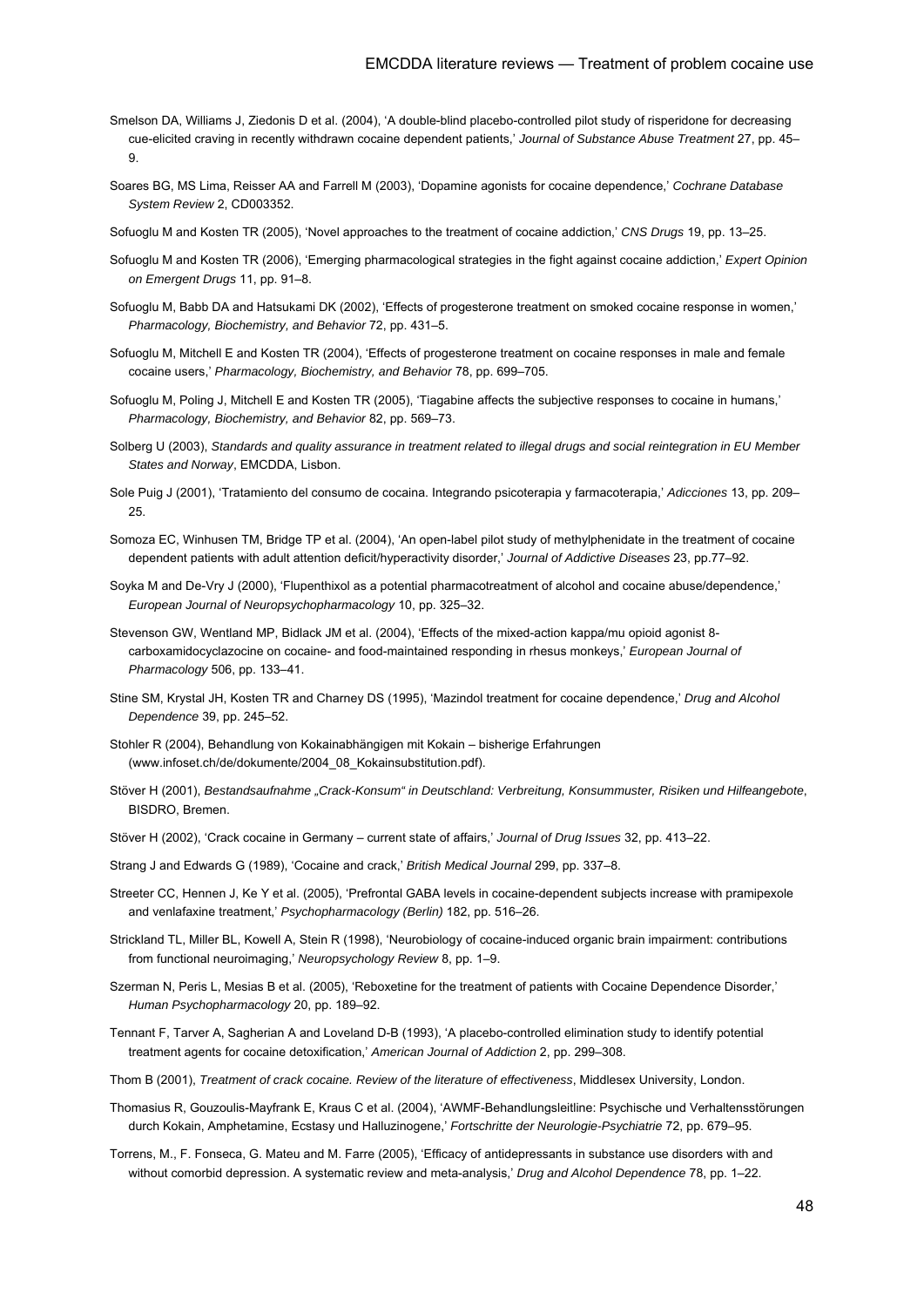- Tossmann P, Götz W and Tensil M (2000), *Soziodemographische und soziale Charakteristika von Kokainkonsumenten. Eine Auswertung klientenbezogener Daten der ambulanen Therapieeinrichtung 'KOKON' aus den Jahren 1995–1999*, Berlin.
- Tsuang J, Fong TW and Pi E (2005), 'Pharmacological treatment of patients with schizophrenia and substance abuse disorders,' *Addictive Disorders and their Treatment* 4, pp. 127–37.
- Vanderplasschen W, De Bourdeaudhuij I and Van Oost P (2002), 'Co-ordination and continuity of care in substance abuse treatment. An evaluation study in Belgium,' *European Addiction Research* 8, pp. 10–21.
- Verthein U, Haasen C, Prinzleve M et al. (2001), 'Cocaine use and the utilisation of drug help services by consumers of the open drug scene in Hamburg,' *European Addiction Research* 7, pp. 176–83.
- Villano C, Rosenblum A, Magura S and Fong C (2002), 'Improving treatment engagement and outcomes for cocaine-using methadone patients,' *American Journal of Drug and Alcohol Abuse* 28, pp. 213–30.
- Vocci FJ and Elkashef A (2005), 'Pharmacotherapy and other treatments for cocaine abuse and dependence,' *Current Opinion in Psychiatry* 18, pp. 265–70.
- Vocci F and Ling W (2005), 'Medications development: successes and challenges,' *Pharmacology and Therapy* 108, pp. 94– 108.
- Vogt I, Schmid M and Roth M (2000), 'Crack-Konsum in der Drogenszene in Frankfurt am Main: Ergebnisse empirischer Studien,' *Wiener Zeitschrift für Suchtforschung* 23, pp. 5–13.
- Vogt I and Zeissler E (2005), *Abschlussbericht der Evaluation des Projektes Rauchraum im Drogennotdienst Frankfurt des Vereins Jugendberatung und Jugendhilfe e.V.*, ISFF, Frankfurt.
- Vorel SR, Ashby CR Jr, Paul M et al. (2002), 'Dopamine D3 receptor antagonism inhibits cocaine-seeking and cocaineenhanced brain reward in rats,' *Journal of Neuroscience* 22, pp. 9595–603.
- Wallace B (1992), 'Treating cocaine dependence: the critical role of relapse prevention,' *Journal of Psychoactive Drugs* 24, pp. 213–22.
- Wanigaratne S, Davis P, Pryce K and Brotchie J (2005), *The effectiveness of psychological therapies on drug misusing clients*, National Treatment Agency for Substance Misuse, London.
- Warner EA, Kosten TR and O'Connor PG (1997), 'Pharmacotherapy for opioid and cocaine abuse,' *Medical Clinics of North America* 81, pp. 909–25.
- Wayne D and Madigan T (2004), 'Quetiapine and gabapentin dramatically improve treatment-resistant schizoaffective disorder in a patient with a long history of cocaine abuse,' *Addictive Disorders and their Treatment* 3, pp. 83–6.
- Weiss RD, Griffin ML, Gallop RJ et al. (2005), 'The effect of 12-step self-help group attendance and participation on drug use outcomes among cocaine-dependent patients,' *Drug and Alcohol Dependence* 77, pp. 177–84.
- Weiss RD, Griffin ML, Mazurick C et al. (2003), 'The relationship between cocaine craving, psychosocial treatment, and subsequent cocaine use,' *American Journal of Psychiatry* 160, pp. 1320–5.
- Weiss S (1989), 'Links between cocaine and retroviral infection,' *Journal of the American Medical Association* 261, pp. 607–68.
- Wendt WR (2001), 'Case Management: Prozess-Steuerung und Koordination in der Arbeit mit Abhängigen,' *Suchttherapie* 2, pp. 61–4.
- Wiesbeck GA and Dursteler-Macfarland K (2006), 'Neue Entwicklungen in der Pharmakotherapie der Kokainabhängigkeit' [New developments in the pharmacotherapy of cocaine dependence] *Nervenarzt* 77(9), pp. 1066–70.
- Wilens TE, Prince JB, Spencer T et al. (2003), 'An open trial of bupropion for the treatment of adults with attentiondeficit/hyperactivity disorder and bipolar disorder,' *Biological Psychiatry* 54, pp. 9–16.
- Williamson A, Darke S, Ross J and Teesson M (2006a). 'The association between cocaine use and short-term outcomes for the treatment of heroin dependence: findings from the Australian Treatment Outcome Study (ATOS),' *Drug and Alcohol Review* 25, pp. 141–18.
- Williamson A, Darke S, Ross J and Teesson M (2006b). 'The effect of persistence of cocaine use on 12-month outcomes for the treatment of heroin dependence,' *Drug and Alcohol Dependence* 81, pp. 293–300.
- Winhusen TM, Somoza EC, Harrer JM et al. (2005), 'A placebo-controlled screening trial of tiagabine, sertraline and donepezil as cocaine dependence treatments,' *Addiction* 100 (Suppl. 1), pp. 68–77.